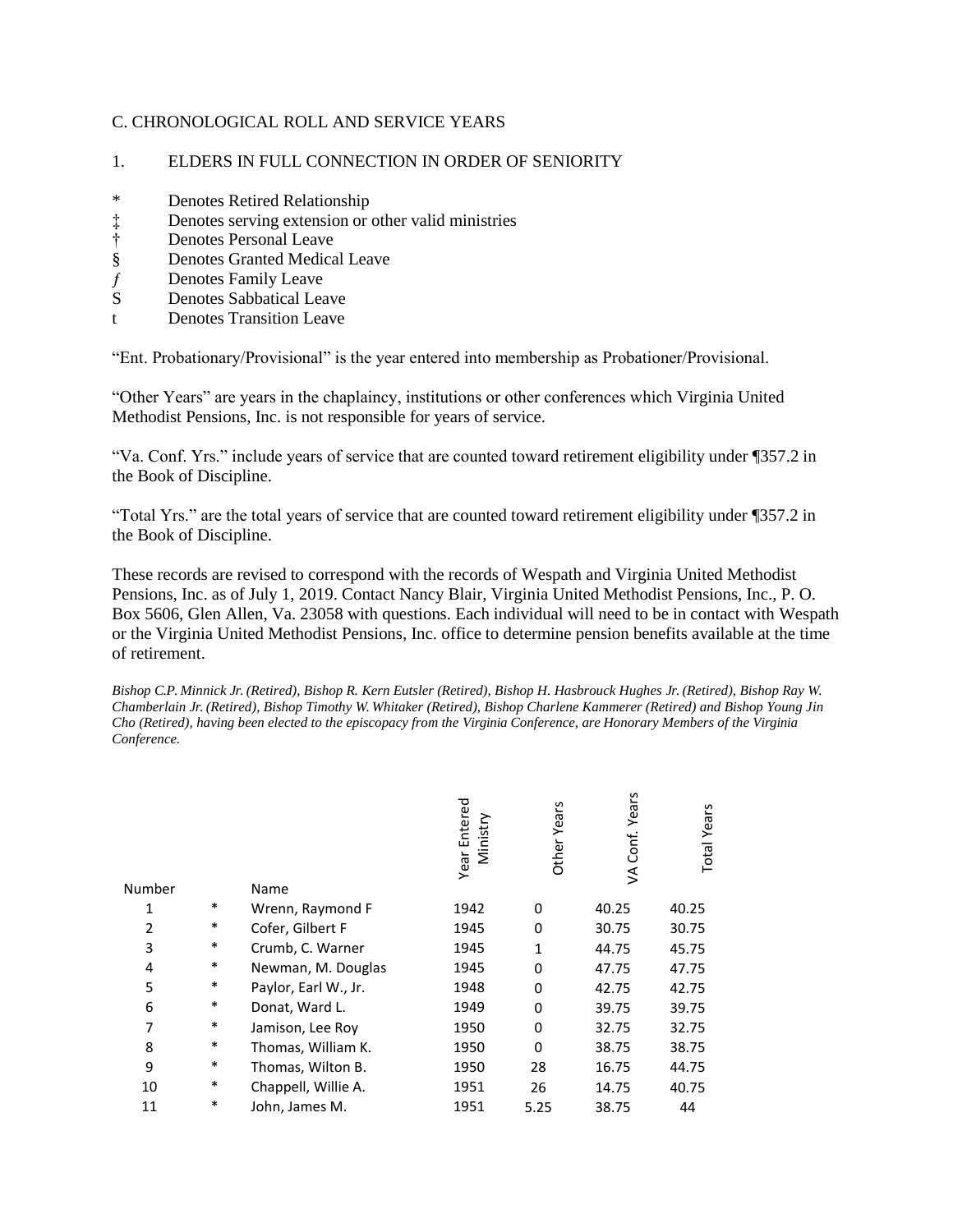| 12 | $\ast$ | Kitchen, Theodore J   | 1951 | 44             | 0              | 44    |
|----|--------|-----------------------|------|----------------|----------------|-------|
| 13 | $\ast$ | Via, Bernard S., Jr.  | 1951 | 0              | 40.75          | 40.75 |
| 14 | *      | Bodie, Raymond G.     | 1952 | 0              | 19.75          | 19.75 |
| 15 | $\ast$ | Carson, Louis E.      | 1952 | 0              | 44.75          | 44.75 |
| 16 | *      | Coffey, John H.       | 1952 | 0              | 34.75          | 34.75 |
| 17 | $\ast$ | Coffman, Thomas       | 1952 | $\overline{2}$ | 37.75          | 39.75 |
| 18 | $\ast$ | Gore, Albert N.       | 1952 | 19             | 6              | 25    |
| 19 | $\ast$ | Hall, James T.        | 1952 | 43             | 0              | 43    |
| 20 | $\ast$ | Howell, David H.      | 1952 | 1              | 39.75          | 40.75 |
| 21 | *      | James, Frank D.       | 1952 | 0              | 39.75          | 39.75 |
| 22 | *      | Pfeiffer, Bruce C.    | 1952 | 5.25           | 38.5           | 43.75 |
| 23 | *      | Regan, J. Robert, Jr. | 1952 | 11.5           | 31             | 42.5  |
| 24 | *      | Sheaffer, Lee B.      | 1952 | $10\,$         | 39.75          | 49.75 |
| 25 | $\ast$ | Baird, Donald A.      | 1953 | 16.5           | 9              | 25.5  |
| 26 | $\ast$ | Boice, James H., Jr.  | 1953 | 0              | 40.75          | 40.75 |
| 27 | $\ast$ | Burnette, R.R., Jr.   | 1953 | 35             | 9.75           | 44.75 |
| 28 | *      | Casey, Robert T.      | 1953 | 0              | 42.75          | 42.75 |
| 29 | *      | Grant, Arthur E.      | 1953 | 6              | 41.75          | 47.75 |
| 30 | $\ast$ | Nichols, Hugh E.      | 1953 | 0              | 40             | 40    |
| 31 | *      | Rollins, Milford C.   | 1953 | 0.25           | 36.75          | 37    |
| 32 | *      | Stables, Alfred G.    | 1953 | 0              | 25.75          | 25.75 |
| 33 | $\ast$ | Beasley, Joseph H.    | 1954 | 0              | 42             | 42    |
| 34 | $\ast$ | Caudill, Charles C    | 1954 | 0              | 45.5           | 45.5  |
| 35 | $\ast$ | Hogge, W. Ernest      | 1954 | 0              | 43             | 43    |
| 36 | $\ast$ | McAden, Robinson      | 1954 | 11             | 36             | 47    |
| 37 | *      | Martin, Richard K.    | 1954 | 25             | 6.25           | 31.25 |
| 38 | *      | Minnick, Jack A.      | 1954 | 0              | 44             | 44    |
| 39 | *      | Moyer, Herbert A.     | 1954 | 0              | 40             | 40    |
| 40 | *      | Palmer, David J.      | 1954 | 20             | 19             | 39    |
| 41 | $\ast$ | Smith, David H.       | 1954 | 0              | 43             | 43    |
| 42 | $\ast$ | Soulen, Richard N.    | 1954 | 31             | 12             | 43    |
| 43 | $\ast$ | Corr, Laughton L.     | 1955 | 0              | 40             | 40    |
| 44 | $\ast$ | Hall, Wm. P. Jr.      | 1955 | 0              | 27             | 27    |
| 45 | $\ast$ | Sutlive, Vinson H.Jr. | 1955 | 0              | 35             | 35    |
| 46 | $\ast$ | Fink, Rufus B.        | 1956 | 20.75          | $\overline{2}$ | 22.75 |
| 47 | *      | Hastings, Robert C.   | 1956 | 3              | 40             | 43    |
| 48 | *      | Tate, John Bibb, Jr.  | 1956 | $\mathbf{1}$   | 43             | 44    |
| 49 | $\ast$ | Walters, W. Dabney    | 1956 | 0              | 41             | 41    |
| 50 | $\ast$ | Ward, Gerould A., Jr  | 1956 | $\overline{2}$ | 42             | 44    |
| 51 | $\ast$ | Whitehurst, Walter A. | 1956 | 8.5            | 34.5           | 43    |
| 52 | $\ast$ | Amon, William E       | 1957 | 3              | 39             | 42    |
| 53 | $\ast$ | Montgomery, N.P.      | 1957 | 2.75           | 41.25          | 44    |
| 54 | $\ast$ | Arndt, Frederick A.   | 1958 | 0              | 38             | 38    |
| 55 | $\ast$ | Ashby, Chester T.     | 1958 | 18             | 8              | 26    |
| 56 | $\ast$ | Daniel, Linwood E.    | 1958 | 0              | 42.5           | 42.5  |
| 57 | $\ast$ | Ennis, Richard Carl   | 1958 | 12             | 29             | 41    |
| 58 | $\ast$ | Faris, Richard B.     | 1958 | 0              | 40             | 40    |
| 59 | $\ast$ | Hobbs, Herbert G.     | 1958 | 0              | 42             | 42    |
| 60 | $\ast$ | Lynch, H. Jack        | 1958 | 0              | 38             | 38    |
| 61 | $\ast$ | Stewart, Carl Oscar   | 1958 | 0              | 39             | 39    |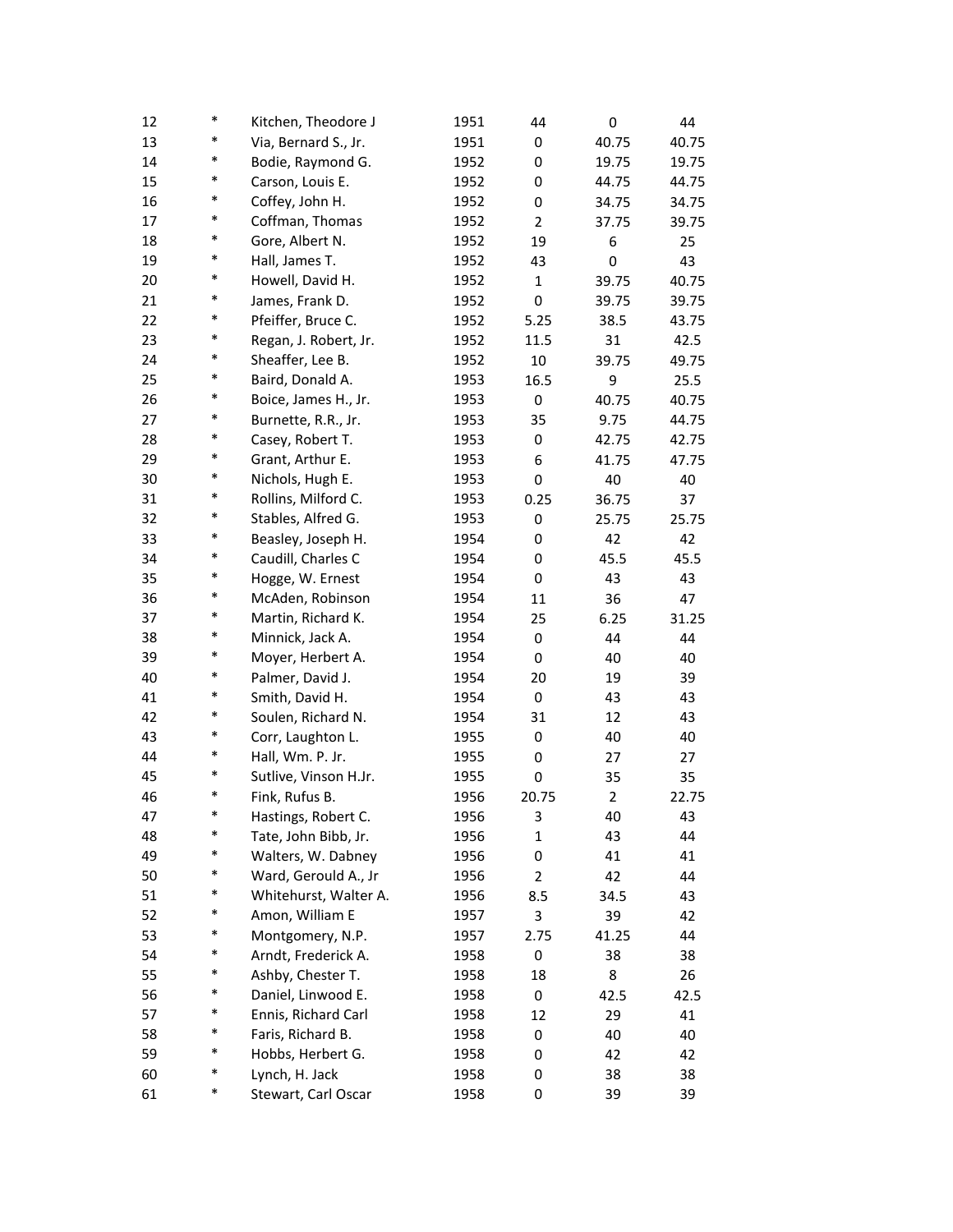| 62  | $\ast$ | Whetzel, Kenneth E.    | 1958 | 3     | 37           | 40    |
|-----|--------|------------------------|------|-------|--------------|-------|
| 63  | $\ast$ | Worden, Richard L.     | 1958 | 0     | 41           | 41    |
| 64  | $\ast$ | Beane, Wendell C.      | 1959 | 28    | 14           | 42    |
| 65  | $\ast$ | Casey, Carlton D.      | 1959 | 0     | 39           | 39    |
| 66  | $\ast$ | DeVerter, John S.      | 1959 | 0     | 40           | 40    |
| 67  | *      | Edmonds, R.H., Jr.     | 1959 | 11.75 | 33           | 44.75 |
| 68  | $\ast$ | Erbach, William W.     | 1959 | 31    | 15           | 46    |
| 69  | $\ast$ | Gue, Robert L.         | 1959 | 24    | 13           | 37    |
| 70  | $\ast$ | Hunsicker, Philip N.   | 1959 | 0     | 41           | 41    |
| 71  | $\ast$ | Jennings, Thomas E.    | 1959 | 0     | 30           | 30    |
| 72  | $\ast$ | Mayton, Wilfred M.     | 1959 | 0     | 44           | 44    |
| 73  | $\ast$ | McDonald, James F.     | 1959 | 0     | 41           | 41    |
| 74  | $\ast$ | Morefield, David C     | 1959 | 0     | 42           | 42    |
| 75  | *      | Morgan, Lewis H.       | 1959 | 0     | 36           | 36    |
| 76  | $\ast$ | NeSmith, Samuel E.     | 1959 | 7     | 33           | 40    |
| 77  | $\ast$ | Pollok, William H.     | 1959 | 0     | 35           | 35    |
| 78  | $\ast$ | Athearn, W. James      | 1960 | 0     | 42           | 42    |
| 79  | $\ast$ | Gravely, James L. III  | 1960 | 24    | 15           | 39    |
| 80  | $\ast$ | Jarvis, David F., II   | 1960 | 3     | 37           | 40    |
| 81  | $\ast$ | Knox, Robert T.        | 1960 | 0     | 39           | 39    |
| 82  | $\ast$ | Morse, Christopher     | 1960 | 30    | 15           | 45    |
| 83  | *      | Parker, John S.        | 1960 | 9     | 26           | 35    |
| 84  | $\ast$ | Sikkelee, Albert D.    | 1960 | 0     | 42           | 42    |
| 85  | $\ast$ | Stith, W. Hewlett, Jr. | 1960 | 3.5   | 23.5         | 27    |
| 86  | $\ast$ | Will, William A., Jr   | 1960 | 18    | 19           | 37    |
| 87  | $\ast$ | Dixon, Roger L.        | 1961 | 31    | 12           | 43    |
| 88  | $\ast$ | Draper, James W.       | 1961 | 0     | 39           | 39    |
| 89  | $\ast$ | Galloway, Jeremy Q.    | 1961 | 0     | 36.5         | 36.5  |
| 90  | $\ast$ | Jones, LeRoy V.        | 1961 | 3     | 35           | 38    |
| 91  | *      | Leonard, P.E., Jr.     | 1961 | 0     | 42           | 42    |
| 92  | $\ast$ | Nuckols, W.H.          | 1961 | 2     | 15           | 17    |
| 93  | $\ast$ | Righter, James D.      | 1961 | 0     | 38           | 38    |
| 94  | $\ast$ | Cushnie, William D.    | 1962 | 1     | 10           | 11    |
| 95  | $\ast$ | Hattle, George B.      | 1962 | 27    | 1            | 28    |
| 96  | $\ast$ | Morrison, John, Jr.    | 1962 | 18    | 20.75        | 38.75 |
| 97  | *      | Mullaney, Fahy G.      | 1962 | 24    | $\mathbf{1}$ | 25    |
| 98  | *      | Seely, Donald H.       | 1962 | 3     | 37           | 40    |
| 99  | *      | Thomason, Robert T.    | 1962 | 26.25 | 8.75         | 35    |
| 100 | *      | Blankenship, R.C.      | 1963 | 0     | 40           | 40    |
| 101 | *      | Bomberger, C. Grant    | 1963 | 18    | 18           | 36    |
| 102 | *      | Brusati, John F.       | 1963 | 0     | 39           | 39    |
| 103 | $\ast$ | Donnelly, Robert J.    | 1963 | 0     | 38           | 38    |
| 104 | *      | Gardner, William P.    | 1963 | 0     | 29           | 29    |
| 105 | *      | Hicks, Harold L.       | 1963 | 3     | 41           | 44    |
| 106 | *      | Hill, L. Douglas       | 1963 | 0     | 42           | 42    |
| 107 | $\ast$ | Ivey, Daniel K.        | 1963 | 0     | 40           | 40    |
| 108 | *      | Kim, Myung J.          | 1963 | 0     | 40           | 40    |
| 109 | *      | Logan, William C.      | 1963 | 0     | 38           | 38    |
| 110 | *      | Munford, J. Wade, Jr.  | 1963 | 0     | 37           | 37    |
| 111 | *      | Murphy, E.T., Jr.      | 1963 | 0     | 39           | 39    |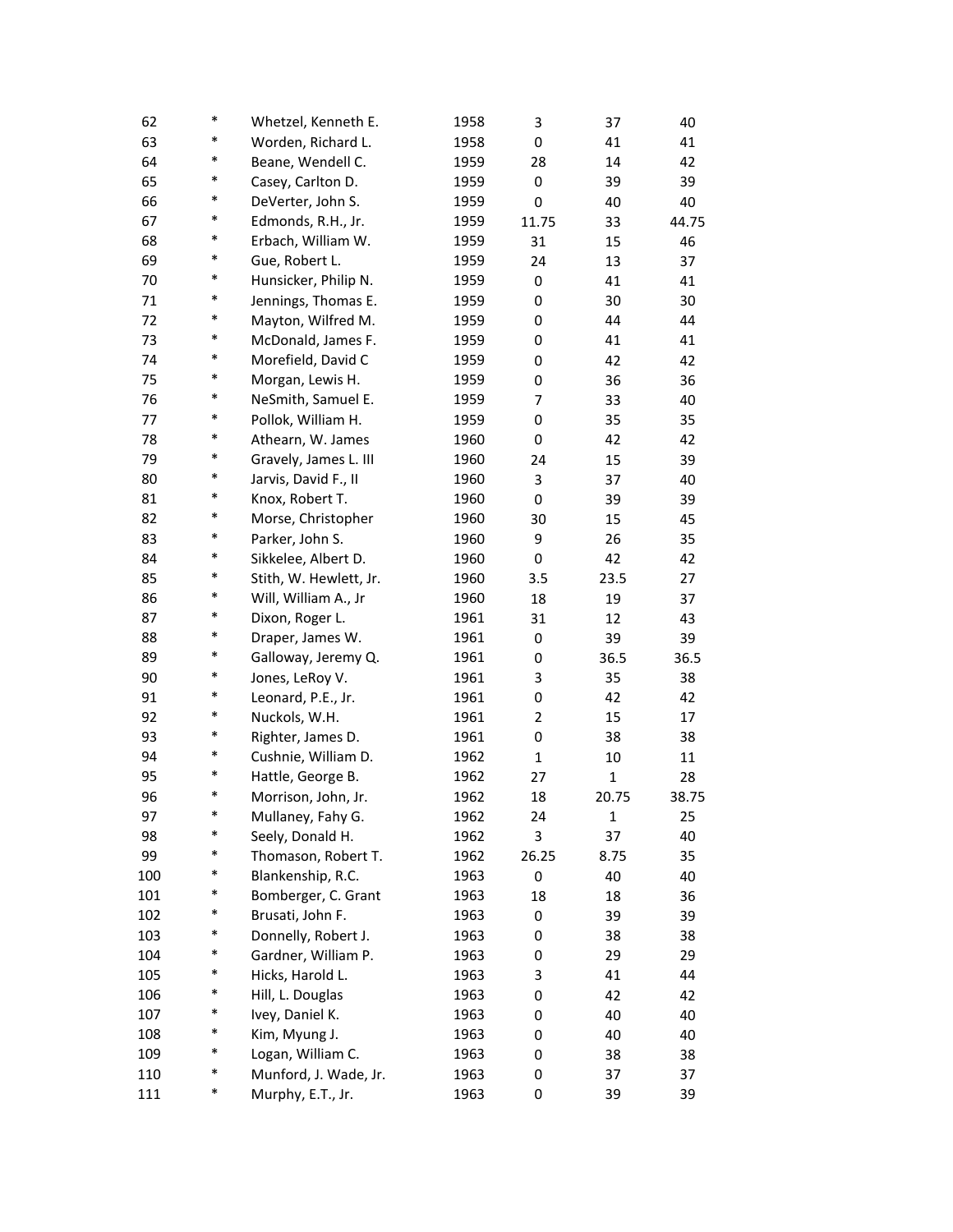| 112 | *      | Gillis, R. Franklin, Jr. | 1964 | 0              | 37    | 37    |
|-----|--------|--------------------------|------|----------------|-------|-------|
| 113 | *      | Gosnell, Howard M.       | 1964 | 11             | 26    | 37    |
| 114 | *      | Larkin, R. Eugene        | 1964 | 20             | 22    | 42    |
| 115 | *      | Moore, Robert            | 1964 | 0              | 40    | 40    |
| 116 | $\ast$ | Nobles, Michael, Sr.     | 1964 | 0              | 39    | 39    |
| 117 | *      | Pratt, W. Benjamin       | 1964 | 17             | 20    | 37    |
| 118 | $\ast$ | Ridout, Edward M         | 1964 | $\overline{2}$ | 21    | 23    |
| 119 | $\ast$ | Truxell, James McG.      | 1964 | 36             | 13    | 49    |
| 120 | *      | Allport, Braxton, Jr.    | 1965 | 3              | 32    | 35    |
| 121 | $\ast$ | Boger, David R           | 1965 | 0              | 36    | 36    |
| 122 | $\ast$ | Chamberlain, C.D.        | 1965 | 37             | 3     | 40    |
| 123 | $\ast$ | Davis, Creed S., Jr.     | 1965 | 0              | 40    | 40    |
| 124 | $\ast$ | Garrett, Ed M., Jr.      | 1965 | 0              | 41    | 41    |
| 125 | $\ast$ | Harris, Hugh T.          | 1965 | 0              | 31    | 31    |
| 126 | $\ast$ | Harris, Kelsey H.        | 1965 | 14             | 23    | 37    |
| 127 | $\ast$ | Jones, C. Bailey         | 1965 | 0              | 26    | 26    |
| 128 | *      | King, Charles B.         | 1965 | 0              | 41    | 41    |
| 129 | $\ast$ | McMahan, Wm. F           | 1965 | 0              | 34    | 34    |
| 130 | *      | Parsons, Robert L.       | 1965 | 0              | 36    | 36    |
| 131 | *      | Paul-Coker, Isaac S.     | 1965 | 11             | 30    | 41    |
| 132 | $\ast$ | Pratt, John David        | 1965 | 26.5           | 8.5   | 35    |
| 133 | $\ast$ | Rideout, Amos S. Jr.     | 1965 | 0              | 38    | 38    |
| 134 | $\ast$ | Spear, Harry B., II      | 1965 | 0              | 39    | 39    |
| 135 | $\ast$ | Tingle, Larry O.         | 1965 | 0              | 39    | 39    |
| 136 | $\ast$ | Tyndall, L.Glenn         | 1965 | 0              | 44    | 44    |
| 137 | $\ast$ | Wade, David L.           | 1965 | 0              | 40    | 40    |
| 138 | $\ast$ | Wilson, Douglas K.       | 1965 | 0              | 35    | 35    |
| 139 | $\ast$ | Arthur, Wesley E.        | 1966 | 0              | 35    | 35    |
| 140 | $\ast$ | Bailey, Melbourne        | 1966 | 13             | 26    | 39    |
| 141 | $\ast$ | Cock, John P.            | 1966 | 19.25          | 0.75  | 20    |
| 142 | $\ast$ | Cooke, James R.          | 1966 | 0              | 34.5  | 34.5  |
| 143 | $\ast$ | Greer, William T.        | 1966 | 47             | 0     | 47    |
| 144 | *      | McWilliams, Jos. C.      | 1966 | 34             | 5     | 39    |
| 145 | *      | Pruitt, C. Edward        | 1966 | 0              | 44    | 44    |
| 146 | *      | Ricketts, W.A., Jr.      | 1966 | 0              | 37    | 37    |
| 147 | *      | Satterwhite, E.H.        | 1966 | 0              | 25    | 25    |
| 148 | $\ast$ | Savinsky, Joseph G.      | 1966 | 0              | 39    | 39    |
| 149 | $\ast$ | Zeigler, Gary A.         | 1966 | 2              | 30    | 32    |
| 150 | $\ast$ | Adams, Larry E.          | 1967 | 8              | 32.5  | 40.5  |
| 151 | $\ast$ | Bare, I. William         | 1967 | 0              | 24    | 24    |
| 152 | *      | Burgess, Stephen W.      | 1967 | 0              | 38    | 38    |
| 153 | $\ast$ | Cobb, Richard E.         | 1967 | 13.5           | 30    | 43.5  |
| 154 | *      | Curry, Henry L., III     | 1967 | 26             | 10    | 36    |
| 155 | $\ast$ | Franklin, A. Howell      | 1967 | 0              | 36    | 36    |
| 156 | $\ast$ | Hawkins, Robert E.       | 1967 | 0              | 31    | 31    |
| 157 | $\ast$ | Layman, William A.       | 1967 | 3              | 39    | 42    |
| 158 | $\ast$ | Lotts, Joseph L.         | 1967 | 0              | 28    | 28    |
| 159 | $\ast$ | Miller, Gerald M.        | 1967 | 0              | 25.25 | 25.25 |
| 160 | $\ast$ | Miller, Roy L.           | 1967 | 0              | 37    | 37    |
| 161 | $\ast$ | Siegle, John A           | 1967 | 0              | 38    | 38    |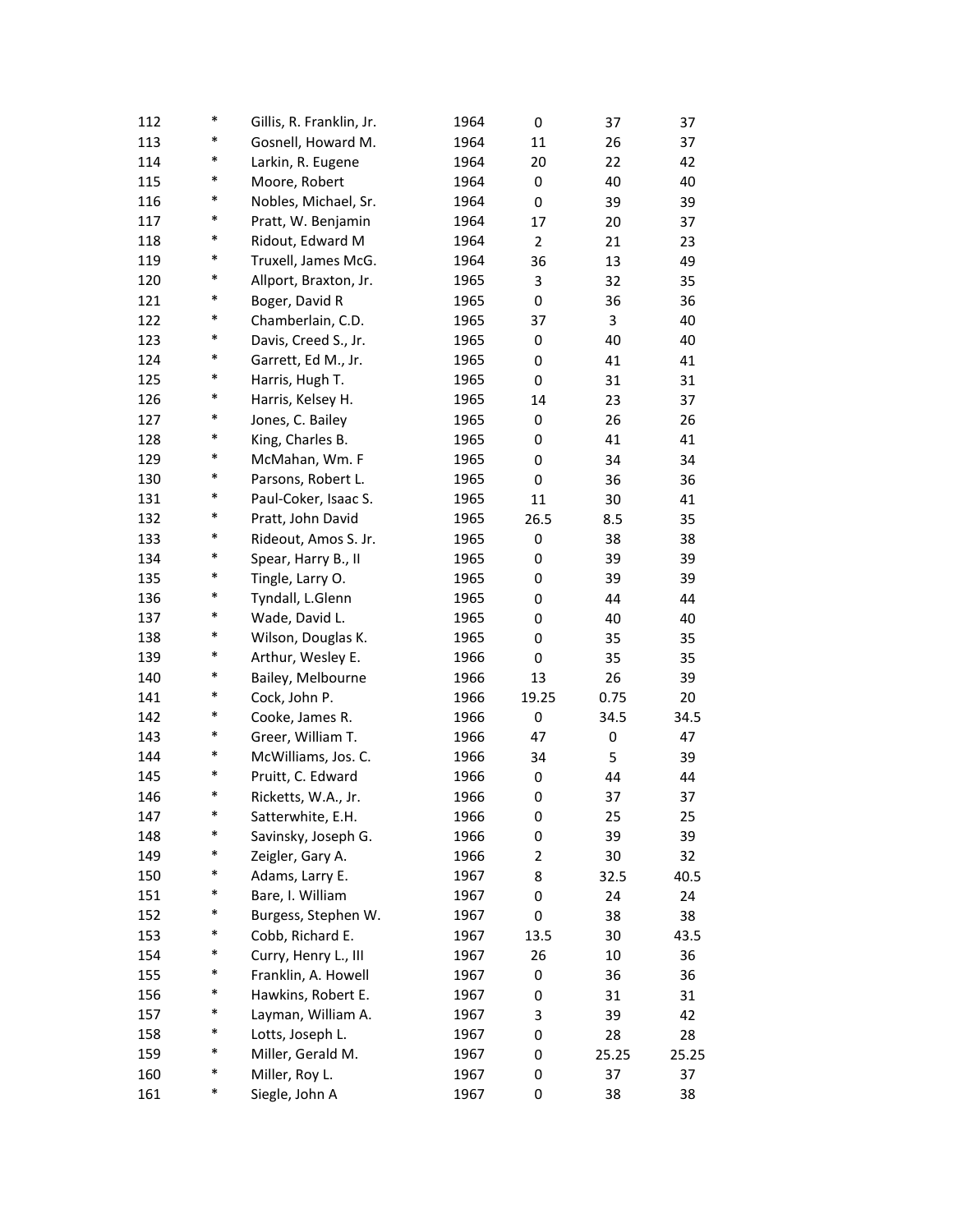| 162 | $\ast$ | Watson, H. Douglas     | 1967 | 43.25          | 0     | 43.25 |
|-----|--------|------------------------|------|----------------|-------|-------|
| 163 | *      | White, Robert E.       | 1967 | 0              | 33    | 33    |
| 164 | *      | Wingfield, A.W.        | 1967 | 0              | 43.75 | 43.75 |
| 165 | *      | Cofield, R.F., Jr      | 1968 | 0              | 39    | 39    |
| 166 | *      | Garrett, Daniel L      | 1968 | 0              | 35    | 35    |
| 167 | $\ast$ | LeGault, John T.       | 1968 | 0              | 43    | 43    |
| 168 | $\ast$ | Parsley, G. Wayne      | 1968 | 0              | 39    | 39    |
| 169 | $\ast$ | Reames, Waverly G      | 1968 | 0              | 41    | 41    |
| 170 | *      | Sirk, Wade L.          | 1968 | 5              | 30    | 35    |
| 171 | *      | Smith, Charles H., III | 1968 | 6              | 33    | 39    |
| 172 | $\ast$ | Vann, William L, III   | 1968 | 0              | 37    | 37    |
| 173 | *      | Washington, Alton      | 1968 | 12             | 23    | 35    |
| 174 | *      | Wilkins, Mary M.       | 1968 | 28             | 6     | 34    |
| 175 | $\ast$ | Acklin, Clarence E.    | 1969 | 9              | 26    | 35    |
| 176 | $\ast$ | Beals, Kenneth A.      | 1969 | 35             | 11    | 46    |
| 177 | $\ast$ | Crawford, John, III    | 1969 | 0              | 36    | 36    |
| 178 | *      | Dunkum, Thomas R       | 1969 | 0              | 37    | 37    |
| 179 | *      | Eldridge, Joseph T.    | 1969 | 48             | 0     | 48    |
| 180 | *      | Gant, Edward P.        | 1969 | 0              | 32    | 32    |
| 181 | *      | Godwin, James B.       | 1969 | 3              | 27    | 30    |
| 182 | *      | Hamilton, F.C.         | 1969 | 0              | 37    | 37    |
| 183 | $\ast$ | Hanke, Jay M.          | 1969 | 0              | 39    | 39    |
| 184 | $\ast$ | Harless, Charles H.    | 1969 | 3.25           | 28    | 31.25 |
| 185 | $\ast$ | Joyce, Thomas L.       | 1969 | 0              | 44    | 44    |
| 186 | $\ast$ |                        |      |                |       |       |
|     | *      | Kanney, Douglas W.     | 1969 | 0              | 35    | 35    |
| 187 | *      | Keever, Evelyn G.      | 1969 | 35.25          | 0     | 35.25 |
| 188 | *      | King, George E.        | 1969 | 17             | 12    | 29    |
| 189 | *      | Long, Donald L.        | 1969 | 0              | 31    | 31    |
| 190 | $\ast$ | Mahaffey, James L.     | 1969 | 0              | 37    | 37    |
| 191 | $\ast$ | Shinn, Samuel          | 1969 | 6              | 19    | 25    |
| 192 |        | Smith, Rudy L.         | 1969 | 0              | 38    | 38    |
| 193 | $\ast$ | Spilman, Martin K.     | 1969 | 0              | 30    | 30    |
| 194 | *      | Stewart, George W.     | 1969 | 0              | 36    | 36    |
| 195 | *      | Tanner, W. D., Jr.     | 1969 | 31.5           | 4     | 35.5  |
| 196 | $\ast$ | Tongue, James M.       | 1969 | 2              | 47    | 49    |
| 197 |        | Brown, G.Thomas, Jr.   | 1970 | 0              | 40    | 40    |
| 198 | $\ast$ | Canada, David M.       | 1970 | 16             | 19    | 35    |
| 199 | $\ast$ | Carlton, Donald E.     | 1970 | 0              | 36    | 36    |
| 200 | $\ast$ | Eccard, E.W., Jr.      | 1970 | 2              | 30    | 32    |
| 201 | $\ast$ | Freeman, George H.     | 1970 | 9              | 32    | 41    |
| 202 | *      | Geoghegan, Richard Jr. | 1970 | 0              | 43    | 43    |
| 203 | *      | Harris, Charles E.     | 1970 | 41             | 0     | 41    |
| 204 | *      | Markham, T.T., Jr.     | 1970 | 0              | 33    | 33    |
| 205 | *      | Meloy, D. Michael      | 1970 | 0              | 35    | 35    |
| 206 | $\ast$ | Noseworthy, James A.   | 1970 | 45.5           | 0     | 45.5  |
| 207 | $\ast$ | Plymale, Steven R.     | 1970 | 25             | 17    | 42    |
| 208 | $\ast$ | Sawyer, Jack C.        | 1970 | $\overline{2}$ | 29.5  | 31.5  |
| 209 | $\ast$ | Snider, Michael L      | 1970 | 0              | 31.5  | 31.5  |
| 210 | *      | Weaver, Clyde W., Jr.  | 1970 | 0              | 31    | 31    |
| 211 | *      | Au, Thomas H           | 1971 | 6.75           | 23.25 | 30    |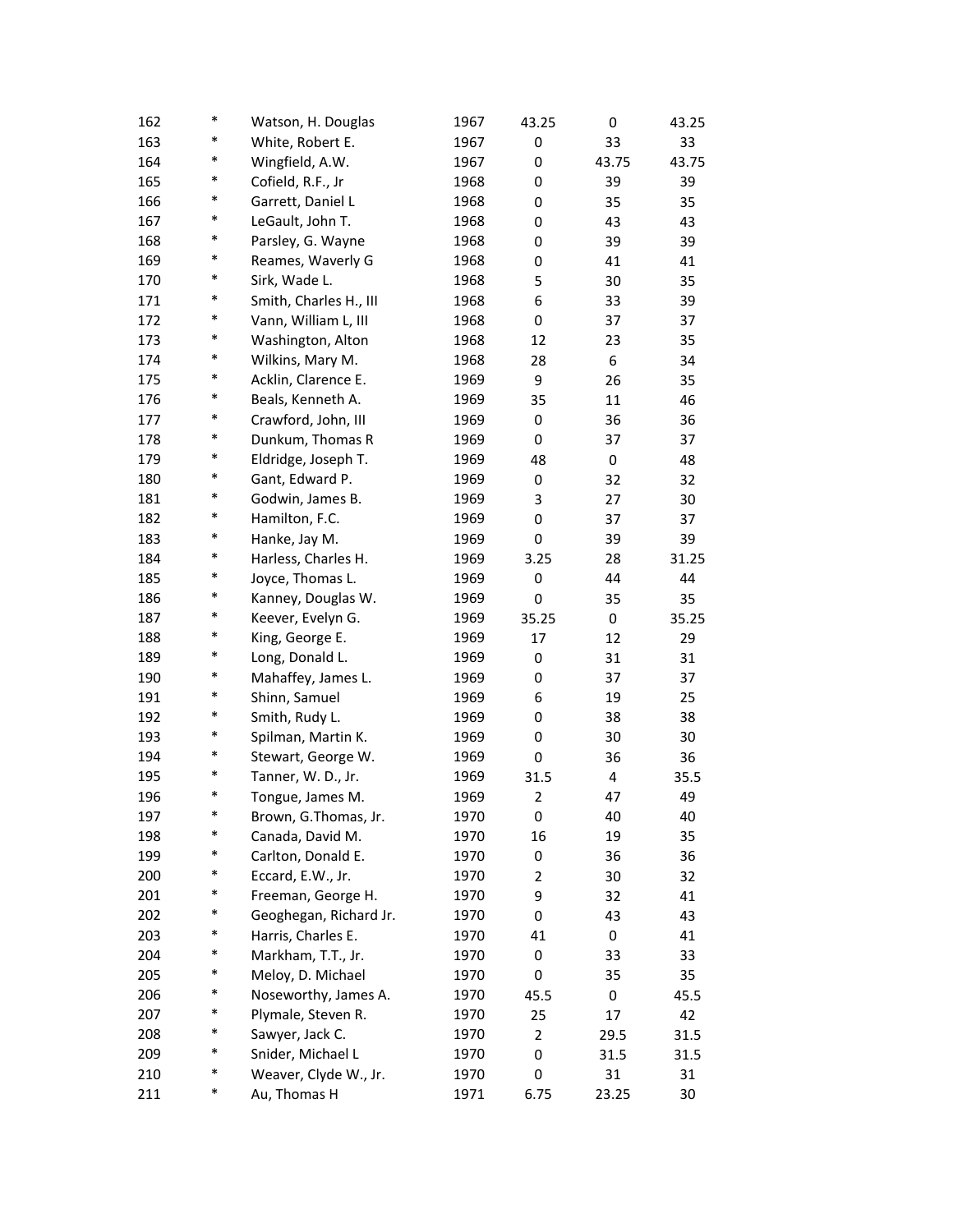| 212 | *      | Beighley, Paul A., III | 1971 | 2.5          | 33.5  | 36    |
|-----|--------|------------------------|------|--------------|-------|-------|
| 213 | *      | Davis, Paul B., Jr.    | 1971 | 0            | 32    | 32    |
| 214 | *      | Martin, John T., Jr.   | 1971 | 0            | 41    | 41    |
| 215 | $\ast$ | Mateer, Ronald W.      | 1971 | 0            | 41    | 41    |
| 216 | *      | McHose, Charles        | 1971 | 17           | 18    | 35    |
| 217 | *      | Morris, Robert L., Jr. | 1971 | 0            | 27    | 27    |
| 218 | *      | Peters, John B.        | 1971 | 0            | 42    | 42    |
| 219 | *      | Reifsnyder, Alan G.    | 1971 | 0            | 39    | 39    |
| 220 | $\ast$ | Sisson, Richard B.     | 1971 | 0            | 35    | 35    |
| 221 | *      | Thornton, Harold E.    | 1971 | 0            | 35    | 35    |
| 222 | $\ast$ | Wade, William N.       | 1971 | 3            | 37    | 40    |
| 223 | *      | Chadsey, John S.       | 1972 | 0            | 43    | 43    |
| 224 | *      | Erickson, W.D., Jr.    | 1972 | 0            | 42    | 42    |
| 225 | *      | Espinoza, Samuel J.    | 1972 | 0            | 31    | 31    |
| 226 | $\ast$ | Hain, James A.         | 1972 | 0            | 22    | 22    |
| 227 | *      | Hassmer, Stephen B.    | 1972 | 0            | 42    | 42    |
| 228 | $\ast$ | Marks, Milton E.       | 1972 | 0            | 43    | 43    |
| 229 | *      | Schill, David          | 1972 | 16           | 20    | 36    |
| 230 | $\ast$ | Wilbur, Lynn R.        | 1972 | 13           | 23    | 36    |
| 231 | *      | Andrews, John M.       | 1973 | 0            | 39    | 39    |
| 232 | $\ast$ | Burgess, Reginald D.   | 1973 | 0            | 37    | 37    |
| 233 | ŧ      | Carl, David E.         | 1973 | 46           | 0     | 46    |
| 234 | *      | Close, George H., Jr.  | 1973 | 0            | 31.5  | 31.5  |
| 235 | $\ast$ | Farabaugh, Timothy     | 1973 | 39           | 0     | 39    |
| 236 | $\ast$ | Forrest, David T.      | 1973 | 0            | 45    | 45    |
| 237 | *      | Hindman, David M.      | 1973 | 0            | 42    | 42    |
| 238 | $\ast$ | Houff, D. Michael      | 1973 | 0            | 40    | 40    |
| 239 | *      | Johnston, Robert F.    | 1973 | 0            | 21.75 | 21.75 |
| 240 | *      | Jones, Steven R.       | 1973 | 0            | 42    | 42    |
| 241 | $\ast$ | Leavitt, Charles, Jr   | 1973 | 34.5         | 6     | 40.5  |
| 242 | $\ast$ | Patrick, Kenneth K.    | 1973 | 0            | 41    | 41    |
| 243 | $\ast$ | Payne, Michael D.      | 1973 | 2            | 33    | 35    |
| 244 | $\ast$ | Roberts, Donald H.     | 1973 | 0            | 40    | 40    |
| 245 | *      | Robinson, E. Kirk      | 1973 | 0            | 33    | 33    |
| 246 | *      | Barnett, C.H., Jr.     | 1974 | 0            | 16    | 16    |
| 247 |        | Bray, Stephen G.       | 1974 | 0            | 41    | 41    |
| 248 | *      | Buchanan, Ray A.       | 1974 | 33           | 10    | 43    |
| 249 | $\ast$ | Davidson, Wm. G.       | 1974 | 0            | 39    | 39    |
| 250 | $\ast$ | Evans, Glen C., Jr.    | 1974 | 5            | 32    | 37    |
| 251 | $\ast$ | Finley, Wm. M., III    | 1974 | 4            | 33    | 37    |
| 252 | $\ast$ | Harlow, C. Randall     | 1974 | 0            | 37.5  | 37.5  |
| 253 | $\ast$ | Herndon, Ernest, Jr.   | 1974 | 4.75         | 40    | 44.75 |
| 254 | $\ast$ | Horne, K.C., Jr.       | 1974 | 13           | 21    | 34    |
| 255 | $\ast$ | Hudson, Sara L.        | 1974 | $\mathbf{1}$ | 33    | 34    |
| 256 | *      | Hurley-Browning, L.    | 1974 | 42           | 3     | 45    |
| 257 | *      | Kutz, Margaret T.      | 1974 | 0            | 39    | 39    |
| 258 | *      | Manner, David E., Jr.  | 1974 | 12           | 24    | 36    |
| 259 | ŧ      | Ogren, Mark V.         | 1974 | $\mathbf{1}$ | 44    | 45    |
| 260 | *      | Parish, Frederick L.   | 1974 | 0            | 37    | 37    |
| 261 | $\ast$ | Pendley, Dee F., III   | 1974 | 0            | 33    | 33    |
|     |        |                        |      |              |       |       |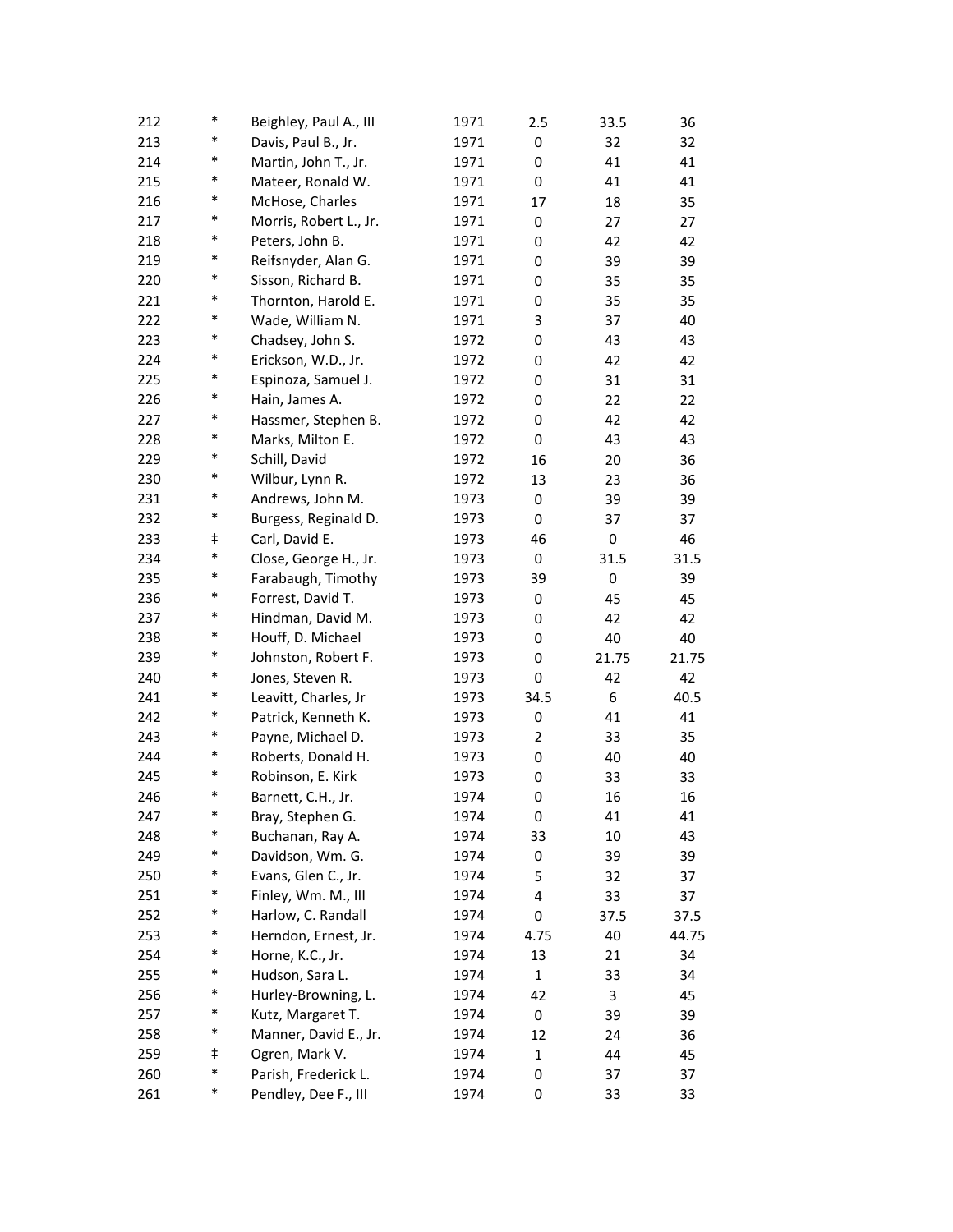| 262 | $\ast$ | Pendrak, Gary A.       | 1974 | 21   | 11    | 32    |
|-----|--------|------------------------|------|------|-------|-------|
| 263 | $\ast$ | Wilkins, Edward F.     | 1974 | 2.75 | 37    | 39.75 |
| 264 | $\ast$ | Willson, J. Brooke     | 1974 | 0    | 40    | 40    |
| 265 | $\ast$ | Young, Stephen E.      | 1974 | 16   | 20    | 36    |
| 266 | *      | Browder, Michael H.    | 1975 | 0    | 40    | 40    |
| 267 | *      | Burgess, Ruth          | 1975 | 1.5  | 32    | 33.5  |
| 268 | $\ast$ | Buxton, Lawrence W.    | 1975 | 0    | 41    | 41    |
| 269 | $\ast$ | Colby, Donald V.       | 1975 | 3    | 33    | 36    |
| 270 | $\ast$ | Edwards, Robert A.     | 1975 | 0    | 39    | 39    |
| 271 | $\ast$ | Horton, Alvin J.       | 1975 | 0    | 43    | 43    |
| 272 | $\ast$ | Keller, Richard S.     | 1975 | 0    | 31    | 31    |
| 273 | $\ast$ | Kubat, J. Michael      | 1975 | 0    | 42    | 42    |
| 274 | $\ast$ | Manner, Sara L.        | 1975 | 10   | 30    | 40    |
| 275 | *      | Mucha, David R.        | 1975 | 0    | 32.25 | 32.25 |
| 276 | $\ast$ | Pittard, Vickie E.     | 1975 | 0    | 27    | 27    |
| 277 | $\ast$ | Reynolds, T.P., Jr.    | 1975 | 0    | 30    | 30    |
| 278 | $\ast$ | Rorrer, Sebert W.      | 1975 | 4    | 34    | 38    |
| 279 | $\ast$ | Sims, Phillip E.       | 1975 | 3    | 18    | 21    |
| 280 | $\ast$ | Swadley, Charles E.    | 1975 | 0    | 34    | 34    |
| 281 | *      | Sweat, Thomas W.       | 1975 | 4    | 36    | 40    |
| 282 | *      | Thomas, Howe O.        | 1975 | 28   | 14    | 42    |
| 283 | *      | Unterberger, Gail L.   | 1975 | 15   | 19    | 34    |
| 284 | $\ast$ | White, Roy P.          | 1975 | 0    | 37    | 37    |
| 285 | $\ast$ | Breeden, Frederic L.   | 1976 | 0    | 30.25 | 30.25 |
| 286 | $\ast$ | Butler, Willie E       | 1976 | 4    | 27    | 31    |
| 287 | $\ast$ | Clever, A.J. Edwin     | 1976 | 0    | 37    | 37    |
| 288 | $\ast$ | Corley, Cynthia A.     | 1976 | 0    | 35    | 35    |
| 289 | *      | Felumlee, Alan R.      | 1976 | 0    | 40    | 40    |
| 290 | $\ast$ | Finley, Jeanne T.      | 1976 | 25   | 10    | 35    |
| 291 | *      | Gilfillan, Douglas Y.  | 1976 | 0    | 33    | 33    |
| 292 | $\ast$ | Grogan, Louis J., Jr.  | 1976 | 0    | 36    | 36    |
| 293 | $\ast$ | Hanak, Paul A.         | 1976 | 25.5 | 10    | 35.5  |
| 294 | $\ast$ | Hewitt, James A. III   | 1976 | 0    | 41    | 41    |
| 295 |        | Kincannon, Keary C.    | 1976 | 6    | 27    | 33    |
| 296 | $\ast$ | Lavender, James, Jr.   | 1976 | 0    | 40    | 40    |
| 297 |        | Maddox, James R.       | 1976 | 0    | 35    | 35    |
| 298 | $\ast$ | Nelson, Clyde T.       | 1976 | 0    | 41    | 41    |
| 299 | $\ast$ | Porter, W. Forest, Jr. | 1976 | 0    | 35    | 35    |
| 300 | $\ast$ | Robbins, Gary L.       | 1976 | 3    | 39    | 42    |
| 301 | $\ast$ | Savage, Carl E, III    | 1976 | 0    | 21    | 21    |
| 302 | $\ast$ | Shepherd, W. Joseph    | 1976 | 0    | 37    | 37    |
| 303 | $\ast$ | Smith, Riley R., Jr.   | 1976 | 0    | 42    | 42    |
| 304 | $\ast$ | Tanner, David R.       | 1976 | 4    | 31    | 35    |
| 305 | $\ast$ | Turbyfill, Margaret    | 1976 | 0    | 20    | 20    |
| 306 | $\ast$ | Ullian, James C.       | 1976 | 11   | 22    | 33    |
| 307 | $\ast$ | Vaughn, Peter M.       | 1976 | 0    | 30.75 | 30.75 |
| 308 |        | Vaughn, Robert E., Jr  | 1976 | 0    | 43    | 43    |
| 309 | $\ast$ | Williams, Gene M.      | 1976 | 0    | 29    | 29    |
| 310 | $\ast$ | Wilson, Donald W.      | 1976 | 0    | 32    | 32    |
| 311 | $\ast$ | Woodfin, Robert H.     | 1976 | 6    | 25.25 | 31.25 |
|     |        |                        |      |      |       |       |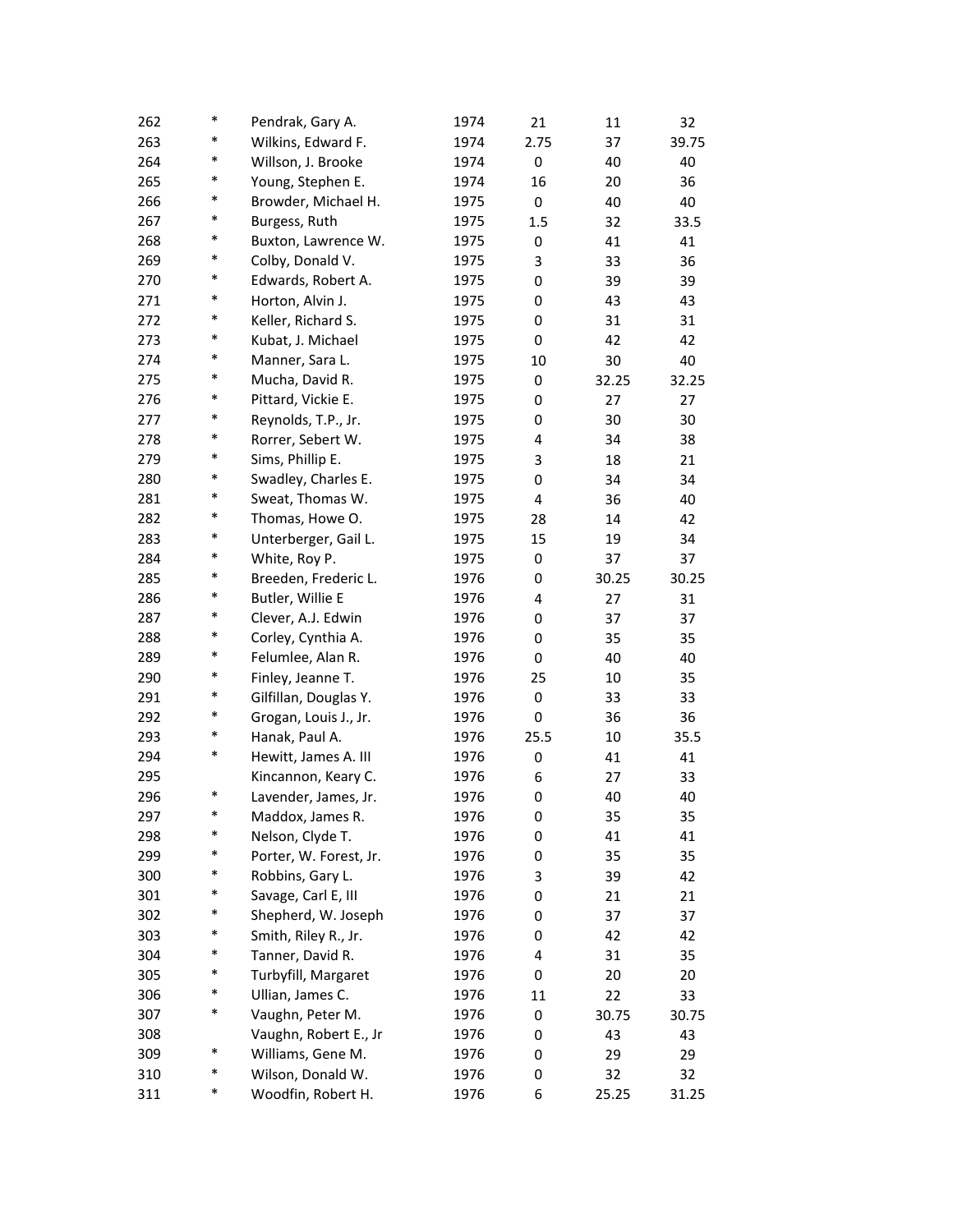| 312 | $\ast$ | Anderson, Joseph R.   | 1977 | 0              | 26    | 26    |
|-----|--------|-----------------------|------|----------------|-------|-------|
| 313 | *      | Barclay, Richard A    | 1977 | 0              | 23    | 23    |
| 314 | *      | Blubaugh, J. Blaine   | 1977 | 3.5            | 39    | 42.5  |
| 315 | $\ast$ | Brown, Marc D.        | 1977 | $\mathbf{1}$   | 41    | 42    |
| 316 | $\ast$ | Burgess, Mark A.      | 1977 | 0              | 42    | 42    |
| 317 | *      | Burrough, David R.    | 1977 | 0              | 44.5  | 44.5  |
| 318 | $\ast$ | Butcher, Jeffrey      | 1977 | 0              | 40    | 40    |
| 319 | $\ast$ | Carrier, John H.      | 1977 | 0              | 33    | 33    |
| 320 | $\ast$ | Copenhaver, J.D., Jr. | 1977 | 26             | 11    | 37    |
| 321 | $\ast$ | Dameron, John C.      | 1977 | 0              | 33    | 33    |
| 322 | *      | Davidson, Ronald T.   | 1977 | 0              | 35.25 | 35.25 |
| 323 |        | Donigian, George H.   | 1977 | 22.75          | 19    | 41.75 |
| 324 | $\ast$ | Finn-McKenzie, M.D.   | 1977 | 0              | 40    | 40    |
| 325 | $\ast$ | Fisher, John A.       | 1977 | 0              | 29.25 | 29.25 |
| 326 | $\ast$ | Friend, Robt E., Jr.  | 1977 | 3              | 31    | 34    |
| 327 | $\ast$ | Gibson, R. Gordon     | 1977 | 0              | 41    | 41    |
| 328 | *      | Harrison-Davidson, C. | 1977 | 0              | 30    | 30    |
| 329 | $\ast$ | Helveston, Richard    | 1977 | 0              | 23    | 23    |
| 330 | $\ast$ | Jones, Harry B.       | 1977 | 0              | 27    | 27    |
| 331 |        | Jones, Matthew, IV    | 1977 | 0              | 42    | 42    |
| 332 | $\ast$ | Langston, D. Glen     | 1977 | 0              | 2700  | 2700  |
| 333 | $\ast$ | Martin, P. Douglas    | 1977 | 0              | 37    | 37    |
| 334 | $\ast$ | Moore, Charles N.     | 1977 | 0              | 36    | 36    |
| 335 | $\ast$ | Olewiler, William E.  | 1977 | 0              | 27    | 27    |
| 336 | $\ast$ | Pearson, George, Jr.  | 1977 | $\overline{2}$ | 35    | 37    |
| 337 |        | Rickman, S. Wayne     | 1977 | 0              | 42    | 42    |
| 338 | $\ast$ | Seibert, H. Leroy     | 1977 | 0              | 40    | 40    |
| 339 | *      | Sharp, Robert W.      | 1977 | 0              | 40    | 40    |
| 340 | *      | Sherrod, Thomas W.    | 1977 | 32             | 9     | 41    |
| 341 |        | Sprouse, James, Jr.   | 1977 | 0              | 43    | 43    |
| 342 | *      | Walters, Gordon, Jr.  | 1977 | 20.5           | 14.5  | 35    |
| 343 | $\ast$ | Wilborn, Roger E.     | 1977 | 0              | 28.25 | 28.25 |
| 344 | *      | Adkins, Gregory L.    | 1978 | 0              | 38.5  | 38.5  |
| 345 | $\ast$ | Alvis, Gary F.        | 1978 | 0              | 32    | 32    |
| 346 | $\ast$ | Ashby, Jay F.         | 1978 | 0              | 21.5  | 21.5  |
| 347 | $\ast$ | Burrough, William F.  | 1978 | 0              | 40    | 40    |
| 348 | ŧ      | Darr, Stephen E.      | 1978 | 38             | 3     | 41    |
| 349 | $\ast$ | Drinkard, David R.    | 1978 | 0              | 40    | 40    |
| 350 | *      | Goodman, R.B., Jr.    | 1978 | 0              | 27    | 27    |
| 351 | *      | Hampton, David T.     | 1978 | $\overline{2}$ | 26    | 28    |
| 352 | $\ast$ | Hollar, Barry Penn    | 1978 | 32             | 9     | 41    |
| 353 | *      | Hundley, Stephen C.   | 1978 | $\mathbf{1}$   | 38    | 39    |
| 354 | $\ast$ | King, William M.      | 1978 | 41             | 0     | 41    |
| 355 | $\ast$ | Lough, David E.       | 1978 | $\mathbf{1}$   | 29    | 30    |
| 356 |        | McDowell, J. Richard  | 1978 | 0              | 41    | 41    |
| 357 | ŧ      | Mickle, Jeffrey P.    | 1978 | $\mathbf{1}$   | 40    | 41    |
| 358 | $\ast$ | Morris, Ronald K.     | 1978 | 0              | 40    | 40    |
| 359 | $\ast$ | Morris, M. Mochel     | 1978 | 0              | 38    | 38    |
| 360 | $\ast$ | Pugh, Jeffrey C.      | 1978 | 40             | 2     | 42    |
| 361 | $\ast$ | Throckmorton, R., Jr. | 1978 | 0              | 37    | 37    |
|     |        |                       |      |                |       |       |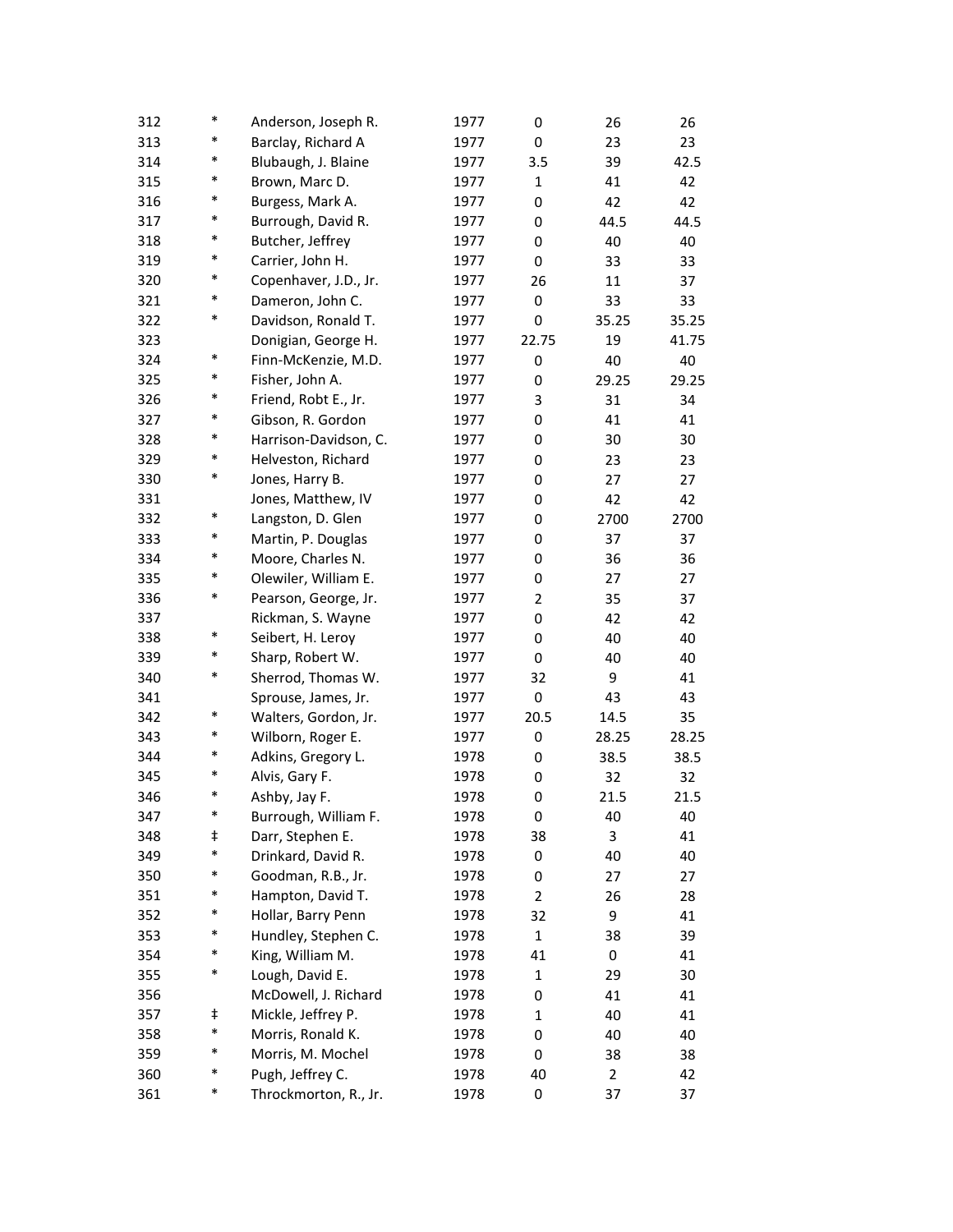| 362 | *      | Winfree, W. Joseph     | 1978 | 0              | 41    | 41    |
|-----|--------|------------------------|------|----------------|-------|-------|
| 363 | *      | Adkins, David L.       | 1979 | 1              | 37    | 38    |
| 364 | *      | Atwell, William F.     | 1979 | 0              | 26    | 26    |
| 365 | *      | Bennett, Judith M.     | 1979 | 24             | 0     | 24    |
| 366 | *      | Conner, John E.        | 1979 | 0              | 31    | 31    |
| 367 |        | Davis, Jack E.         | 1979 | 7.5            | 32.5  | 40    |
| 368 | ş      | Earley, II James N.    | 1979 | 0              | 40    | 40    |
| 369 | *      | Edmonds, Larry J.      | 1979 | 8              | 32    | 40    |
| 370 |        | Finn-McKenzie, E.L.    | 1979 | 0.5            | 33.75 | 34.25 |
| 371 | *      | Garrett, Susan S.      | 1979 | 0              | 29    | 29    |
| 372 | *      | Harris, James A.       | 1979 | $\overline{2}$ | 25    | 27    |
| 373 | *      | Helmbrecht, Beth Marie | 1979 | 0              | 30    | 30    |
| 374 | *      | Hendrix, Jeffry L.     | 1979 | 0              | 21    | 21    |
| 375 | *      | Mercer, Thomas L.      | 1979 | 0              | 40    | 40    |
| 376 | *      | Mottley, Keith A.      | 1979 | 0              | 40    | 40    |
| 377 | $\ast$ | Perry, Dennis          | 1979 | 3              | 40    | 43    |
| 378 | *      | Price, John C          | 1979 | 0              | 32    | 32    |
| 379 | *      | Reynolds, David T.     | 1979 | 0              | 38    | 38    |
| 380 | *      | Rivero, Janice         | 1979 | 17             | 20.25 | 37.25 |
| 381 |        | Rowley, Ralph W.       | 1979 | 3              | 40    | 43    |
| 382 | *      | Spivey, Robert A.      | 1979 | 0              | 18    | 18    |
| 383 | *      | Tangeman, Karl K.      | 1979 | 0              | 16    | 16    |
| 384 | *      | Thompson, L.R., Jr.    | 1979 | 3              | 39    | 42    |
| 385 | *      | Waters, Maria M.       | 1979 | $\mathbf{1}$   | 18    | 19    |
| 386 | *      | Woodall, Richard T.    | 1979 | 0              | 33    | 33    |
| 387 | *      | Akers, C. Douglas      | 1980 | 0              | 39    | 39    |
| 388 | *      | Austin, Deborah L.     | 1980 | 0              | 32    | 32    |
| 389 | *      | Bird, Steven L.        | 1980 | 0              | 37    | 37    |
| 390 | *      | Barrow, Vernie, Jr.    | 1980 | 0              | 24    | 24    |
| 391 | *      | Bollfrass, Katha M.    | 1980 | 0              | 20    | 20    |
| 392 | $\ast$ | Burns, James E         | 1980 | 0              | 31    | 31    |
| 393 | $\ast$ | Daily, Richard A.      | 1980 | 6              | 24    | 30    |
| 394 | $\ast$ | Dawson, William K.     | 1980 | 9              | 24    | 33    |
| 395 | ŧ      | Decker, Frank P.       | 1980 | 32             | 7     | 39    |
| 396 | *      | Gerde, Timothy R.      | 1980 | 4              | 33    | 37    |
| 397 | *      | Hassmer, James W.      | 1980 | 0              | 30    | 30    |
| 398 |        | Hulme, Gary Lee        | 1980 | 29             | 10    | 39    |
| 399 | $\ast$ | Kincannon, Karla M.    | 1980 | 29             | 9     | 38    |
| 400 |        | Lee, Thomas G.         | 1980 | 0              | 39    | 39    |
| 401 | ş      | Newsome, Kenneth       | 1980 | 0              | 39    | 39    |
| 402 |        | O'Quinn, Dorothy       | 1980 | 0              | 39    | 39    |
| 403 |        | O'Quinn, James G.      | 1980 | 24             | 15    | 39    |
| 404 | $\ast$ | Phillips, Bradford L.  | 1980 | 0              | 37    | 37    |
| 405 | $\ast$ | Roberts, Charles H.    | 1980 | 2              | 23    | 25    |
| 406 | $\ast$ | Stroud, Robt. L., Jr.  | 1980 | 0              | 38    | 38    |
| 407 |        | Vest, John N.          | 1980 | $\overline{2}$ | 40    | 42    |
| 408 | $\ast$ | Wadsworth, Anthony     | 1980 | $\mathbf{1}$   | 25    | 26    |
| 409 | $\ast$ | Westbrook, W.W.        | 1980 | 0              | 39    | 39    |
| 410 | $\ast$ | Allen, Earl W.         | 1981 | 0              | 22    | 22    |
| 411 | $\ast$ | Astin, C. Wesley, Jr.  | 1981 | 26             | 8     | 34    |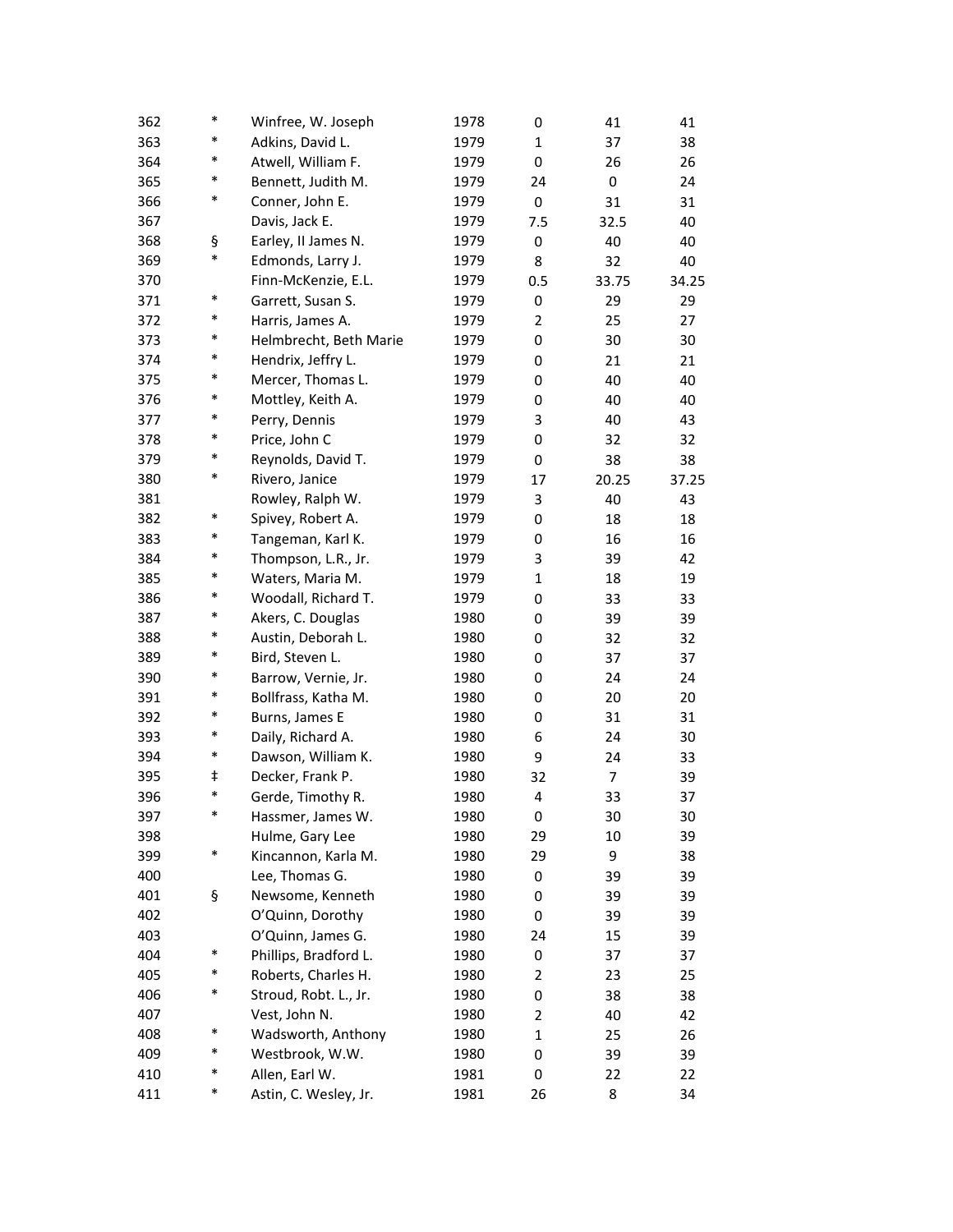| 412 | $\ast$     | Blinn, Mary Beth        | 1981 | 9              | 29    | 38    |
|-----|------------|-------------------------|------|----------------|-------|-------|
| 413 | $\ast$     | Blinn, Robert C.        | 1981 | 10             | 22.5  | 32.5  |
| 414 |            | Carson, Joseph T., III  | 1981 | 0              | 38    | 38    |
| 415 | $\ddagger$ | Van Dyke, Rhonda        | 1981 | 11.5           | 25.5  | 37    |
| 416 | $\ast$     | Davis, William A., Jr.  | 1981 | 0              | 37    | 37    |
| 417 | $\ast$     | Greer, Steven W.        | 1981 | 0              | 34    | 34    |
| 418 | $\ast$     | Hunter, Rodney M.       | 1981 | 0              | 32.5  | 32.5  |
| 419 | $\ast$     | Johnson, Edward H.      | 1981 | 0              | 34    | 34    |
| 420 | $\ast$     | Klotz, Joseph H., Jr.   | 1981 | 0              | 36    | 36    |
| 421 | $\ast$     | Melson, James M.        | 1981 | 14             | 20    | 34    |
| 422 | $\ast$     | Mullen, Alyce B.M.      | 1981 | 0              | 18    | 18    |
| 423 | $\ast$     | Neas, George B.         | 1981 | 0              | 29.25 | 29.25 |
| 424 | $\ast$     | Ramsey, M. Lee, Jr.     | 1981 | 0              | 20    | 20    |
| 425 |            | Ripley, Robert C.       | 1981 | 0              | 38    | 38    |
| 426 | $\ast$     | Strickler, Louis M.     | 1981 | 0              | 33    | 33    |
| 427 | $\ast$     | Thorne, Alan D.         | 1981 | 0              | 36    | 36    |
| 428 | $\ast$     | Tony, Patsy B.          | 1981 | 0              | 37    | 37    |
| 429 | $\ast$     | Torrence, C. David, Jr. | 1981 | 0              | 35    | 35    |
| 430 | $\ast$     | Tucker, Rudolph, Jr.    | 1981 | 0              | 38    | 38    |
| 431 |            | Weakley, Jeffrey B.     | 1981 | 0              | 38    | 38    |
| 432 | $\ast$     | Ashley, John W.         | 1982 | 0              | 34    | 34    |
| 433 | $\ast$     | Butler, Henry D.        | 1982 | 0              | 22    | 22    |
| 434 | $\ast$     | Cook, Linwood G.        | 1982 | 14.5           | 20    | 34.5  |
| 435 |            | Hannah, Susan           | 1982 | 18.25          | 18    | 36.25 |
| 436 |            | Holley, H. Frank        | 1982 | 19             | 18    | 37    |
| 437 |            | Hopkins, Edward A       | 1982 | 0              | 37    | 37    |
| 438 | $\ast$     | Hundley, Lynne M.       | 1982 | 14             | 16    | 30    |
| 439 | $\ast$     | Jones, Finley O.        | 1982 | 6              | 25    | 31    |
| 440 | ŧ          | Kesner, Danny J.        | 1982 | $\mathbf{1}$   | 36    | 37    |
| 441 |            | Lord, David W.          | 1982 | $\mathbf{1}$   | 35    | 36    |
| 442 | $\ast$     | Marion, Deborah T.      | 1982 | 0              | 35    | 35    |
| 443 | $\ast$     | Maddrey, Thomas D.      | 1982 | 0              | 26    | 26    |
| 444 |            | Rigg, Edward            | 1982 | 0              | 37    | 37    |
| 445 | ŧ          | Snead, Marshall W.      | 1982 | 1              | 36    | 37    |
| 446 | ŧ          | Talley, Kathryn F.      | 1982 | 14.5           | 21.25 | 35.75 |
| 447 | $\ast$     | Thomas, Eugene F.       | 1982 | 0              | 31.5  | 31.5  |
| 448 |            | Chapman, Robert M       | 1983 | 13             | 22    | 35    |
| 449 | ŧ          | Driscoll, James R.      | 1983 | 3              | 33    | 36    |
| 450 | $\ast$     | Fathbruckner, Alexis    | 1983 | $\overline{2}$ | 19.5  | 21.5  |
| 451 |            | Gillis, Dale E.         | 1983 | 0              | 35    | 35    |
| 452 | $\ast$     | Guill, Willie B.        | 1983 | 0              | 35    | 35    |
| 453 | $\ast$     | Harrell, Manning B.     | 1983 | 3              | 25    | 28    |
| 454 | *          | Hays, Brant K.          | 1983 | 0              | 31    | 31    |
| 455 | $\ast$     | Hull, John Francis      | 1983 | 0              | 28    | 28    |
| 456 | $\ast$     | Justis, Robert E.       | 1983 | 0              | 33    | 33    |
| 457 |            | Martin, Edward S.H.     | 1983 | 0              | 34    | 34    |
| 458 | ş          | Milstead, Gary W.       | 1983 | 0              | 36    | 36    |
| 459 |            | Norman, David A.        | 1983 | 0              | 36    | 36    |
| 460 |            | Patterson, John E.      | 1983 | 5.5            | 31    | 36.5  |
| 461 |            | Paysour, Douglas B.     | 1983 | 0              | 36    | 36    |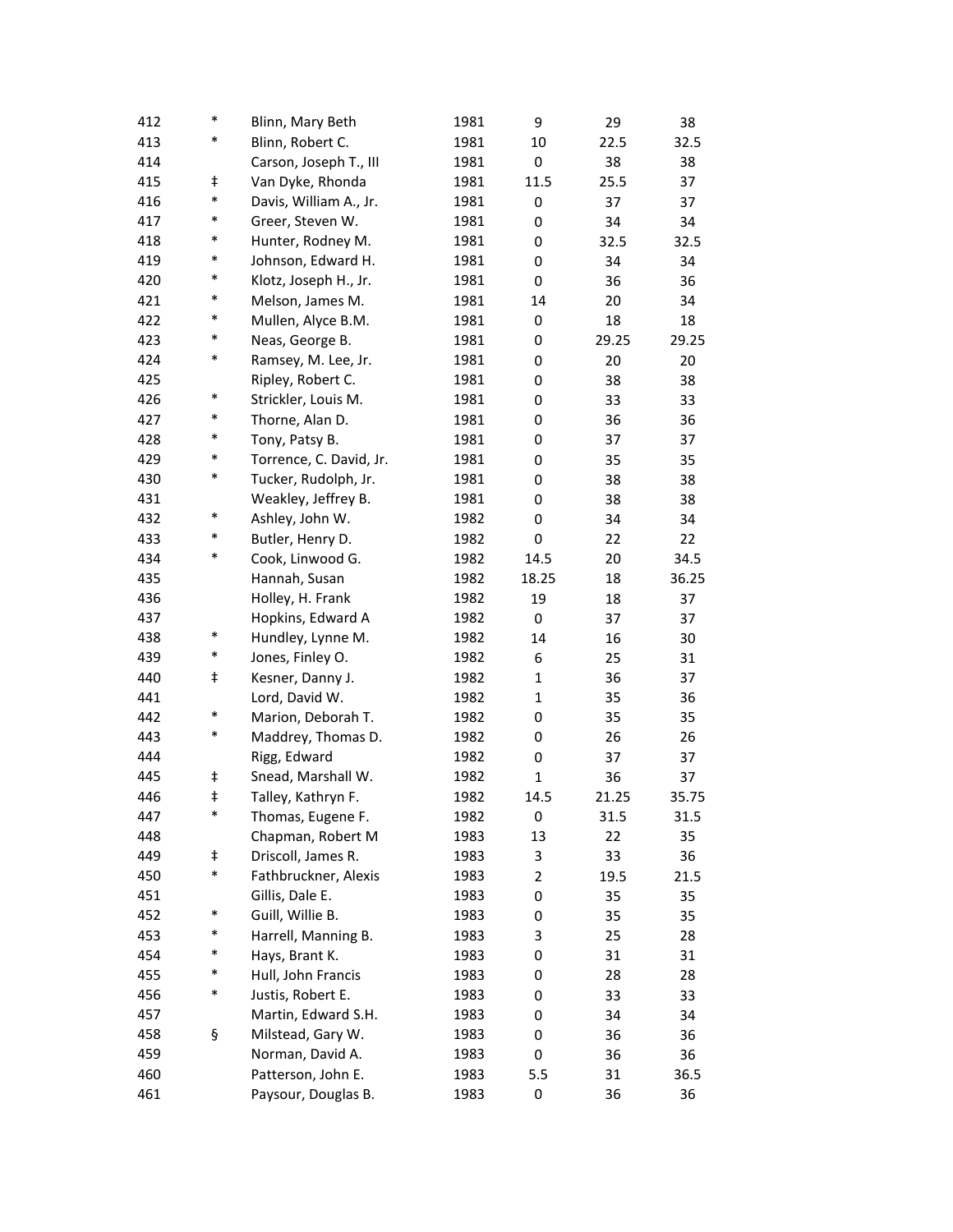| 462 | $\ast$     | Reuter, Mark A.        | 1983 | 0            | 22.5  | 22.5  |
|-----|------------|------------------------|------|--------------|-------|-------|
| 463 | $\ast$     | Rhodes, Cheryl M.B.    | 1983 | 17.5         | 5     | 22.5  |
| 464 | *          | Rowley, Charles E.     | 1983 | 18           | 16    | 34    |
| 465 |            | Speight, John C.       | 1983 | 6.5          | 29    | 35.5  |
| 466 | *          | Tuttle, Bruce D.       | 1983 | 0            | 30    | 30    |
| 467 |            | Walker, Edward R.      | 1983 | 0            | 36    | 36    |
| 468 | $\ast$     | Wash, Willard          | 1983 | 0            | 31    | 31    |
| 469 | $\ast$     | Webster, Harold F      | 1983 | 0            | 31    | 31    |
| 470 | $\ddagger$ | Webster, Kathleen O.   | 1983 | $\mathbf{1}$ | 35    | 36    |
| 471 | $\ast$     | Wright, Elizabeth A.S. | 1983 | 0            | 18    | 18    |
| 472 |            | Burch, David M.        | 1984 | 0            | 37    | 37    |
| 473 |            | Canody, James D.       | 1984 | 0            | 35    | 35    |
| 474 | $\ast$     | Childress, Nancy B.    | 1984 | 2.25         | 27.75 | 30    |
| 475 | *          | DeLoach, Travis L.     | 1984 | 0            | 35    | 35    |
| 476 |            | Dorsey, Jeffrey L.     | 1984 | 0            | 33    | 33    |
| 477 |            | Estep, Tammy L.        | 1984 | 0            | 34.5  | 34.5  |
| 478 |            | Failes, Walter B., Jr. | 1984 | 0            | 35    | 35    |
| 479 | ŧ          | Hargraves, J. Stanley  | 1984 | 17           | 18    | 35    |
| 480 |            | Hay, Stephen D.        | 1984 | 0            | 35    | 35    |
| 481 | $\ast$     | Hubbard, Chas. W, Jr.  | 1984 | 0            | 11    | 11    |
| 482 | *          | Jackson, Charles V.    | 1984 | 17.5         | 14    | 31.5  |
| 483 | *          | Keithley, Thomas J.    | 1984 | 1.5          | 32.5  | 34    |
| 484 |            | King, Stephen P.       | 1984 | 5.5          | 32    | 37.5  |
| 485 |            | Lenow, Larry           | 1984 | 2            | 32    | 34    |
| 486 | $\ast$     | Lyle, Michael          | 1984 | 2            | 30.75 | 32.75 |
| 487 |            | Miller, Mark           | 1984 | 0            | 35    | 35    |
| 488 | $\ast$     | Minter, Barbara        | 1984 | 2            | 11    | 13    |
| 489 |            | Wishmyer, James N.     | 1984 | 0            | 35    | 35    |
| 490 | $\ast$     | Wolz, Arthur           | 1984 | 0            | 31    | 31    |
| 491 | $\ast$     | Bennett, Morris A      | 1985 | 0            | 29    | 29    |
| 492 | *          | Bowen, C.W., Jr.       | 1985 | 0            | 20    | 20    |
| 493 | $\ast$     | Bowen, Sallye"'        | 1985 | 3            | 20    | 23    |
| 494 | $\ast$     | Breeden, David W.      | 1985 | 0            | 31    | 31    |
| 495 |            | Craddock, Larry E.     | 1985 | 0            | 34    | 34    |
| 496 |            | Hazlett, Timothy D.    | 1985 | 18           | 16    | 34    |
| 497 |            | Hittel, Karen B        | 1985 | 13           | 20    | 33    |
| 498 | *          | Kennon, Harry G.       | 1985 | 0            | 27    | 27    |
| 499 | *          | Litten, Ronald A.      | 1985 | 0            | 35.5  | 35.5  |
| 500 | $\ast$     | Noland, James R.       | 1985 | 0            | 30    | 30    |
| 501 | $\ast$     | Phillips, Paul L.      | 1985 | 0            | 30    | 30    |
| 502 | $\ast$     | Pierson, Myles         | 1985 | 0            | 31    | 31    |
| 503 | $\ast$     | Proctor, Stephen A.    | 1985 | 0            | 28    | 28    |
| 504 | $\ast$     | Rash, David A.         | 1985 | 0            | 29    | 29    |
| 505 | ş          | Rhodes, Stephen        | 1985 | 0            | 33    | 33    |
| 506 |            | Ritchie, Keith E.      | 1985 | 0            | 34    | 34    |
| 507 | $\ast$     | Teates, Timothy E.     | 1985 | 0            | 29    | 29    |
| 508 |            | Tuck, Reginald D.      | 1985 | $\mathbf{1}$ | 33    | 34    |
| 509 |            | Wells, Steven B.       | 1985 | 0            | 34    | 34    |
| 510 |            | Wines, Tracy McN.      | 1985 | 0            | 34    | 34    |
| 511 | $\ast$     | Wingert, James R.      | 1985 | 21           | 13    | 34    |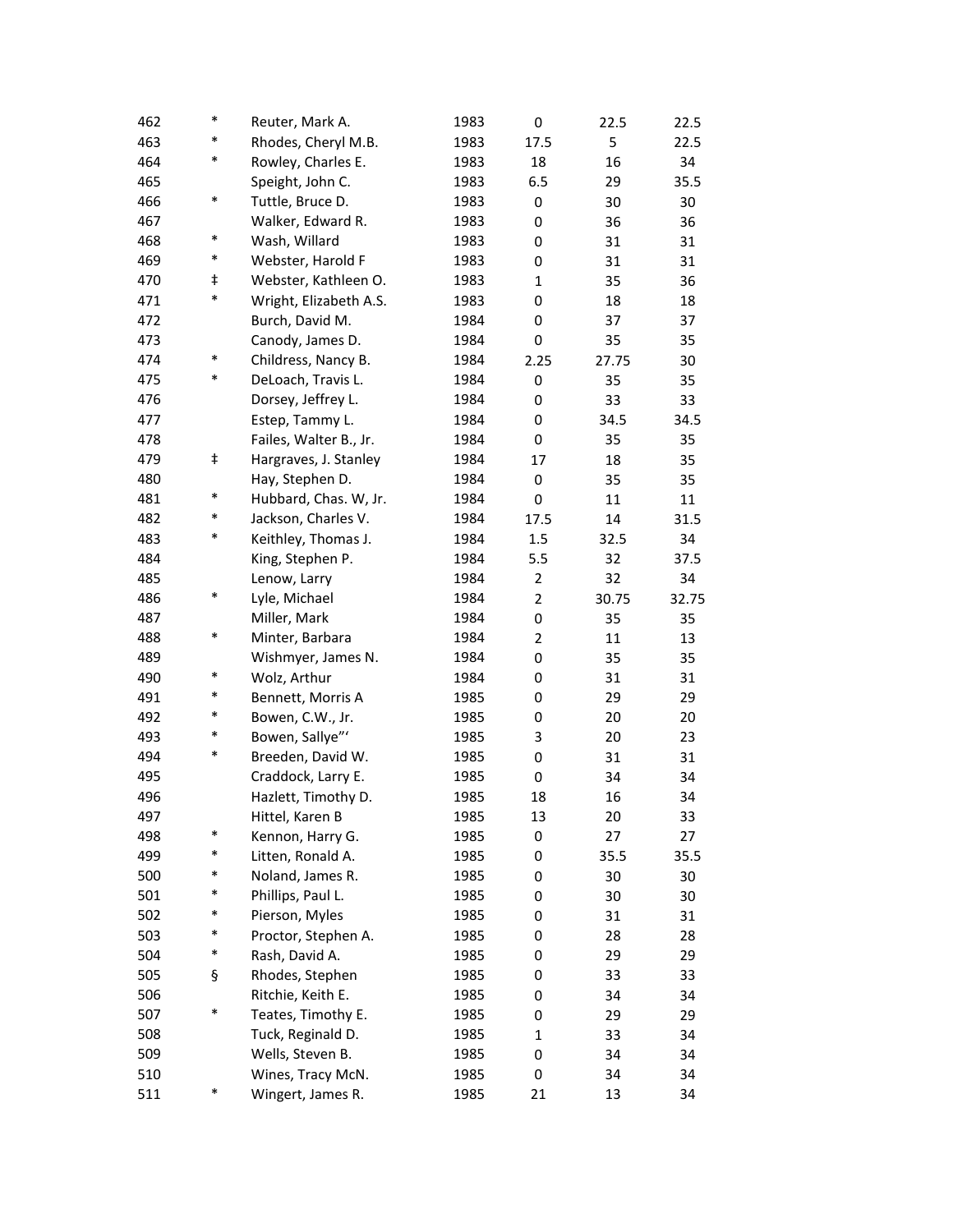| 512 | $\ast$ | Wright, Lea Stanley, Jr. | 1985 | 0            | 34    | 34    |
|-----|--------|--------------------------|------|--------------|-------|-------|
| 513 | *      | Yoo, Sung-Jun            | 1985 | 6            | 14    | 20    |
| 514 | *      | Biler, Brenda J.         | 1986 | 0            | 30    | 30    |
| 515 | *      | Carlson, Judith E.       | 1986 | 0            | 12.5  | 12.5  |
| 516 | *      | Dalton, Elinor R.        | 1986 | 0            | 19    | 19    |
| 517 |        | Gochenour, Robert        | 1986 | 0            | 34    | 34    |
| 518 | *      | Haley, Robert L.         | 1986 | 0            | 31    | 31    |
| 519 |        | Heaton, Gary E.          | 1986 | 0            | 33    | 33    |
| 520 | *      | Insley, George T.,       | 1986 | 0            | 24    | 24    |
| 521 |        | Keezel, Teresa M.        | 1986 | 0            | 33    | 33    |
| 522 | $\ast$ | McAllister-Wilson, D.    | 1986 | 15           | 17    | 32    |
| 523 | *      | Monge, K. M.R.           | 1986 | 0            | 30    | 30    |
| 524 | $\ast$ | Shipley, Patricia L.     | 1986 | 0            | 25    | 25    |
| 525 | ŧ      | Smith, Theodore          | 1986 | $\mathbf{1}$ | 32    | 33    |
| 526 | ŧ      | Soulen, R. Kendall       | 1986 | 33           | 0     | 33    |
| 527 | ş      | Thomas, James D.         | 1986 | 0            | 35    | 35    |
| 528 | *      | Watkins, James P.        | 1986 | 21           | 9     | 30    |
| 529 | $\ast$ | White, Burton E.         | 1986 | 0            | 30    | 30    |
| 530 | *      | White, Mary S.V.         | 1986 | 1            | 19    | 20    |
| 531 | *      | Allen, George J          | 1987 | 8            | 30    | 38    |
| 532 |        | Berlin, Thomas M.        | 1987 | 0            | 32    | 32    |
| 533 | *      | Clark, Jay E.            | 1987 | 6.5          | 14    | 20.5  |
| 534 |        | Creech, Stephen R.       | 1987 | 0            | 31.25 | 31.25 |
| 535 | ŧ      | Davis, Scott E.          | 1987 | 11           | 21    | 32    |
| 536 |        | Goodpasture, David       | 1987 | 0            | 33    | 33    |
| 537 | $\ast$ | Hardman-Cromwell, Y      | 1987 | 20           | 6     | 26    |
| 538 | *      | Hawks, Harold D., Jr.    | 1987 | 0            | 29    | 29    |
| 539 | *      | Johnson, Joyce E.        | 1987 | 0            | 13    | 13    |
| 540 | *      | Lipke, Dennis C.         | 1987 | 0            | 24.75 | 24.75 |
| 541 | *      | McMillen, Sandra A.      | 1987 | 0            | 30    | 30    |
| 542 | *      | Michie-Bent-Susan L      | 1987 | 0            | 22    | 22    |
| 543 | *      | Nixon, Paul              | 1987 | 22           | 9     | 31    |
| 544 | $\ast$ | Southall-Vess, M.F.      | 1987 | 6            | 23    | 29    |
| 545 | $\ast$ | Zuchelli, David J.       | 1987 | 11.75        | 21    | 32.75 |
| 546 |        | Boggs, Kerry David       | 1988 | 0            | 32    | 32    |
| 547 |        | Bookwalter, Carol I      | 1988 | 0            | 17    | 17    |
| 548 |        | Casey-Rutland, H.        | 1988 | 2.5          | 17    | 19.5  |
| 549 | *      | Davies, Larry E.         | 1988 | 0            | 32    | 32    |
| 550 | $\ast$ | DeJong, John E.          | 1988 | 0            | 18    | 18    |
| 551 |        | Derflinger, Michael      | 1988 | 0            | 31    | 31    |
| 552 | ş      | Gestwick, Douglas        | 1988 | 2            | 29    | 31    |
| 553 | $\ast$ | Gunn, Alda V.            | 1988 | 0            | 18    | 18    |
| 554 |        | Knick, W. Clay           | 1988 | 0            | 31    | 31    |
| 555 | *      | LeMon, Carl J            | 1988 | 0            | 30    | 30    |
| 556 | $\ast$ | Martin, Louis A.         | 1988 | 12           | 20    | 32    |
| 557 | $\ast$ | Mills, Ronald V.         | 1988 | 0            | 23    | 23    |
| 558 |        | Moore, Wayne C.          | 1988 | 0            | 36    | 36    |
| 559 |        | Orndorff, James R.       | 1988 | 0            | 31    | 31    |
| 560 |        | Rodden, James R.         | 1988 | 0            | 32    | 32    |
| 561 | ŧ      | Smith, Teresa S          | 1988 | 11.25        | 19    | 30.25 |
|     |        |                          |      |              |       |       |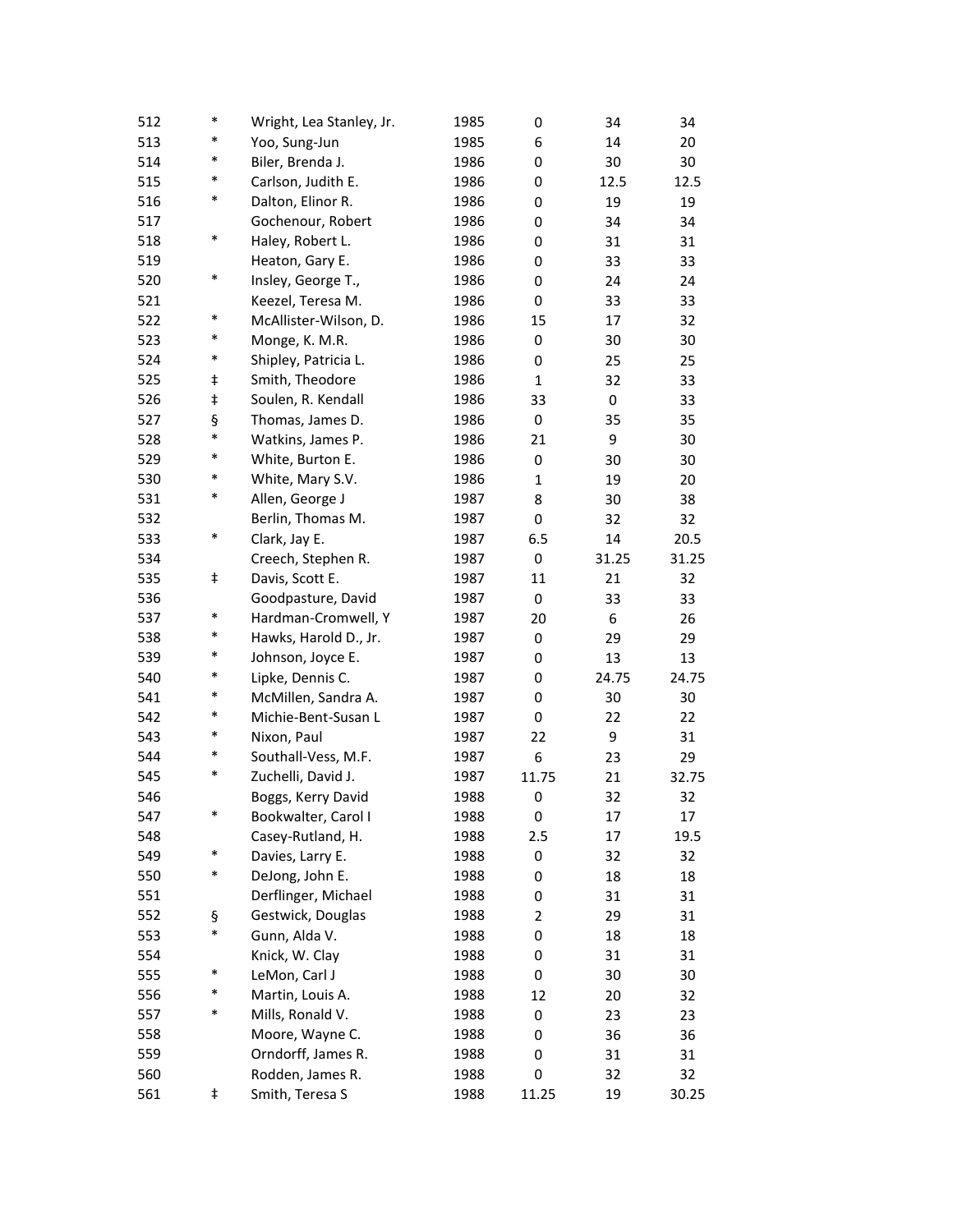| 562 | $\ast$     | Taylor, James J.      | 1988 | 0     | 28           | 28    |
|-----|------------|-----------------------|------|-------|--------------|-------|
| 563 |            | Un, Won H             | 1988 | 0     | 31           | 31    |
| 564 |            | White, William M.     | 1988 | 0     | 31           | 31    |
| 565 | $\ast$     | Wickham, Charles      | 1988 | 0     | 29           | 29    |
| 566 | *          | Bennett, Jonathan L   | 1989 | 0     | 30           | 30    |
| 567 | *          | Bishop, Jerry Lee     | 1989 | 4.5   | 17.25        | 21.75 |
| 568 | $\ast$     | Brosnan, David R.     | 1989 | 0     | 16           | 16    |
| 569 | $\ddagger$ | Burks, Benjamin D.    | 1989 | 24    | 6            | 30    |
| 570 | $\ddagger$ | Chandler, James H.    | 1989 | 3     | 26.25        | 29.25 |
| 571 | *          | Clark, Larry D.       | 1989 | 0     | 15           | 15    |
| 572 | *          | Cloud, Becky Jane     | 1989 | 0     | 27           | 27    |
| 573 | *          | Colwell, Robin L.     | 1989 | 0     | 34           | 34    |
| 574 |            | Cooper, Frances       | 1989 | 0     | 30           | 30    |
| 575 | $\ast$     | Copeland, Michael     | 1989 | 0     | 30           | 30    |
| 576 |            | Eo, Yunho             | 1989 | 6     | 24.25        | 30.25 |
| 577 | $\ast$     | Forstall, Walton, II  | 1989 | 0     | 31           | 31    |
| 578 |            | Foss, Elizabeth A.    | 1989 | 0     | 30           | 30    |
| 579 | $\ast$     | Geeting, Robert D.    | 1989 | 0     | 28           | 28    |
| 580 | ş          | Hadley-Goggin, R.B.   | 1989 | 0     | 29.75        | 29.75 |
| 581 |            | Hill, Lorenzo D.      | 1989 | 0     | 31           | 31    |
| 582 | *          | Hines, Garland K, Jr. | 1989 | 0     | 23           | 23    |
| 583 | $\ast$     | Holbert, David A.     | 1989 | 0     | 21           | 21    |
| 584 |            | Honeycutt, J. Denise  | 1989 | 9.5   | 20           | 29.5  |
| 585 | $\ast$     | Jennings, Frank T.    | 1989 | 0     | 35           | 35    |
| 586 |            | Johnson, James L.     | 1989 | 12    | 14           | 26    |
| 587 | $\ast$     | Jordan, Preston L.    | 1989 | 0     | 7.75         | 7.75  |
| 588 | ŧ          | Joyner, Alexander B.  | 1989 | 6     | 24           | 30    |
| 589 | $\ast$     | McPhail, Sam E.       | 1989 | 0     | 24           | 24    |
| 590 | $\ast$     | Miller, Gretchen A.   | 1989 | 0     | 23           | 23    |
| 591 | *          | Miranda, Edgar        | 1989 | 11.25 | 5            | 16.25 |
| 592 |            | Moore, Keith D.       | 1989 | 0     | 35           | 35    |
| 593 |            | Nave, G. Kirk         | 1989 | 0     | 31           | 31    |
| 594 | $\ast$     | Page, Jean H.         | 1989 | 0     | 14           | 14    |
| 595 | *          | Radford, James O.     | 1989 | 1.5   | 29           | 30.5  |
| 596 | $\ast$     | Swartz, Ronna L.      | 1989 | 0     | 18           | 18    |
| 597 |            | Bonney, David J.      | 1990 | 0     | 29           | 29    |
| 598 | *          | Bradley, Stephen E.   | 1990 | 0     | 21.75        | 21.75 |
| 599 |            | Carson, Joseph D.     | 1990 | 0     | 29           | 29    |
| 600 | $\ast$     | Carter, L. Wayne      | 1990 | 0     | 25           | 25    |
| 601 |            | Cory, Penny Pugh      | 1990 | 0     | 29           | 29    |
| 602 | $\ast$     | Cross, A. Susan       | 1990 | 22    | $\mathbf{1}$ | 23    |
| 603 | *          | Ferrell, Dwala J.     | 1990 | 20    | 6            | 26    |
| 604 |            | Gestwick, Clara       | 1990 | 0     | 21.75        | 21.75 |
| 605 | $\ast$     | Grow, Ralph H., Jr.   | 1990 | 3     | 16           | 19    |
| 606 | *          | Hancock, Maurice G.   | 1990 | 1     | 15           | 16    |
| 607 | *          | House, Robert L.      | 1990 | 0     | 31           | 31    |
| 608 |            | Kirkland, M. Davies   | 1990 | 0     | 29           | 29    |
| 609 | *          | Nesselrodt, David L.  | 1990 | 0     | 28           | 28    |
| 610 |            | Ray, Linda Driver     | 1990 | 9     | 13           | 22    |
| 611 |            | Riedel, Christopher   | 1990 | 0     | 31           | 31    |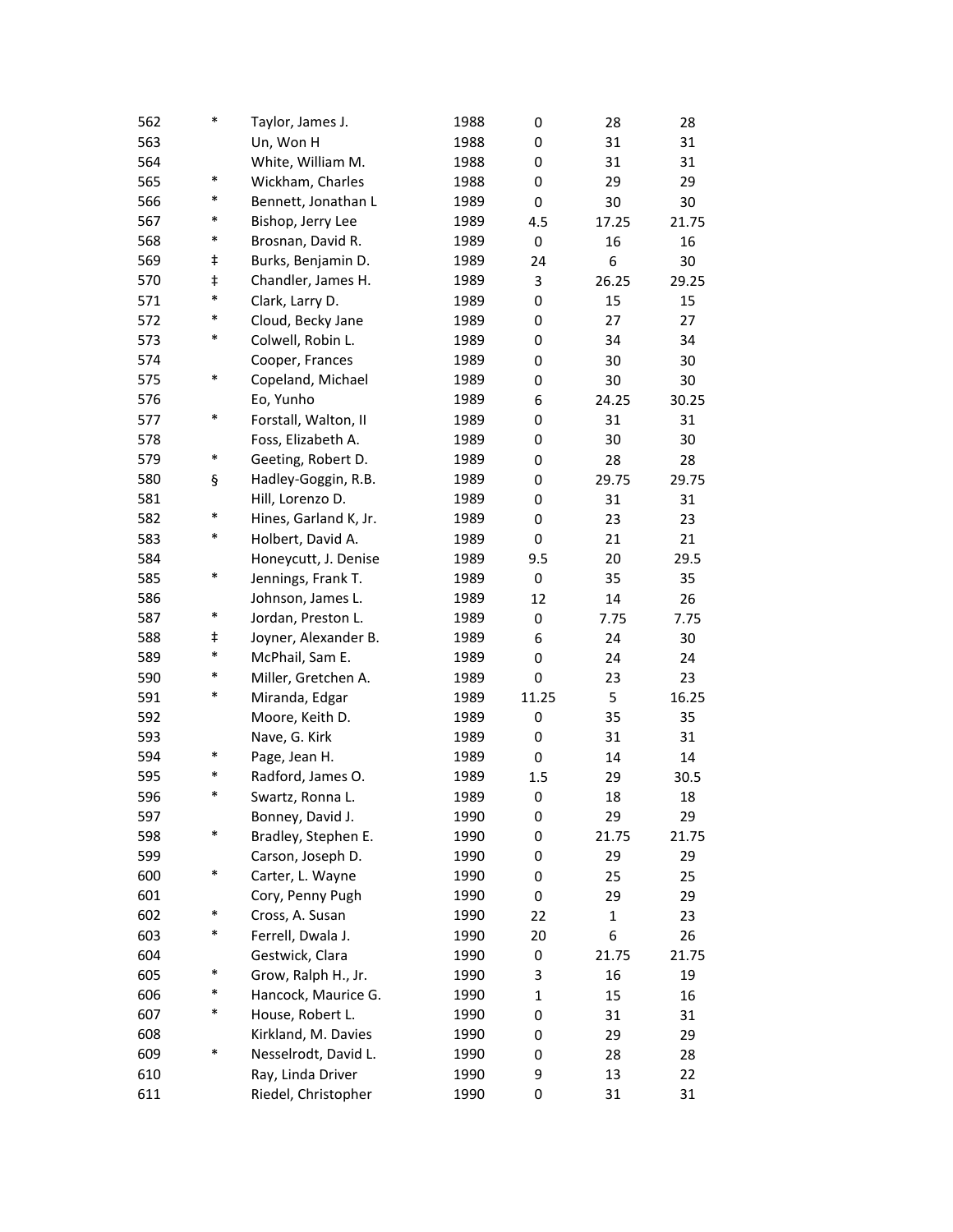| 612 | $\ast$     | Satter, Ralph G        | 1990 | 0            | 25             | 25    |
|-----|------------|------------------------|------|--------------|----------------|-------|
| 613 | *          | Shappell, John F.      | 1990 | 0            | 25             | 25    |
| 614 | $\ast$     | Short, Judith Ellen    | 1990 | 5            | 16             | 21    |
| 615 | ş          | Southall-Vess, L.M.    | 1990 | 5            | 25             | 30    |
| 616 | *          | Suerdieck, Christina   | 1990 | 4            | 15             | 19    |
| 617 |            | Sykes, Lisa K.         | 1990 | 0            | 29             | 29    |
| 618 | $\ast$     | Taylor, Elizabeth W.   | 1990 | 0            | 23             | 23    |
| 619 | $\ast$     | Watts, P. Michael      | 1990 | 17.5         | 9              | 26.5  |
| 620 |            | Williams, H.C., Jr.    | 1990 | 0            | 26             | 26    |
| 621 | $\ast$     | Zavitz, Dwight L., Jr. | 1990 | 0            | 20             | 20    |
| 622 | ŧ          | Baker, Dori L.         | 1991 | 27.75        | 0              | 27.75 |
| 623 | ŧ          | Barker-Brugman, Kim    | 1991 | 12           | 9.5            | 21.5  |
| 624 | ş          | Barnett, Edward S.     | 1991 | 7            | 21             | 28    |
| 625 |            | Brooks, N. Burton      | 1991 | 2.5          | 26.5           | 29    |
| 626 |            | Daniels, Sherry Lynn   | 1991 | 15           | 13             | 28    |
| 627 | $\ast$     | Erbin, Lawrence A.     | 1991 | 0            | 27             | 27    |
| 628 | $\ddagger$ | Foster, Barry Scott    | 1991 | 3            | 25             | 28    |
| 629 |            | Gochenour, Kathy B.    | 1991 | 0            | 28             | 28    |
| 630 |            | Gordon, Richard S.     | 1991 | 0            | 28             | 28    |
| 631 | $\ast$     | Hetherington, Jo E.    | 1991 | 0            | 27             | 27    |
| 632 |            | McMillen, Randall      | 1991 | 0.5          | 28.5           | 29    |
| 633 | ŧ          | Moon, Peter M.         | 1991 | $\mathbf{1}$ | 27             | 28    |
| 634 | $\ast$     | Bird, Marianne         | 1992 | 0            | 14             | 14    |
| 635 | ŧ          | Brooks, Florence       | 1992 | 3            | $\overline{7}$ | 10    |
| 636 | $\ast$     | Comstock, Ellen W      | 1992 | 11.5         | 12             | 23.5  |
| 637 |            | Frank, Michael T.      | 1992 | 0            | 31             | 31    |
| 638 |            | Heath, H. Celeste      | 1992 | 0            | 24             | 24    |
| 639 |            | Henry, James E.        | 1992 | 0            | 27             | 27    |
| 640 | $\ast$     | Hottle, Lucy B. M.     | 1992 | 0            | 22             | 22    |
| 641 | $\ast$     | Jones, Patricia A.     | 1992 | 0            | 20             | 20    |
| 642 | $\ast$     | Loehr, Judy L.         | 1992 | 7            | 14.5           | 21.5  |
| 643 |            | McClain, L. Bryan      | 1992 | 4            | 23             | 27    |
| 644 | $\ast$     | Meadows, Patricia      | 1992 | 0            | 21             | 21    |
| 645 | *          | Nottingham, Saundra    | 1992 | 0            | 18             | 18    |
| 646 | *          | Parks, Robert J., Jr.  | 1992 | $\mathbf{1}$ | 35             | 36    |
| 647 |            | Propst, Steven L       | 1992 | 0            | 29             | 29    |
| 648 |            | Rimer, Scott M.        | 1992 | 0            | 27             | 27    |
| 649 |            | Song, Moon Sup         | 1992 | 0            | 27             | 27    |
| 650 |            | Tillapaugh, Charles    | 1992 | 0            | 27             | 27    |
| 651 | $\ast$     | Tippens, Norman G.     | 1992 | 0            | 26.75          | 26.75 |
| 652 |            | Witt, Jeffrey A.       | 1992 | 0            | 32             | 32    |
| 653 | $\ast$     | Boyette, Keith D       | 1993 | 0            | 24             | 24    |
| 654 |            | Brown, Clarence R.     | 1993 | 1.5          | 26             | 27.5  |
| 655 | $\ast$     | Carper, Alan Bruce     | 1993 | 0            | 28             | 28    |
| 656 |            | Craig, Timothy P.      | 1993 | 0            | 26             | 26    |
| 657 |            | Duncan, Carl R.        | 1993 | 0            | 27             | 27    |
| 658 |            | Ecklund, Richard H.    | 1993 | 0            | 29             | 29    |
| 659 |            | Giessler, F.W., II     | 1993 | 0            | 26             | 26    |
| 660 | $\ast$     | Hough, Elizabeth A     | 1993 | 0            | 16             | 16    |
| 661 |            | Hough, Neil R.         | 1993 | 0            | 26             | 26    |
|     |            |                        |      |              |                |       |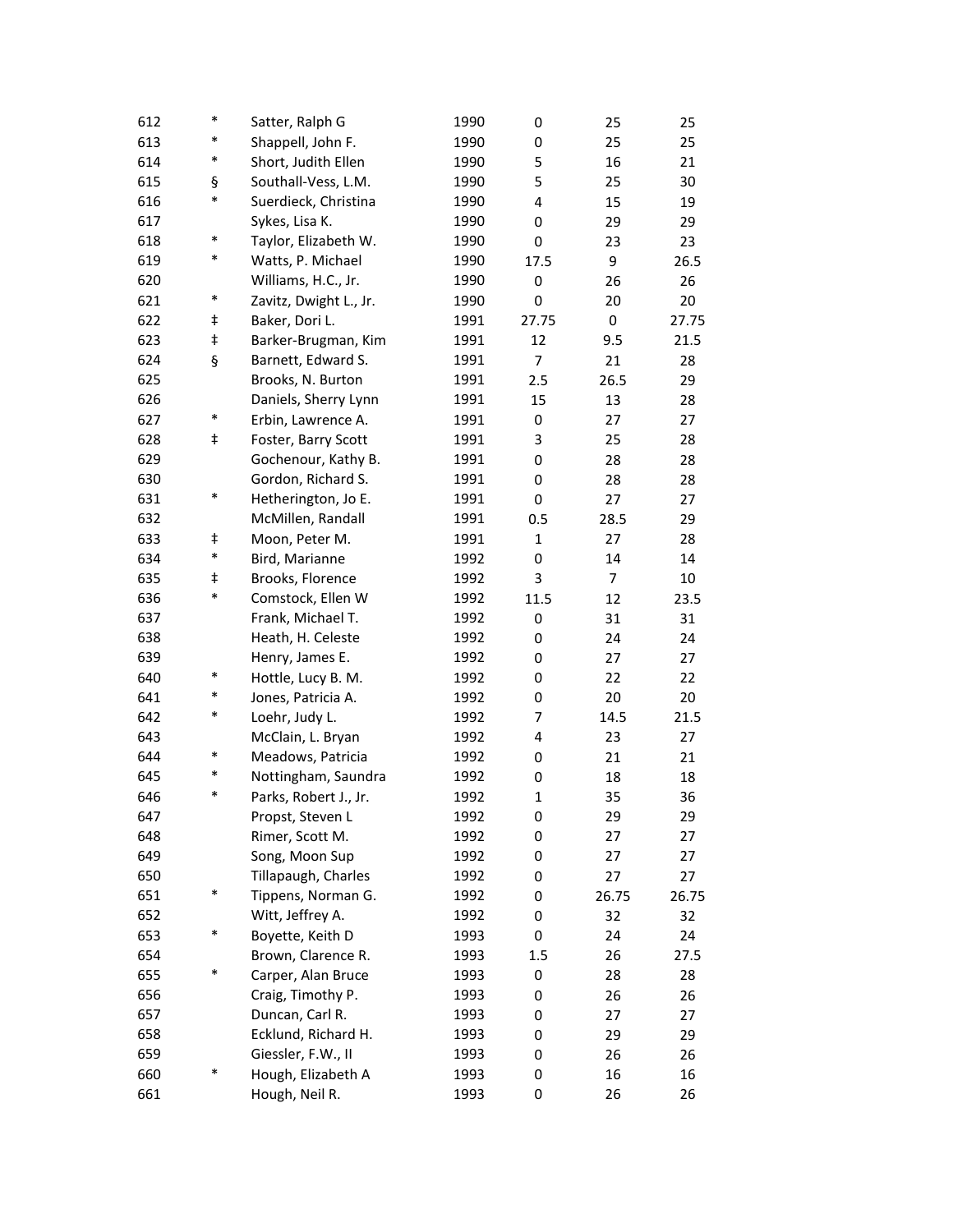| 662 |        | McMillion, Steven      | 1993 | 0    | 30             | 30    |
|-----|--------|------------------------|------|------|----------------|-------|
| 663 | $\ast$ | Rowland, Raymond.      | 1993 | 0    | 29             | 29    |
| 664 |        | Singleton, Dawn M.     | 1993 | 0    | 25.5           | 25.5  |
| 665 | $\ast$ | Smith, Jr., Robert W.  | 1993 | 0    | 20             | 20    |
| 666 |        | Tate, Timothy T.       | 1993 | 0    | 26             | 26    |
| 667 | $\ast$ | Thornton, J. W. Sr     | 1993 | 0    | 25             | 25    |
| 668 | $\ast$ | Warnick, Harvey L.     | 1993 | 0    | 9              | 9     |
| 669 |        | Waltz, Philip M        | 1993 | 0    | 26             | 26    |
| 670 | $\ast$ | Work, Kathleen         | 1993 | 0    | 20             | 20    |
| 671 | $\ast$ | Beckley, Harlan R.     | 1994 | 45   | 0              | 45    |
| 672 |        | Burkholder, Barry      | 1994 | 0    | 26             | 26    |
| 673 | $\ast$ | Cannon, Jeffrey L.     | 1994 | 0    | 26.75          | 26.75 |
| 674 |        | Christian, Mark E.     | 1994 | 15   | 25             | 40    |
| 675 |        | Cooper, Robert E.      | 1994 | 0    | 25             | 25    |
| 676 | ş      | Earley, Phyllis R.     | 1994 | 0    | 25             | 25    |
| 677 |        | Glass, Elizabeth S.    | 1994 | 22.5 | $\overline{2}$ | 24.5  |
| 678 | $\ast$ | Hyeon, Seong           | 1994 | 0    | 13             | 13    |
| 679 |        | Jones Jr., Robert O.   | 1994 | 0    | 25             | 25    |
| 680 |        | Koolman, Derek P.      | 1994 | 0    | 24             | 24    |
| 681 | $\ast$ | McDonald, Jean G.      | 1994 | 0    | 15             | 15    |
| 682 | $\ast$ | Plummer, John A.       | 1994 | 0    | 20             | 20    |
| 683 | *      | Reynolds, Charles F.   | 1994 | 0    | 24             | 24    |
| 684 |        | Robinson, Burton       | 1994 | 0    | 28             | 28    |
| 685 |        | Rodriguez-Colon, Lydia | 1994 | 12   | 13             | 25    |
| 686 | $\ast$ | Seibert, Vickie G.     | 1994 | 0    | 25             | 25    |
| 687 | $\ast$ | Shepherd, Edward, Jr.  | 1994 | 2    | 14.25          | 16.25 |
| 688 | $\ast$ | Shoemaker, Rochelle    | 1994 | 0    | 21             | 21    |
| 689 | $\ast$ | Stamps, Robert J.      | 1994 | 28   | 12             | 40    |
| 690 | *      | Taylor, Andrew R.      | 1994 | 28   | 12             | 40    |
| 691 | $\ast$ | Zottoli, Helen M.      | 1994 | 0    | 21             | 21    |
| 692 | $\ast$ | Williams, Russell      | 1994 | 0    | 25             | 25    |
| 693 | ŧ      | Alley-Grant, M. Lynn   | 1995 | 3    | 19             | 22    |
| 694 | $\ast$ | Basehore, Betsy        | 1995 | 0    | 17             | 17    |
| 695 |        | Bright, John A.        | 1995 | 0    | 24             | 24    |
| 696 | *      | Crichlow, Winston L.   | 1995 | 0    | 13             | 13    |
| 697 | *      | Crabill, Ralph H.      | 1995 | 0    | 21             | 21    |
| 698 | *      | DeLoach, Clyde         | 1995 | 0    | 22             | 22    |
| 699 |        | Fletcher, Bart         | 1995 | 22   | $\overline{2}$ | 24    |
| 700 |        | Givens, Frances        | 1995 | 0    | 24             | 24    |
| 701 | $\ast$ | Hanak, Christine       | 1995 | 10   | 0              | 10    |
| 702 | $\ast$ | Harris, Ralph          | 1995 | 0    | 24             | 24    |
| 703 |        | Hopkins, Scott D.      | 1995 | 9    | 17             | 26    |
| 704 |        | Kendall, Michael       | 1995 | 0    | 24             | 24    |
| 705 |        | Lucas, Debra R.        | 1995 | 0    | 22             | 22    |
| 706 | $\ast$ | Marsh, Corinne         | 1995 | 0    | 17             | 17    |
| 707 | $\ast$ | Murphy, Patricia A.    | 1995 | 0    | 11.5           | 11.5  |
| 708 |        | Nelson, Michael L.     | 1995 | 0    | 23             | 23    |
| 709 | $\ast$ | Norton, Vera Ann       | 1995 | 0    | 14             | 14    |
| 710 | $\ast$ | Rice, Grace E.         | 1995 | 0    | 12             | 12    |
| 711 | $\ast$ | Sault, Stephanie M.    | 1995 | 9    | 17             | 26    |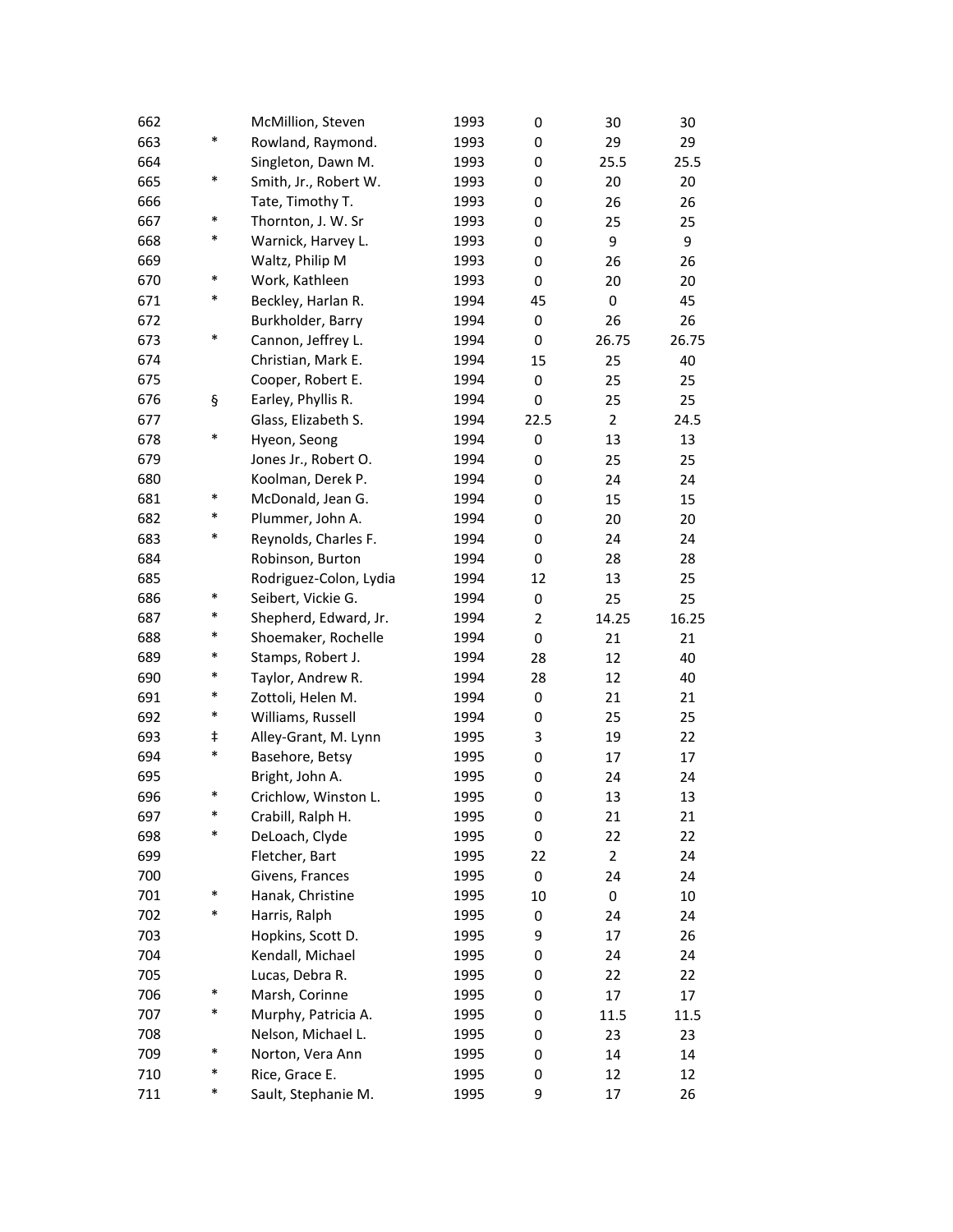| 712 |        | Schlechty, David T   | 1995 | 0              | 24                      | 24             |
|-----|--------|----------------------|------|----------------|-------------------------|----------------|
| 713 |        | Sixbey, Brian K.     | 1995 | 0              | 23                      | 23             |
| 714 |        | Smith, Timothy T.    | 1995 | 0              | 31.25                   | 31.25          |
| 715 |        | Stacy, Charles R.    | 1995 | 0              | 23                      | 23             |
| 716 | $\ast$ | Throckmorton, Barry  | 1995 | 0              | 26                      | 26             |
| 717 | ş      | Barre, Kirsten K     | 1996 | 19             | $\overline{\mathbf{4}}$ | 23             |
| 718 | *      | Brill, Jr., Ray S.   | 1996 | 0              | 20                      | 20             |
| 719 |        | Carswell, Warren R.  | 1996 | 8              | 14                      | 22             |
| 720 | $\ast$ | Childers, Denise     | 1996 | 8              | 15                      | 23             |
| 721 | $\ast$ | Fair, Deborah R.     | 1996 | 0              | 17                      | 17             |
| 722 |        | Forrester, Joseph D. | 1996 | 0              | 22                      | 22             |
| 723 | $\ast$ | Haynes, John B.      | 1996 | 0              | 20                      | 20             |
| 724 |        | Heinzman, William E. | 1996 | 0              | 23                      | 23             |
| 725 | *      | Horner, Patricia M.  | 1996 | 0              | 11                      | 11             |
| 726 |        | Hoskins, Robert N.   | 1996 | 0              | 23                      | 23             |
| 727 |        | Howard, Janine       | 1996 | $\mathbf{1}$   | 22                      | 23             |
| 728 | $\ast$ | Johnson, Jan         | 1996 | 8              | 8                       | 16             |
| 729 |        | Kelchner, John J.    | 1996 | 0              | 23                      | 23             |
| 730 | ş      | Martin, John A.      | 1996 | 0              | 24.75                   | 24.75          |
| 731 |        | Montgomery, Wm. B.   | 1996 | 0              | 23                      | 23             |
| 732 |        | Parrish, Delia M.    | 1996 | 0              | 24                      | 24             |
| 733 |        | Pizzeck, Don R.      | 1996 | 0              | 23                      | 23             |
| 734 |        | Plasters, Sandra     | 1996 | 0              | 24                      | 24             |
| 735 | $\ast$ | Reiss, Bonnie A.     | 1996 | 0              | 7                       | $\overline{7}$ |
| 736 | $\ast$ | Staul, Rita          | 1996 | 0              | 21                      | 21             |
| 737 |        | Tang, Ann On-Lin     | 1996 | 8              | 15                      | 23             |
| 738 | $\ast$ | Welch, Rosemary G.   | 1996 | 0              | 16                      | 16             |
| 739 |        | Yang, Chong Ho       | 1996 | 3              | 15                      | 18             |
| 740 |        | Andress, John C.     | 1997 | 0              | 22                      | 22             |
| 741 | *      | Bowen, Donna M.      | 1997 | 0              | 8.25                    | 8.25           |
| 742 |        | Broce, Reid S.       | 1997 | 0              | 22                      | 22             |
| 743 | *      | Byrd, Doris V.       | 1997 | 0              | 17                      | 17             |
| 744 |        | Cailles, Joseph J.   | 1997 | 0              | 22                      | 22             |
| 745 |        | Clark, Terry L.      | 1997 | 0              | 28                      | 28             |
| 746 |        | Cole, John W., II    | 1997 | 0              | 22                      | 22             |
| 747 | ŧ      | Crews, Tammy         | 1997 | 22             | 0                       | 22             |
| 748 |        | Daniely, James G.    | 1997 | $\mathbf 1$    | 21                      | 22             |
| 749 |        | Dunlap, Melissa      | 1997 | $\overline{2}$ | 17.25                   | 19.25          |
| 750 |        | Duley, Jason B.      | 1997 | 0              | 23.5                    | 23.5           |
| 751 | $\ast$ | Fair, John A.        | 1997 | 0              | 13                      | 13             |
| 752 |        | Foerster, Abigail E. | 1997 | 0              | 19                      | 19             |
| 753 |        | Haynes, Kevin W.     | 1997 | 0              | 24                      | 24             |
| 754 |        | Johnson, Robert B.   | 1997 | 0              | 23                      | 23             |
| 755 | ş      | Jones, John Robt Sr. | 1997 | 0              | 24                      | 24             |
| 756 | $\ast$ | Julcher, John G.     | 1997 | 0              | 11                      | 11             |
| 757 | $\ast$ | Lagerveld, David C.  | 1997 | 0              | 24                      | 24             |
| 758 |        | Lindsey, Michelle E. | 1997 | 0              | 22                      | 22             |
| 759 | $\ast$ | Mott, Donna L.S.     | 1997 | 0              | 12                      | 12             |
|     |        | Prentace-Commander,  |      |                |                         |                |
| 760 | $\ast$ | Janice               | 1997 | 0              | 20                      | 20             |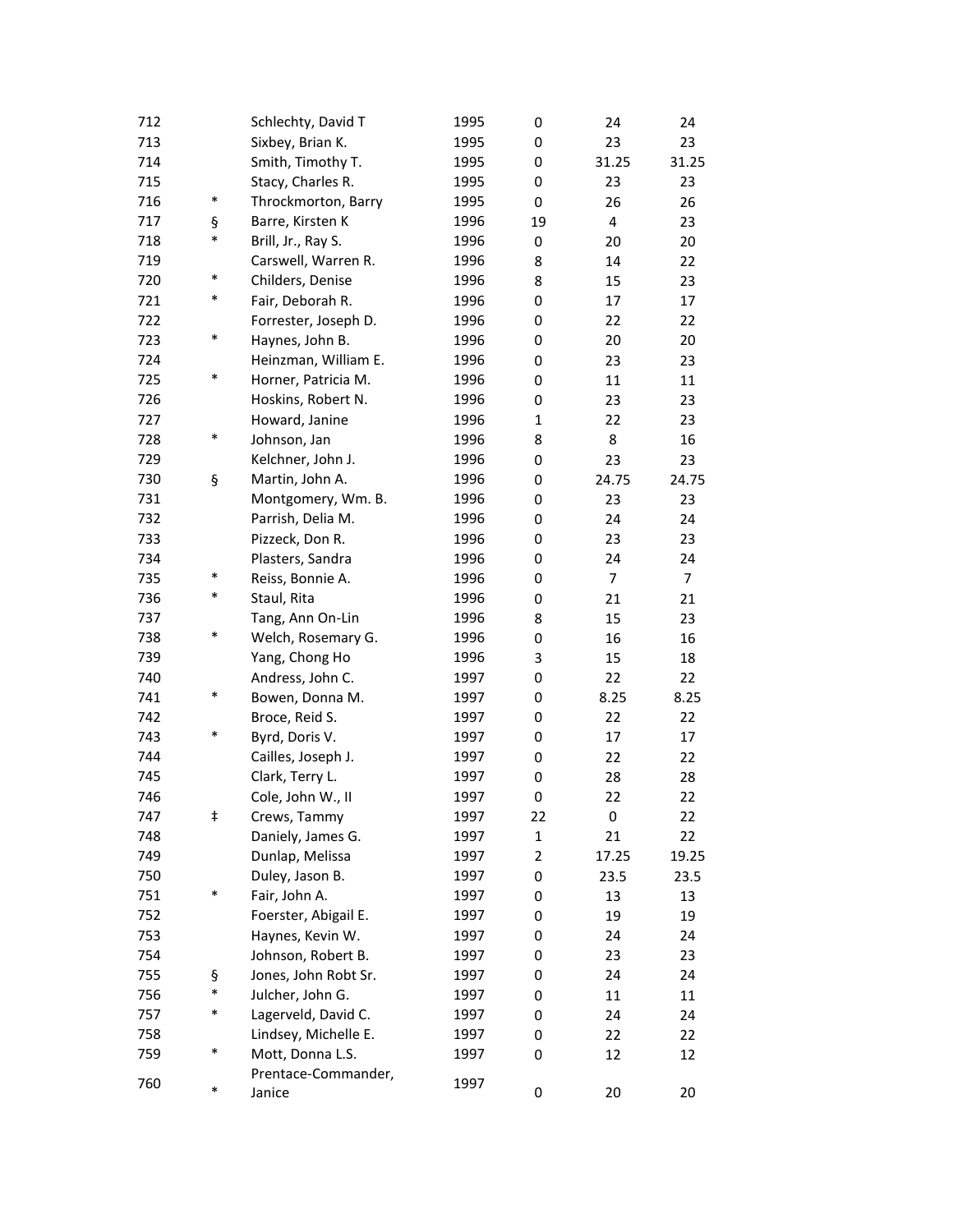| 761 |            | Riggs, Patricia A.     | 1997 | 0              | 22    | 22    |
|-----|------------|------------------------|------|----------------|-------|-------|
| 762 | $\ast$     | Siddons, James D.      | 1997 | 0              | 14    | 14    |
| 763 |            | Spigener, Laney S.     | 1997 | 0              | 24    | 24    |
| 764 | $\ddagger$ | Grimes, Kendra D.      | 1997 | 5              | 11    | 16    |
| 765 | *          | Vornov, Steven         | 1997 | 0              | 20    | 20    |
| 766 |            | Waclo, Kenneth         | 1997 | 0              | 23    | 23    |
| 767 |            | Bates, Matthew W.      | 1998 | 14             | 20    | 34    |
| 768 |            | Carey, Jr. James H.    | 1998 | 0              | 21    | 21    |
| 769 | $\ast$     | Carter, Vernell M.     | 1998 | 0              | 16    | 16    |
| 770 |            | Duncan, Dewayne A.     | 1998 | 7              | 14    | 21    |
| 771 | $\ast$     | Gentry, Kay Barstow    | 1998 | 0              | 20.75 | 20.75 |
| 772 | ŧ          | Holton, Margaret       | 1998 | 21             | 0     | 21    |
| 773 | *          | Hauck, Robert L.       | 1998 | 0              | 14    | 14    |
| 774 |            | Hong, Jung Pyo         | 1998 | 0              | 17    | 17    |
| 775 | $\ast$     | Lewandowski, Robt      | 1998 | 0              | 17    | 17    |
| 776 | $\ast$     | MacNicoll, Donald C.   | 1998 | $\overline{2}$ | 8.75  | 10.75 |
| 777 | ŧ          | Meadows, Sylvia S.     | 1998 | $\mathbf{1}$   | 20    | 21    |
| 778 |            | Nelson, Gretchen O.    | 1998 | 0              | 21    | 21    |
| 779 |            | Powell, Debra Ann      | 1998 | 0              | 21    | 21    |
| 780 |            | Ramsey, Norman III     | 1998 | 3              | 25    | 28    |
| 781 | $\ast$     | Reed, David D.         | 1998 | 22             | 10    | 32    |
| 782 | *          | Salmon, Sue Ann        | 1998 | $\overline{2}$ | 17    | 19    |
| 783 | ŧ          | Sygeel, Crystal R.     | 1998 | 15.25          | 3     | 18.25 |
| 784 | ŧ          | White, Adam J.         | 1998 | 10             | 12    | 22    |
| 785 | $\ast$     | Barnard, Thomas R.     | 1999 | 0              | 24    | 24    |
| 786 | ŧ          | Bates, Denise P.       | 1999 | 0              | 20    | 20    |
| 787 | $\ast$     | Carter, Carroll C.     | 1999 | 0              | 17    | 17    |
| 788 | *          | Dunkum, Jeane D.       | 1999 | 0              | 21    | 21    |
| 789 |            | Ecklund, Elizabeth     | 1999 | 0              | 20    | 20    |
| 790 | $\ast$     | Ford, Robert W.        | 1999 | 5              | 21.5  | 26.5  |
| 791 | ŧ          | Kim, Seon-Young        | 1999 | $\mathbf{1}$   | 19    | 20    |
| 792 | $\ddagger$ | Nassef, Marianne Kehoe | 1999 | 15             | 5     | 20    |
| 793 | *          | Piluso, Phyllis S.     | 1999 | 0              | 14.75 | 14.75 |
| 794 |            | Reaves, Michael B.     | 1999 | 0              | 20    | 20    |
| 795 |            | Reaves, Susan M.       | 1999 | 0              | 20    | 20    |
| 796 |            | Richardson Mark D.     | 1999 | 0              | 21    | 21    |
| 797 |            | Roberts, Jeffry J.     | 1999 | 0              | 20    | 20    |
| 798 | ŧ          | Rochford III, David    | 1999 | $\mathbf{1}$   | 19    | 20    |
| 799 |            | Rosario, Ileana        | 1999 | 0              | 20    | 20    |
| 800 | $\ast$     | Townsend, Charles      | 1999 | 0              | 21    | 21    |
| 801 | *          | Urban, Russell T.      | 1999 | 0              | 20    | 20    |
| 802 | *          | Werner, Paula P.       | 1999 | 0              | 19    | 19    |
| 803 | $\ast$     | Wilson, Stephanie L.   | 1999 | 0              | 10    | 10    |
| 804 | *          | Whitlock, Edwin C.     | 1999 | 0              | 17    | 17    |
| 805 | *          | Abbott, Daniel P.      | 2000 | 0              | 23.5  | 23.5  |
| 806 | $\ast$     | Brack, Susan Fae       | 2000 | 0              | 17    | 17    |
| 807 | *          | Bridges, Tilden        | 2000 | 0              | 15    | 15    |
| 808 |            | Brown, Brian           | 2000 | 5              | 14    | 19    |
| 809 |            | Caudill, Elizabeth G.  | 2000 | 0              | 18    | 18    |
| 810 |            | Cheatham, Russell      | 2000 | 18.5           | 19    | 37.5  |
|     |            |                        |      |                |       |       |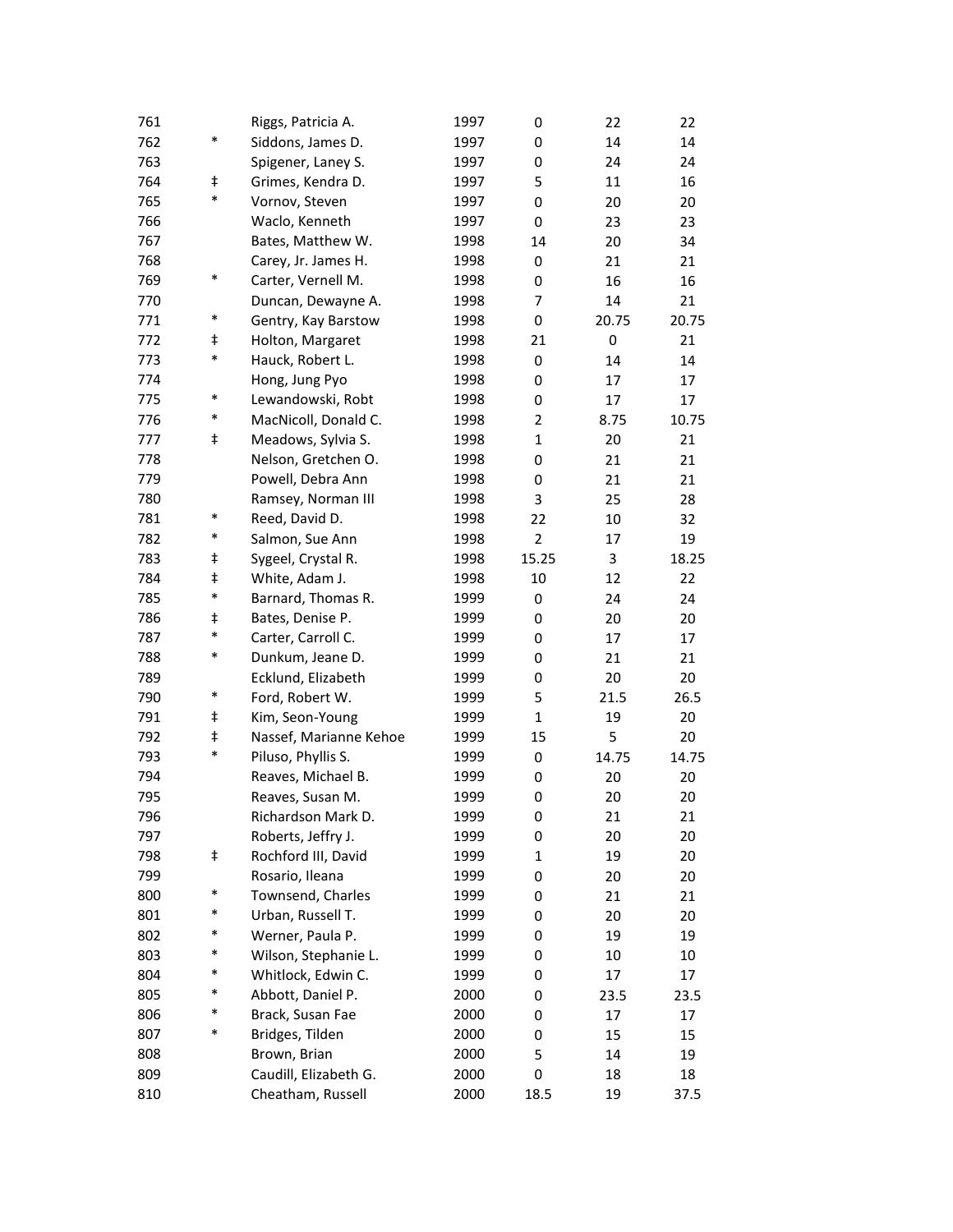| 811 |            | Dore, Livingstone      | 2000 | 3              | 15    | 18    |
|-----|------------|------------------------|------|----------------|-------|-------|
| 812 | S          | Dulaney, Bradley S.    | 2000 | 0              | 19    | 19    |
| 813 | *          | Gunsalus, Richard      | 2000 | 0              | 24    | 24    |
| 814 |            | Haugh, Jeffrey J.      | 2000 | 0              | 19    | 19    |
| 815 |            | Heckstall, Marilyn     | 2000 | 0              | 19    | 19    |
| 816 |            | Kim, Eumin Oh          | 2000 | 7              | 13    | 20    |
| 817 |            | Lawson, Hae Rin        | 2000 | $\overline{2}$ | 18    | 20    |
| 818 |            | Lee, Stephen K.        | 2000 | 4.75           | 14    | 18.75 |
| 819 |            | Lee, Hyo Joong         | 2000 | $\overline{2}$ | 20    | 22    |
| 820 |            | Lock, Mary J.          | 2000 | 0              | 12.5  | 12.5  |
| 821 |            | Martin, Candace L.     | 2000 | 0              | 19    | 19    |
| 822 |            | Maxwell, Michael T.    | 2000 | 0              | 19    | 19    |
| 823 |            | McClung, William Jr.   | 2000 | 0              | 19    | 19    |
| 824 | $\ast$     | Samson, Angelito G     | 2000 | 8              | 16    | 24    |
| 825 | $\ast$     | Sharp, Donna D.        | 2000 | 5.75           | 5     | 10.75 |
| 826 |            | Shoop, Joseph A.       | 2000 | 0              | 22    | 22    |
| 827 | $\ast$     | Simmons, Myron I.      | 2000 | 0              | 13    | 13    |
| 828 |            | Smith, James M.        | 2000 | 0              | 23    | 23    |
| 829 |            | Teague, Forrest H. Jr. | 2000 | 0              | 19    | 19    |
| 830 | ŧ          | West, Gregory B.       | 2000 | 3              | 17    | 20    |
| 831 | $\ast$     | Winkler, Edward P.     | 2000 | 2              | 15    | 17    |
| 832 | ş          | Woodfin, Robert II     | 2000 | 0              | 19    | 19    |
| 833 |            | Alderman, Luis E.      | 2001 | 7.25           | 11    | 18.25 |
| 834 | $\ddagger$ | Almy, Robert A.        | 2001 | $\mathbf{1}$   | 17    | 18    |
| 835 |            | Berghuis, J. Robert    | 2001 | 0              | 21    | 21    |
| 836 | $\ast$     | Card, Kathleene B.     | 2001 | 0              | 12.75 | 12.75 |
| 837 | $\ast$     | Frederick, Lou Ann     | 2001 | 0              | 11.25 | 11.25 |
| 838 | *          | Freund, Elizabeth P.   | 2001 | 0              | 8     | 8     |
| 839 | $\ast$     | Hartman, Gary W.       | 2001 | 0              | 6     | 6     |
| 840 |            | Holder, Donna C.       | 2001 | 0              | 18    | 18    |
| 841 | $\ddagger$ | Kim, Sangkeun          | 2001 | 13.5           | 4.5   | 18    |
| 842 |            | Lewis, Robert D.       | 2001 | 0              | 13    | 13    |
| 843 |            | McGarr, L. Raymond     | 2001 | 0              | 21    | 21    |
| 844 |            | Mitchell, Bass M.      | 2001 | 0              | 25    | 25    |
| 845 |            | Morton, Lyle E.        | 2001 | 15             | 12    | 27    |
| 846 |            | Pruitt, Gordon K.      | 2001 | 0              | 19    | 19    |
| 847 | $\ast$     | Rose, Brenda L.        | 2001 | $\mathbf{1}$   | 13.5  | 14.5  |
| 848 | *          | Stewart, Douglas       | 2001 | 0              | 13    | 13    |
| 849 | $\ast$     | Stewart, Sydney E.     | 2001 | 0              | 8.5   | 8.5   |
| 850 |            | Vineyard, Stephen T.   | 2001 | 0              | 21    | 21    |
| 851 | ŧ          | Allen, Justin          | 2002 | 12             | 6     | 18    |
| 852 |            | Anderson-Cloud, R.     | 2002 | 0              | 17    | 17    |
| 853 | t          | Boone, Sandra L.       | 2002 | $\mathbf 1$    | 13    | 14    |
| 854 |            | Cloud, Bert            | 2002 | 0              | 17    | 17    |
| 855 | $\ast$     | Freeman, William R.    | 2002 | 0              | 11    | 11    |
| 856 | $\ast$     | Gibbs-Morris, Connie   | 2002 | 0              | 11    | 11    |
| 857 | *          | Jacobs, Barbara        | 2002 | 0              | 13.5  | 13.5  |
| 858 |            | John, William H.       | 2002 | 0              | 19    | 19    |
| 859 |            | Lock, John E.          | 2002 | 0              | 19    | 19    |
| 860 |            | Mayton, Michel Q.      | 2002 | 0              | 18    | 18    |
|     |            |                        |      |                |       |       |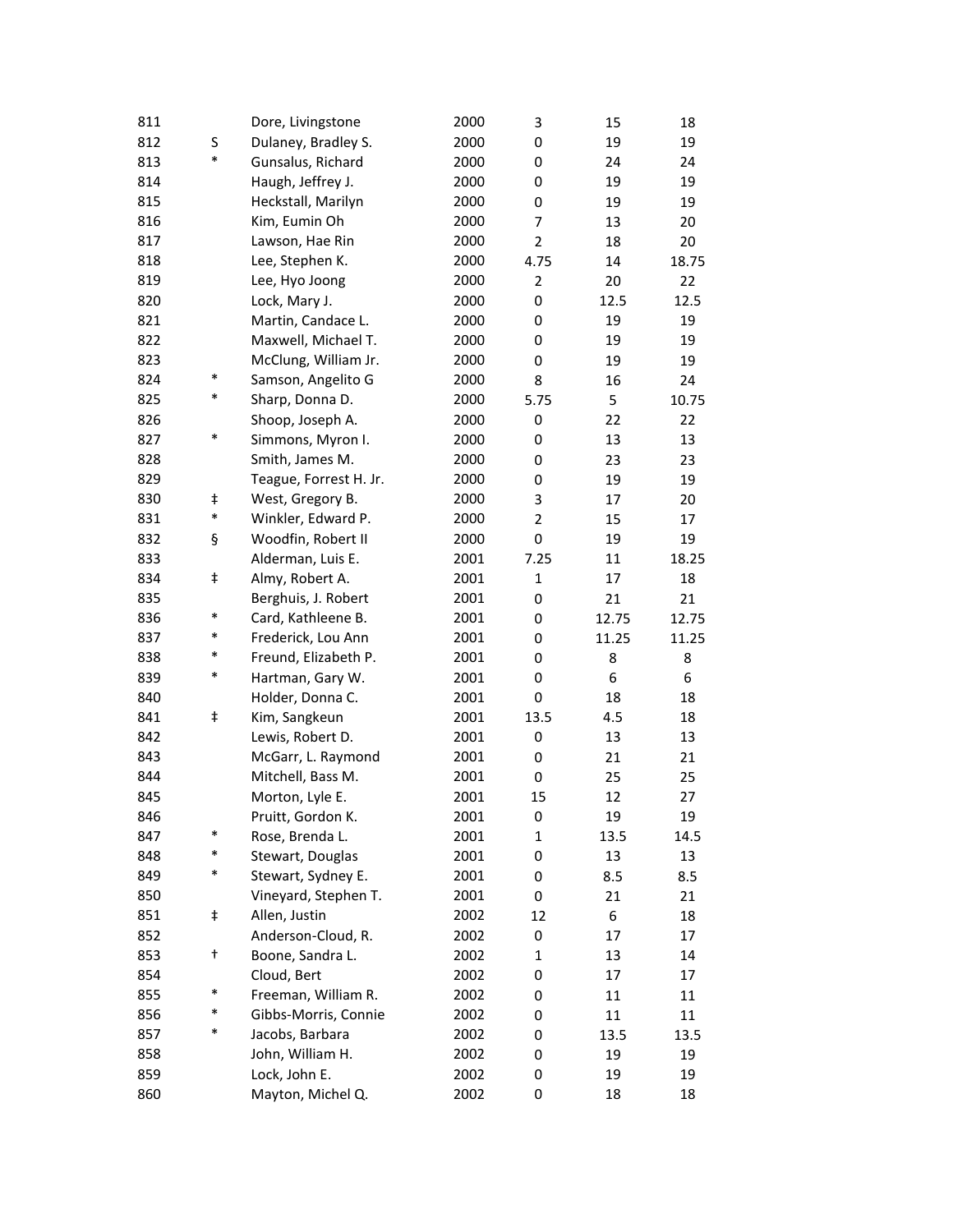| 861 |            | McLain, Christina R.    | 2002 | 0              | 17.5 | 17.5 |
|-----|------------|-------------------------|------|----------------|------|------|
| 862 |            | Roberson, C. Marc       | 2002 | 3              | 21   | 24   |
| 863 | $\ast$     | Smith, Jeffrey B.       | 2002 | 1              | 15   | 16   |
| 864 |            | Snyder, John Bennett    | 2002 | 0              | 20   | 20   |
| 865 |            | Turner-Haga, Christy    | 2002 | 0              | 17   | 17   |
| 866 |            | Walker, Elizabeth v. T. | 2002 | 0              | 19   | 19   |
| 867 | ŧ          | Bates, Charles F.       | 2003 | 0              | 18   | 18   |
| 868 |            | Beck, Timothy A.        | 2003 | 0              | 20   | 20   |
| 869 | $\ast$     | Clark Egan, Pamela      | 2003 | 0              | 16   | 16   |
| 870 | $\ast$     | Compher, Nancy H.       | 2003 | 0              | 11   | 11   |
| 871 |            | Cundiff, Clark D.       | 2003 | $\mathbf{1}$   | 16   | 17   |
| 872 | *          | Gable, Pamela Jo        | 2003 | 0              | 15   | 15   |
| 873 |            | Garber, Amanda M.       | 2003 | 0              | 16   | 16   |
| 874 | ŧ          | Gomez, Victor R.        | 2003 | 5              | 10.5 | 15.5 |
| 875 | $\ddagger$ | Haushalter, Julie A.    | 2003 | 4              | 11   | 15   |
|     |            | Johnson, Darcey         |      |                |      |      |
| 876 |            | Gritzmacher             | 2003 | 7              | 8    | 15   |
| 877 |            | Parson, Derrick         | 2003 | $\mathbf{1}$   | 18   | 19   |
| 878 |            | Smith, Matthew G.       | 2003 | 0              | 18   | 18   |
| 879 |            | Smith, T. Bryson        | 2003 | 0              | 17   | 17   |
| 880 |            | Stallings, Claudia H.   | 2003 | 0              | 16   | 16   |
| 881 | $\ast$     | Stover, Patricia        | 2003 | 0              | 22   | 22   |
| 882 |            | Wilson, Jr. Penny L.    | 2003 | 0              | 19   | 19   |
| 883 | $\ddagger$ | Bennett, Christopher M. | 2004 | $\overline{2}$ | 14   | 16   |
| 884 |            | Benninghove, Loretta    | 2004 | 0              | 20   | 20   |
| 885 | $\ddagger$ | Calvert, Sarah L. K.    | 2004 | 3              | 12   | 15   |
| 886 | t          | Douce, Tonya M.         | 2004 | 0              | 13   | 13   |
| 887 | *          | Forbes, Sharon Lee      | 2004 | 0              | 16   | 16   |
| 888 |            | Herndon, Chad M.        | 2004 | 0              | 15   | 15   |
| 889 | ŧ          | Lewis, Deborah E.       | 2004 | $\mathbf{1}$   | 14   | 15   |
| 890 |            | Micheli, Jason A.       | 2004 | 0              | 16   | 16   |
| 891 |            | Monroe, Linda H.        | 2004 | 0              | 15   | 15   |
| 892 |            | Mrini, A. Mark          | 2004 | 0              | 16   | 16   |
| 893 |            | Ritter, Valerie W.      | 2004 | 0              | 17   | 17   |
| 894 |            | Shepherd, Thomas B.     | 2004 | 0              | 24   | 24   |
| 895 | Ŧ          | Summers, Steven J.      | 2004 | 1              | 18   | 19   |
| 896 |            | Weedling, Faith M.      | 2004 | 0              | 15   | 15   |
| 897 |            | Bennett, Erich David    | 2005 | 0              | 14   | 14   |
| 898 | ş          | Carey, Deborah L.       | 2005 | 0              | 13   | 13   |
| 899 | $\ast$     | DeLong, Leah C.         | 2005 | 0              | 10   | 10   |
| 900 |            | Fitch, Aaron W.         | 2005 | 0              | 19   | 19   |
| 901 |            | Gresham, Edgar R.       | 2005 | 0              | 14   | 14   |
| 902 |            | Guest, Catharine T.     | 2005 | 0              | 13   | 13   |
| 903 | $\ast$     | Hall, Priscilla Gay B.  | 2005 | 0              | 14   | 14   |
| 904 | f          | Haynes, I. Kathleen W.  | 2005 | 0              | 14   | 14   |
| 905 |            | Haynes, John Berry, Jr. | 2005 | 0              | 14   | 14   |
| 906 |            | Kim, Chul-Ki            | 2005 | 0              | 14   | 14   |
| 907 |            | Koontz, Deborah Ann     | 2005 | 0              | 14   | 14   |
| 908 | $\ast$     | Moore, Edna F.          | 2005 | 0              | 9    | 9    |
| 909 |            | Pannell, Amy Elizabeth  | 2005 | 0              | 16   | 16   |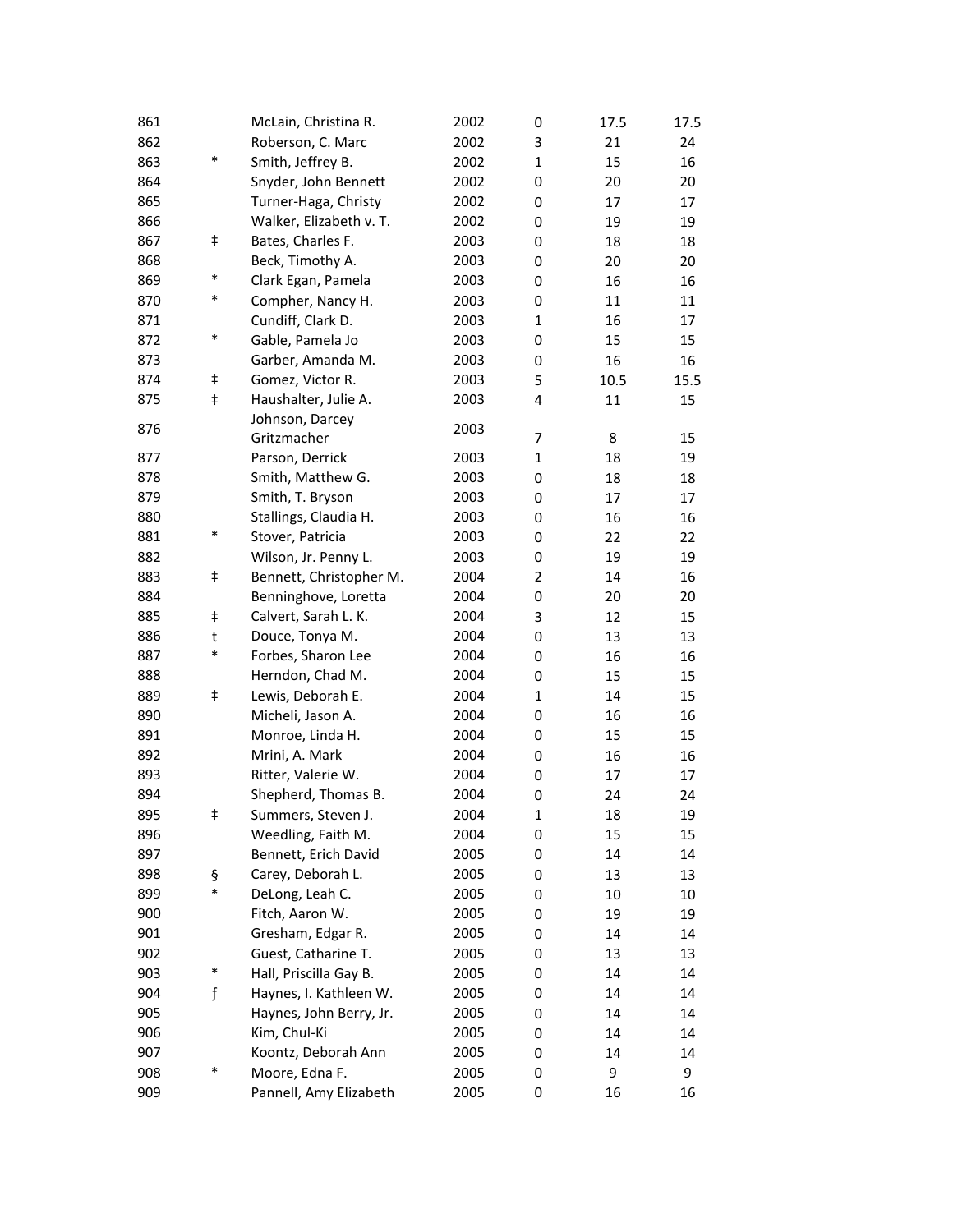| 910 |        | Plasters, Michael Wade   | 2005 | 0              | 29    | 29       |
|-----|--------|--------------------------|------|----------------|-------|----------|
| 911 |        | Robertson, Robert J. III | 2005 | 0              | 15    | 15       |
| 912 |        | Rumburg, Rebecca L.      | 2005 | 0              | 16    | 16       |
| 913 |        | Snow, Jason W.           | 2005 | 0              | 14    | 14       |
| 914 | $\ast$ | Stearns, Carla P.        | 2005 | 0              | 11    | 11       |
| 915 |        | Tran, Charles K.         | 2005 | 4              | 14    | 18       |
| 916 |        | White, Justin S.         | 2005 | 0              | 15    | 15       |
| 917 |        | Yoo, Sung IL             | 2005 | 0              | 16    | 16       |
| 918 | $\ast$ | Yu, Hija Lee             | 2005 | 0              | 5.25  | 5.25     |
| 919 | $\ast$ | Abbott, Catherine G.     | 2006 | $\mathbf{1}$   | 12    | 13       |
| 920 |        | Blackmonson, Lisa R. .   | 2006 | 0              | 15    | 15       |
| 921 |        | Bottoms, Sandra C.       | 2006 | 0              | 14    | 14       |
| 922 |        | Box, Oliver              | 2006 | 3              | 10    | 13       |
| 923 |        | Cho, Seung-Hie           | 2006 | 0              | 12    | 12       |
| 924 |        | Choi, Jae Haeng          | 2006 | 8              | 4.75  | 12.75    |
| 925 |        | Choi, Ji Hoon            | 2006 | 0              | 14    | 14       |
| 926 |        | Combs, Alan T            | 2006 | 0              | 11    | 11       |
| 927 | ŧ      | Donald, Christopher      | 2006 | 0              | 12.75 | 12.75    |
| 928 | ş      | Gibson, Suzanne D.       | 2006 | 0              | 13    | 13       |
| 929 | ŧ      | Gresham, Bret-Ashton G.  | 2006 | 3              | 10    | 13       |
| 930 | t      | Hughes, Dwight           | 2006 | 6              | 9     | 15       |
| 931 |        | Johnson, Amy D.          | 2006 | $\mathbf 1$    | 11    | 12       |
| 932 | t      | Kim, Han Sung            | 2006 | 10             | 3     | 13       |
| 933 |        | Lloyd, Robert B. Jr.     | 2006 | 0              | 12    | 12       |
| 934 |        | Lutz, Elizabeth A.       | 2006 | 0              | 13    | 13       |
| 935 |        | McMullen, Bradley        | 2006 | 0              | 13    | 13       |
| 936 |        | Perez, Carl L.           | 2006 |                | 13    |          |
| 937 |        | Perkins, Tasi            | 2006 | 0              | 14    | 13<br>14 |
|     | $\ast$ |                          |      | 0              |       |          |
| 938 |        | Petreski, Kitan          | 2006 | 0              | 15    | 15       |
| 939 |        | Salbert, Janet P.        | 2006 | 0              | 13    | 13       |
| 940 | ŧ      | Seusy, Brent M.          | 2006 | $\overline{2}$ | 11    | 13       |
| 941 |        | Siegle, Brian D.         | 2006 | 0              | 12    | 12       |
| 942 |        | Teague, ReNe'e R.        | 2006 | 0              | 14.5  | 14.5     |
| 943 |        | Warner, George M.        | 2006 | 0              | 13    | 13       |
| 944 | ŧ      | Whaley, Michael Lee      | 2006 | 0              | 13    | 13       |
| 945 |        | Worthington, Judith G.   | 2006 | 0              | 15    | 15       |
| 946 | $\ast$ | Ahn, Byong H. .          | 2007 | 0              | 5     | 5        |
| 947 |        | Anderson, Elizabeth S.   | 2007 | 0              | 13    | 13       |
| 948 |        | Copeland, Debra C.       | 2007 | 0              | 17    | 17       |
| 949 |        | Cunningham, David L.     | 2007 | 0              | 12    | 12       |
| 950 |        | Day, Jennifer L.         | 2007 | 0              | 12    | 12       |
| 951 |        | Elmore, Daniel E.        | 2007 | 0              | 12    | 12       |
| 952 |        | Griffin, Calvin J.       | 2007 | 0              | 16    | 16       |
| 953 | t      | Grissett, Janet F.       | 2007 | 0              | 12    | 12       |
| 954 |        | Jamison, Donald          | 2007 | 0              | 12    | 12       |
| 955 |        | Joyner, James W.         | 2007 | 0              | 12    | 12       |
| 956 |        | Kim, Young Bong          | 2007 | 2              | 14    | 16       |
| 957 |        | Lee, Won Gyu             | 2007 | 0              | 12    | 12       |
| 958 |        | Lefon, David A.          | 2007 | 0              | 17    | 17       |
| 959 | ŧ      | McNabb, Meredith Leigh   | 2007 | 1              | 11    | 12       |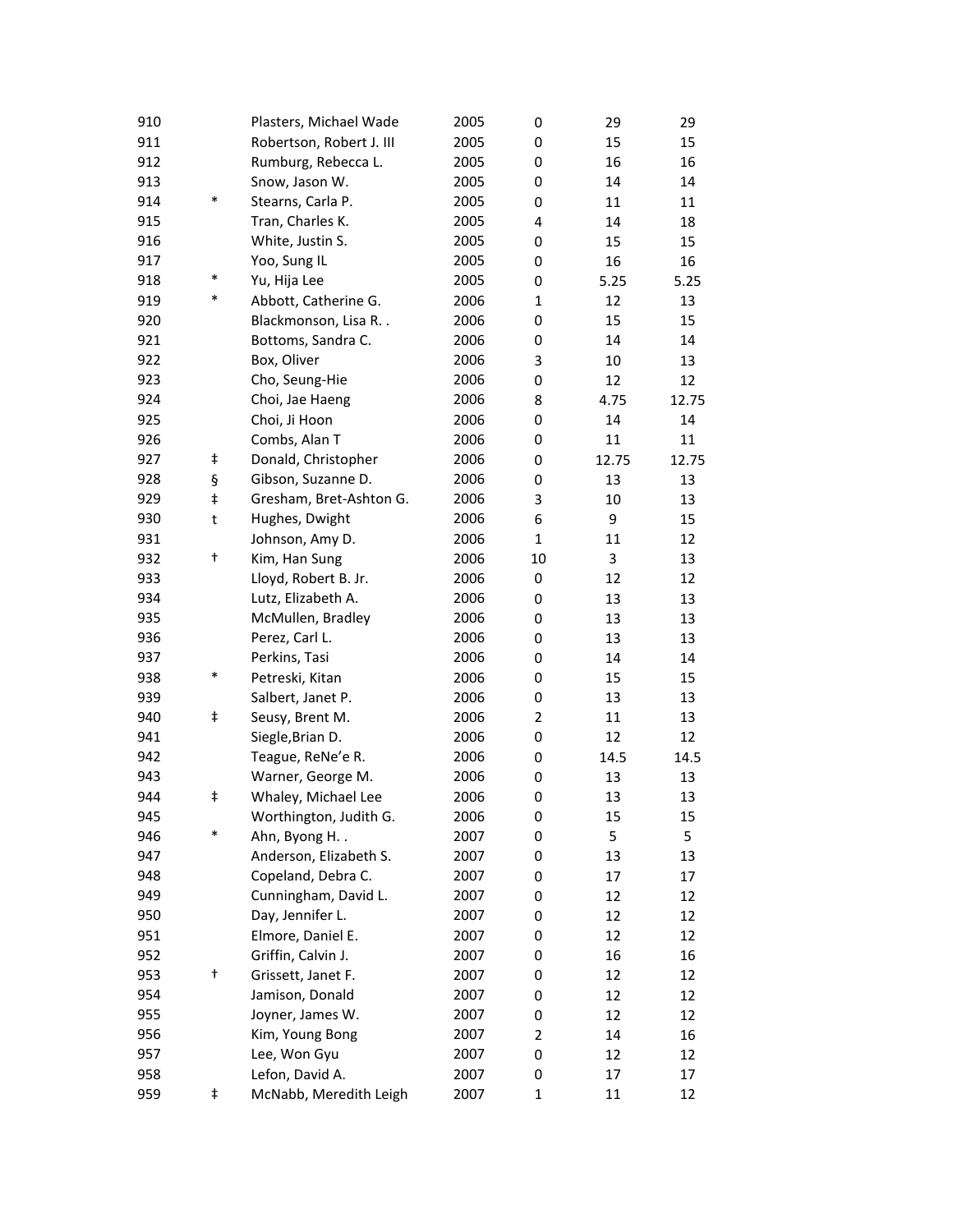| 960  |               | McQueen, Sarah May        | 2007 | 0              | 12             | 12    |
|------|---------------|---------------------------|------|----------------|----------------|-------|
| 961  |               | Meiser, Richard Lee       | 2007 | $\overline{2}$ | 19             | 21    |
| 962  |               | Minor, Rebecca L.         | 2007 | 0              | 12             | 12    |
| 963  |               | Money, Patricia.          | 2007 | 0              | 11             | 11    |
| 964  |               | Porter-Miller, Melissa D. | 2007 | 0              | 12             | 12    |
| 965  | ŧ             | Pearsall, Lemuel Jr.      | 2007 | $\overline{2}$ | 11             | 13    |
| 966  |               | Perkins, Christina Marie  | 2007 | 0              | 12             | 12    |
| 967  | $\mathfrak f$ | Pusso, Brenda Lee         | 2007 | 0              | 11             | 11    |
| 968  |               | Robinette, Talmadge J     | 2007 | 0              | 13             | 13    |
| 969  |               | Tipton, Thomas G.         | 2007 | 0              | 11             | 11    |
| 970  |               | Buckles, Bryan K          | 2008 | 0              | 10             | 10    |
| 971  |               | Decker, Nathan            | 2008 | 0              | 15             | 15    |
| 972  |               | Hemming, John T.          | 2008 | 0              | 11             | 11    |
| 973  |               | Hougland, Amy Beth        | 2008 | 0              | 11             | 11    |
| 974  |               | Jun, Seungsoo             | 2008 | 0              | 10             | 10    |
| 975  |               | Keeling, Sara P.          | 2008 | 0              | 10             | 10    |
| 976  |               | Kim, Michelle M.          | 2008 | 0              | 11             | 11    |
| 977  |               | Lee, Kang Uk              | 2008 | 0              | 15             | 15    |
| 978  | ŧ             | LeMon, Joel M.            | 2008 | 3              | $\overline{7}$ | 10    |
| 979  |               | Muffley, Craig Alan       | 2008 | 0              | 13             | 13    |
| 980  |               | Park, Daniel              | 2008 | 6.75           | 4              | 10.75 |
| 981  | t             | Rickabaugh, Marc W.       | 2008 | 0              | 10             | 10    |
| 982  |               | Robbins, Brandon P.       | 2008 | $\mathbf{1}$   | 9              | 10    |
| 983  |               | Robinson, Robert G.       | 2008 | 0              | 12             | 12    |
| 984  |               | Sahms, Jacob H.           | 2008 | 0              | 11             | 11    |
| 985  |               | Song, Eric Chang-gyoon    | 2008 | 0              | 13             | 13    |
| 986  | *             | Sumpter, Wilhelmina       | 2008 | 0              |                |       |
| 987  |               |                           |      |                | 7.75           | 7.75  |
|      |               | Thompson, Stanley A.      | 2008 | 0              | 19             | 19    |
| 988  |               | Weeks, Robert J.          | 2008 | 0              | 20             | 20    |
| 989  |               | Winner, Charles S.        | 2008 | 0              | 11             | 11    |
| 990  | $\ddagger$    | Abarca-Mitchell, Ashley   | 2009 | $\mathbf{1}$   | 11             | 12    |
| 991  |               | Barbery, Lisa Ann         | 2009 | 0              | 10             | 10    |
| 992  |               | Crabbs, Linda E.          | 2009 | 0              | 10             | 10    |
| 993  | ŧ             | Crosby, Thomas W.         | 2009 | 3              | $\overline{7}$ | 10    |
| 994  | ş             | Eakes, Michael G.         | 2009 | 0              | 10             | 10    |
| 995  | $\ast$        | Frost, Thomas E.          | 2009 | 0              | 10             | 10    |
| 996  | S             | Gilmore, Brandon L.       | 2009 | 0              | 10             | 10    |
| 997  | ŧ             | Gilmore, Rachel Marie     | 2009 | 0              | 10             | 10    |
| 998  |               | Griffin, Kotosha S.       | 2009 | 0              | 11             | 11    |
| 999  | t             | Headley, Gerald C. III    | 2009 | $\overline{2}$ | 8              | 10    |
| 1000 |               | Horrocks, Benjamin E.     | 2009 | 0              | 11             | 11    |
| 1001 | ŧ             | Labella-Foster, Elizabeth | 2009 | 5.25           | 3.75           | 9     |
| 1002 |               | Lee, Ki Cheon             | 2009 | 0              | 10             | 10    |
| 1003 |               | Lim, Hung Su              | 2009 | 0              | 10             | 10    |
| 1004 |               | Livermon, John G.         | 2009 | 0              | 10             | 10    |
| 1005 |               | Lobenhofer, Lauren E.     | 2009 | 0              | 10             | 10    |
| 1006 |               | Lowe, Linda H.            | 2009 | 0              | 10             | 10    |
| 1007 |               | Meisenhelter, Matthew A   | 2009 | 1.25           | 11.25          | 12.5  |
| 1008 | *             | Moore, Lynda D.           | 2009 | 0              | 13             | 13    |
| 1009 |               | Newman, Craig C.          | 2009 | 0              | 11             | 11    |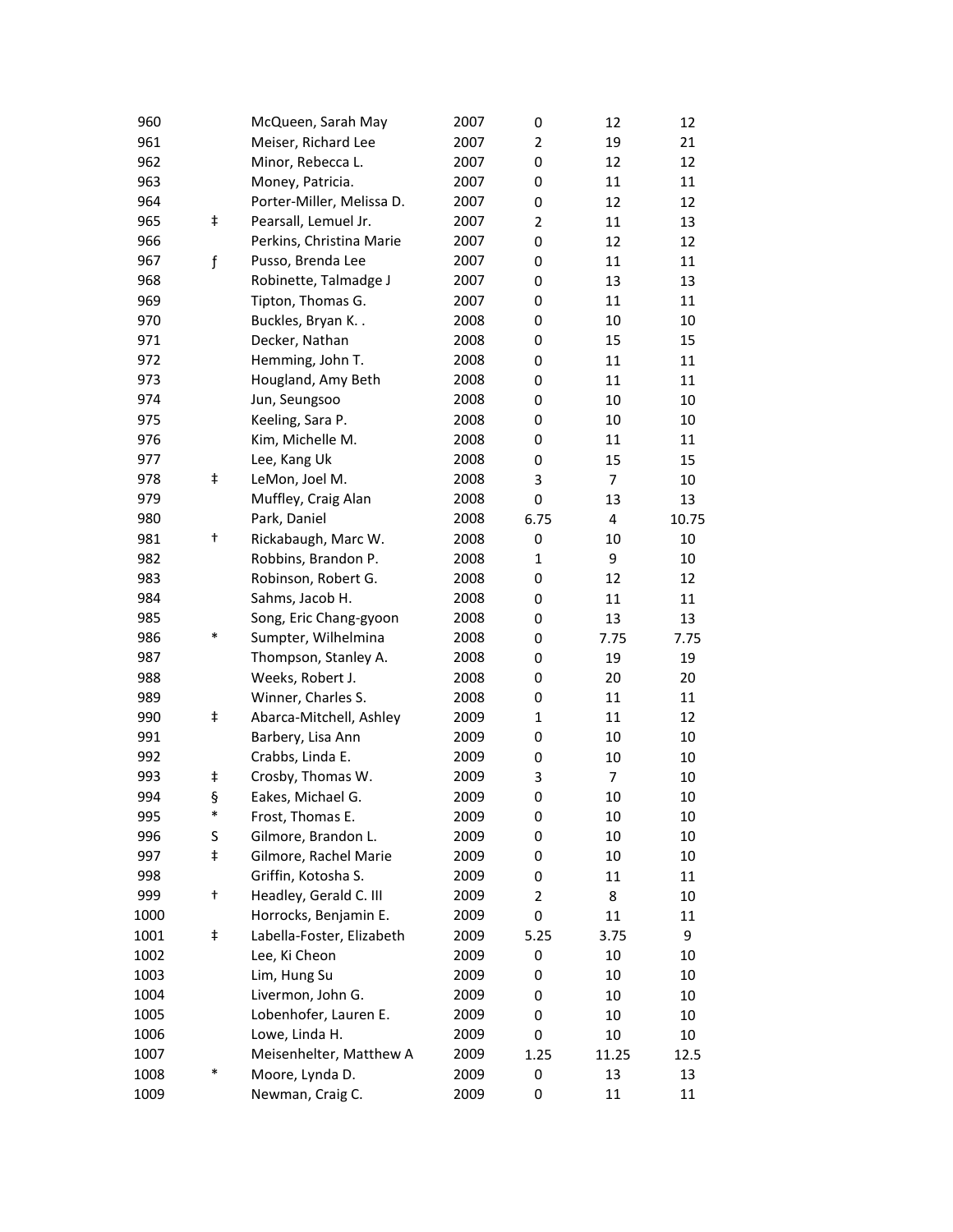| 1010 |            | Pugh, Sara E.            | 2009 | 0            | 10             | 10             |
|------|------------|--------------------------|------|--------------|----------------|----------------|
| 1011 |            | Sealand, Sarah Grams     | 2009 | 0            | 10             | 10             |
| 1012 | $\ddagger$ | Shea, Thomas M.          | 2009 | 3            | 8              | 11             |
| 1013 |            | Squires, Jessica         | 2009 | 0            | 10             | 10             |
| 1014 |            | Tanner, Melody P.        | 2009 | 0            | 10             | 10             |
| 1015 |            | Vaughan, David F         | 2009 | 0            | 10             | 10             |
| 1016 |            | Willson, Andrew B.       | 2009 | 0            | 11             | 11             |
| 1017 | ŧ          | Barrell, Veronica        | 2010 | 3            | 7              | 10             |
| 1018 |            | Beck, Scott A.           | 2010 | 0            | 16             | 16             |
| 1019 | ŧ          | Book, Andrew H.          | 2010 | $\mathbf{1}$ | 9              | 10             |
| 1020 |            | Cole, Charles            | 2010 | 0            | 11             | 11             |
| 1021 |            | Crenshaw, Maxine C       | 2010 | 3            | 12             | 15             |
| 1022 |            | Durrance, Thomas E.      | 2010 | 0            | 14             | 14             |
| 1023 |            | Henley, Bobbie Jo.       | 2010 | 0            | 9              | 9              |
| 1024 |            | Kang, Tae Won            | 2010 | 4            | 3              | $\overline{7}$ |
| 1025 |            | Lee, Hyeon Ho            | 2010 | 0            | 11             | 11             |
| 1026 |            | Lough, Robert DeWayne    | 2010 | 0            | 9              | 9              |
| 1027 |            | Magruder, David C.       | 2010 | 0            | 9              | 9              |
| 1028 |            | May, Rachel Gene         | 2010 | 0            | 9              | 9              |
| 1029 |            | Porras, Deborah Dickison | 2010 | 0            | 9              | 9              |
| 1030 |            | Rooks, Mark Vaden        | 2010 | 0            | 9              | 9              |
| 1031 |            | Rosner, Alison G.        | 2010 | 0            | 9              | 9              |
| 1032 |            | Sasser, Douglas Reid Jr. | 2010 | 3            | 9              | 12             |
| 1033 |            | Saucier, Megan J.        | 2010 | 0            | 9              | 9              |
| 1034 |            | Wilson, Jeffrey Dean     | 2010 | 0            | 13             | 13             |
| 1035 | ş          | Barton, Richard Lee      | 2011 | 6            | 8              | 14             |
| 1036 |            | Benton, J. Matthew       | 2011 | 0            | 8              | 8              |
| 1037 |            | Brock, Andy L.           | 2011 | 0            | 8              | 8              |
| 1038 |            | Cochran, Larry J.        | 2011 | 0            | 8              | 8              |
| 1039 |            | Coffey, Jennifer D.      | 2011 | 0            | 9              | 9              |
| 1040 |            | Dadisman, Mary K.        | 2011 | 0            | 9              | 9              |
| 1041 |            | Dettmer, Michael         | 2011 | 0            | 11             | 11             |
| 1042 | ŧ          | Estes, Shayne            | 2011 | 0            | 8              | 8              |
| 1043 | ŧ          | Guyton, Morgan           | 2011 | 4            | 5              | 9              |
| 1044 |            | Huntsman, Marcia K.      | 2011 | 0            | 9.25           | 9.25           |
| 1045 |            | James, Thomas Glenn      | 2011 | 0            | 8              | 8              |
| 1046 |            | Johnson, Brian           | 2011 | 0            | 8              | 8              |
| 1047 |            | Locke, Sarah D.          | 2011 | 0            | 9              | 9              |
| 1048 |            | Montgomery, Mark         | 2011 | 9            | $\overline{2}$ | 11             |
| 1049 |            | Page, Jonathan J.        | 2011 | 0            | 8              | 8              |
| 1050 | ŧ          | Porias, Gayle D.         | 2011 | 3            | 6              | 9              |
| 1051 | $\ddagger$ | Tripodi, Dorothee E.     | 2011 | 2            | 6              | 8              |
| 1052 |            | Yoo, Sung Woon           | 2011 | 3            | 8              | 11             |
| 1053 | ŧ          | Gooch, Katherine B.      | 2012 | 3            | 4              | 7              |
| 1054 | $\ast$     | Baker, Paul              | 2012 | 4            | 7              | 11             |
| 1055 | ŧ          | Baynham, Lindsey M.      | 2012 | 1            | 6              | 7              |
| 1056 |            | Carpenter, June C.       | 2012 | 0            | 8              | 8              |
| 1057 |            | Cho, Kyungsuk.           | 2012 | 0            | 7              | 7              |
| 1058 |            | Foster, Keiko Tani.      | 2012 | 0            | 7              | 7              |
| 1059 |            | Gibson, Donald D.        | 2012 | 7            | 8              |                |
|      |            |                          |      |              |                | 15             |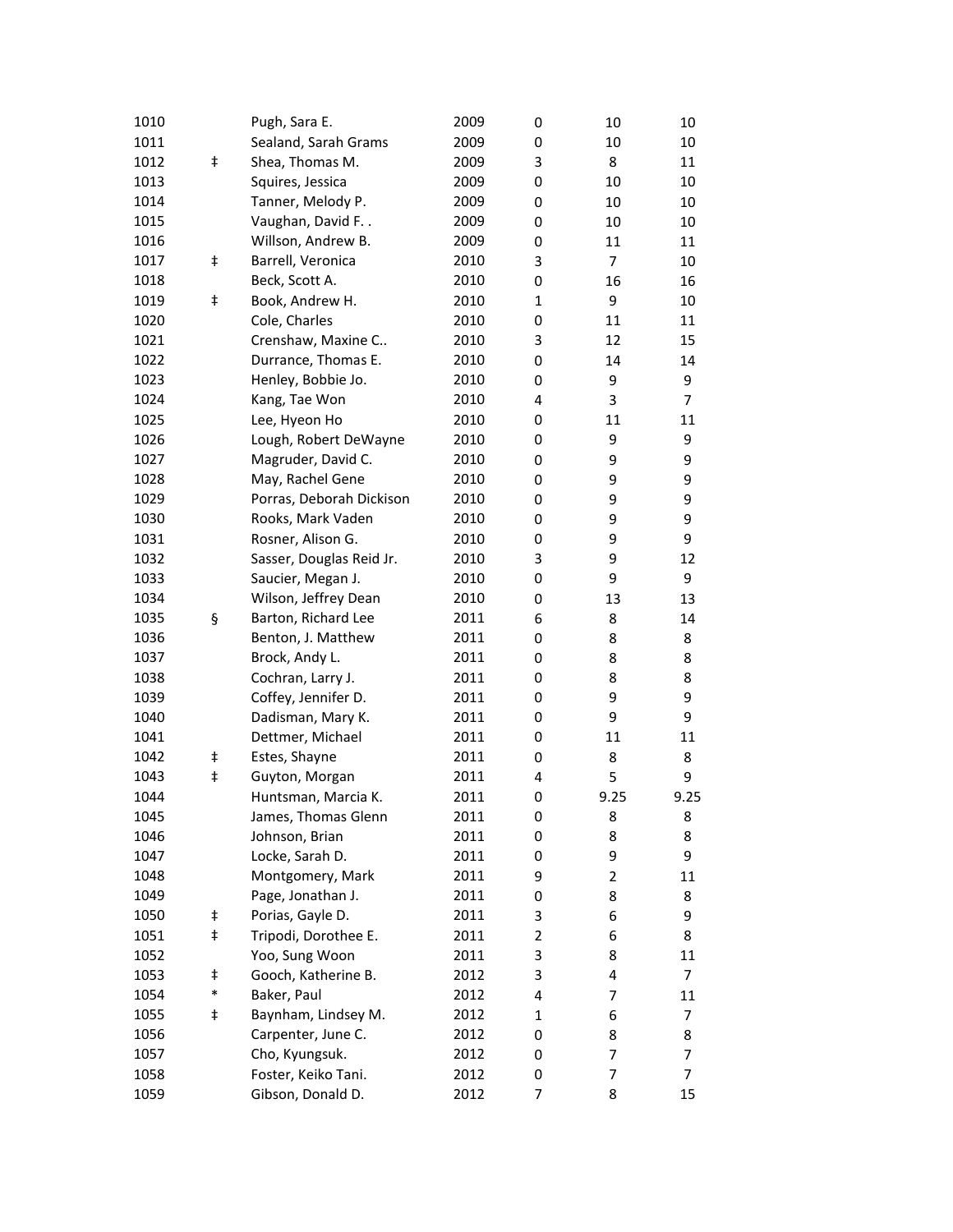| 1060 | ŧ          | Hong, Shin Woo              | 2012 | 0            | 9              | 9  |
|------|------------|-----------------------------|------|--------------|----------------|----|
| 1061 |            | Lee, Chenda I.              | 2012 | 0            | 7              | 7  |
| 1062 | *          | Lugn, Bruce N.              | 2012 | 0            | 7              | 7  |
| 1063 |            | Park, Jae Woo               | 2012 | 6            | 3              | 9  |
| 1064 |            | Paysour, Joanna M.          | 2012 | 0            | 7              | 7  |
| 1065 |            | Roth, Meghan                | 2012 | 0            | 7              | 7  |
| 1066 |            | Thorne, Michelle R.         | 2012 | $\mathbf{1}$ | 7              | 8  |
| 1067 |            | Vaudt, Eric J.              | 2012 | 0            | 11             | 11 |
| 1068 |            | Wastella, Sarah R.          | 2012 | 0            | 7              | 7  |
| 1069 |            | Weedling, Steven W.         | 2012 | 0            | 8              | 8  |
| 1070 |            | Wray, Daniel.               | 2012 | 0            | 7              | 7  |
| 1071 |            | Blagg, Adam L.              | 2013 | 0            | 7              | 7  |
| 1072 |            | Choi, Bae Sick Peter        | 2013 | 0            | 6              | 6  |
| 1073 |            | Colby, Drew V.              | 2013 | 0            | 6              | 6  |
| 1074 |            | Crisp, Amy L.               | 2013 | 0            | 6              | 6  |
| 1075 |            | Fletcher, Jennifer          | 2013 | 0            | 7              | 7  |
| 1076 |            | Kim, Eugene                 | 2013 | 0            | 6              | 6  |
| 1077 |            | Kim, Mikang                 | 2013 | 0            | 6              | 6  |
| 1078 |            | King, Joshua S.             | 2013 | 0            | 8              | 8  |
| 1079 |            | Mertins, Taylor C.          | 2013 | 0            | 6              | 6  |
| 1080 |            | Nkruman, Emmanuel           | 2013 | 0            | 9              | 9  |
| 1081 |            | Parker, Stephanie K.        | 2013 | 0            | 6              | 6  |
| 1082 |            | Phan, Hieu D.               | 2013 | 0            | 6              | 6  |
| 1083 |            | Posey, Brian E.             | 2013 | 0            | 10             | 10 |
| 1084 |            | Schoeman, John R.           | 2013 | 0            | 14             | 14 |
| 1085 |            | Springstead, Christa Mercer | 2013 | 0            | 8              | 8  |
| 1086 |            | Stratton, Laura A.          | 2013 | 0            | 6              | 6  |
| 1087 |            | Waller, William J.          | 2013 | 0            | 7              | 7  |
| 1088 |            | Kim, Yun Chol               | 2013 | 0            | 8              | 8  |
| 1089 |            | Allen, Ashley Blair         | 2014 | 0            | 5              | 5  |
| 1090 | ŧ          | Ensz, Andrew                | 2014 | 3            | $\overline{2}$ | 5  |
| 1091 |            | Han, Grace Sun-Kim          | 2014 | 0            | 5              | 5  |
| 1092 |            | Huh, Keon                   | 2014 | 0            | 8              | 8  |
| 1093 |            | Layman, C. Alan             | 2014 | 0            | 5              | 5  |
| 1094 |            | Lott, Michael Thomas        | 2014 | 0            | 7              | 7  |
| 1095 |            | Mays, Anita                 | 2014 | 0            | 6              | 6  |
| 1096 |            | Mcglone, James B            | 2014 | 0            | 5              | 5  |
| 1097 |            | Min, Kwon Hong Moses        | 2014 | 0            | 5              | 5  |
| 1098 |            | Moore-Diamond, Emily        | 2014 | 0            | 9              | 9  |
| 1099 | $\ddagger$ | Orndorff, Joshua Randall    | 2014 | 3            | $\overline{2}$ | 5  |
| 1100 |            | Robins, Koren B.            | 2014 | 0            | 5              | 5  |
| 1101 |            | Schaeffer, Ryan Mark        | 2014 | 0            | 5              | 5  |
| 1102 |            | Sergent, Matthew Blair      | 2014 | 0            | 12             | 12 |
| 1103 |            | Song, Jae Yong              | 2014 | 0            | 6              | 6  |
| 1104 |            | Varner, Edward Joseph       | 2014 |              |                |    |
|      |            | Tucker                      |      | 0            | 5              | 5  |
| 1105 | ŧ          | Ward, Timothy               | 2014 | 0            | 10             | 10 |
| 1106 |            | Webber, Amanda Suzanne      | 2014 | 0            | 5              | 5  |
| 1107 |            | Agbosu, Esther Naana        | 2015 | 0            | 6              | 6  |
| 1108 | ŧ          | Bailey, Caitlyn Fox         | 2015 | 1            | 3              | 4  |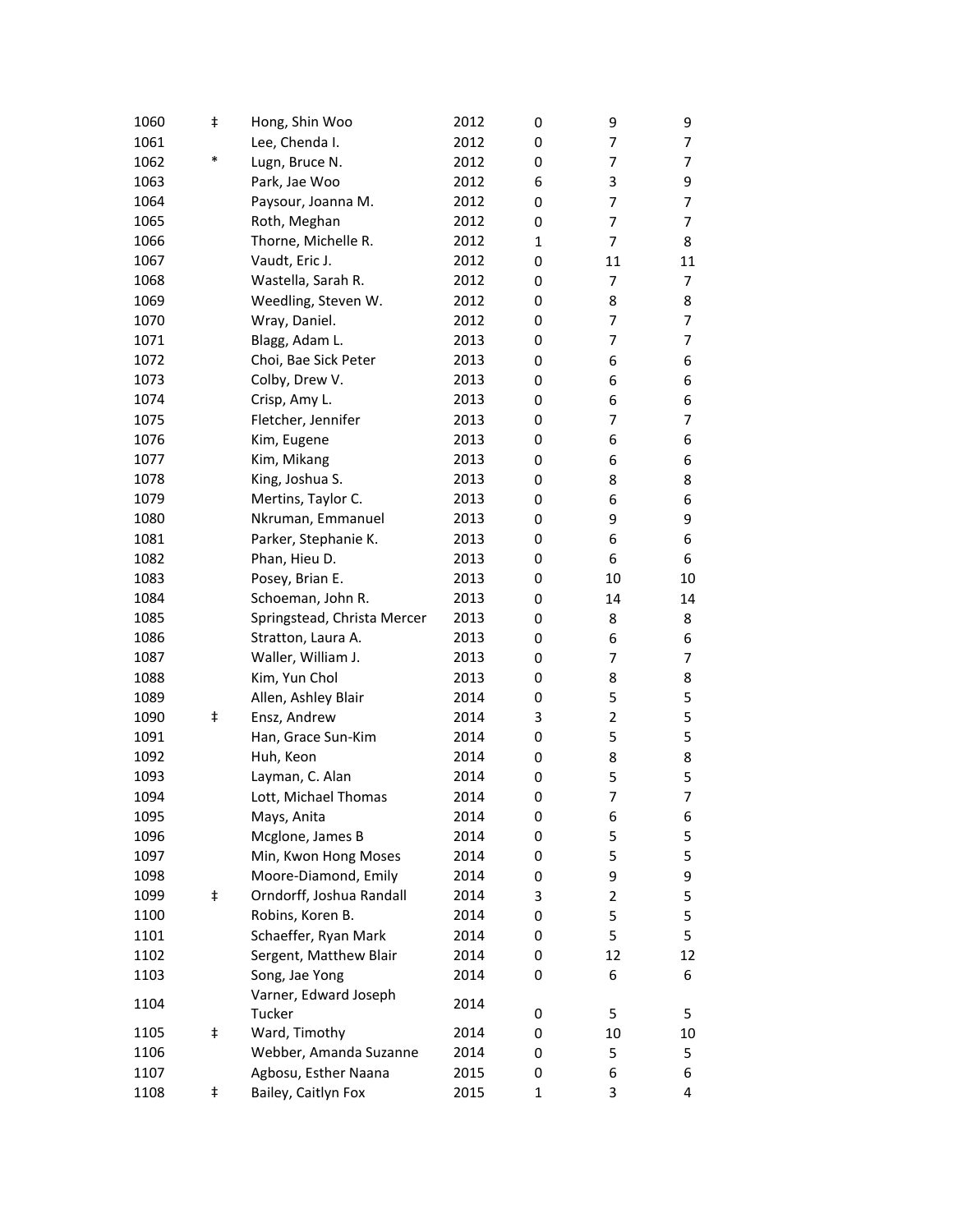| 1109 |            | Earle, Devon Maust      | 2015 | 0 | 4  | 4  |
|------|------------|-------------------------|------|---|----|----|
| 1110 |            | Grant, Amy E.           | 2015 | 0 | 4  | 4  |
| 1111 | $\ddagger$ | Hawkins, Ralph          | 2015 | 1 | 4  | 5  |
| 1112 |            | Kim, Dan                | 2015 | 0 | 6  | 6  |
| 1113 |            | Kim, Jiyeon             | 2015 | 0 | 7  | 7  |
| 1114 |            | Levy, David B           | 2015 | 0 | 4  | 4  |
| 1115 |            | Louk, Michelle D.       | 2015 | 0 | 10 | 10 |
| 1116 |            | Matthews, Michelle L    | 2015 | 0 | 4  | 4  |
| 1117 |            | Nichols, Brandon T      | 2015 | 0 | 4  | 4  |
| 1118 |            | Oh, Donghwan Paul       | 2015 | 0 | 5  | 5  |
| 1119 |            | Oswald, Ryan S.         | 2015 | 0 | 8  | 8  |
| 1120 |            | Payne, Clayton W.       | 2015 | 0 | 9  | 9  |
| 1121 |            | Simmons, Brian J        | 2015 | 0 | 14 | 14 |
| 1122 |            | Thornberry, Gayle M     | 2015 | 0 | 15 | 15 |
| 1123 |            | Yoo-Hess, Seung Hae     | 2015 | 0 | 5  | 5  |
| 1124 |            | Chapman, Carl M.        | 2016 | 0 | 4  | 4  |
| 1125 |            | Hendricks, Terry L.     | 2016 | 0 | 4  | 4  |
| 1126 |            | Kim, Jeongin            | 2016 | 0 | 5  | 5  |
| 1127 |            | Lacroix Fillette, Ellen | 2016 | 0 | 3  | 3  |
| 1128 |            | Larock, Ryan S.         | 2016 | 0 | 3  | 3  |
| 1129 |            | Newman, Amanda H.       | 2016 | 0 | 5  | 5  |
| 1130 |            | Ware, Andrew J.         | 2016 | 0 | 5  | 5  |

# 2. Service Years for Associate Members in Order of Seniority

| Number         |        | Name                 | Year Entered<br>Ministry | Other Years    | VA Conf. Years | <b>Total Years</b> |
|----------------|--------|----------------------|--------------------------|----------------|----------------|--------------------|
| 1              | $\ast$ |                      | 1968                     |                |                |                    |
| $\overline{2}$ | *      | McIntrye, Robert L.  |                          | 18<br>0        | 3.5            | 21.5               |
| 3              | $\ast$ | Bender, Harley       | 1969<br>1969             | $\overline{2}$ | 31             | 31                 |
|                | $\ast$ | Pack, R. Elwood      |                          |                | 27             | 29                 |
| 4              |        | Rowan, Darwood       | 1969                     | 0              | 41             | 41                 |
| 5              | $\ast$ | Ramsey, Luther S     | 1971                     | 6              | 13             | 19                 |
| 6              | $\ast$ | Richmond, James F.   | 1971                     | 4              | 4              | 8                  |
| $\overline{7}$ | $\ast$ | Soots, Virgil W.     | 1971                     | 0              | 30             | 30                 |
| 8              | $\ast$ | Lamb, Bobby H.       | 1972                     | 14.5           | 25             | 39.5               |
| 9              | $\ast$ | Clark, Wm. M., Jr.   | 1975                     | 0              | 31             | 31                 |
| 10             | $\ast$ | Tatum, Gene C.       | 1975                     | 0              | 41             | 41                 |
| 11             | $\ast$ | Caldwell, Samuel F.  | 1976                     | $\mathbf{1}$   | 20             | 21                 |
| 12             | $\ast$ | Green, Alfred M.     | 1976                     | 0              | 44.75          | 44.75              |
| 13             | $\ast$ | Worley, Otis H.      | 1977                     | $\Omega$       | 26             | 26                 |
| 14             | $\ast$ | Tucker, Clay B.      | 1978                     | 0              | 25             | 25                 |
| 15             | $\ast$ | Collins, Donald Lee  | 1979                     | $\mathbf{1}$   | 24             | 25                 |
| 16             | *      | Crockett, Albert Lee | 1979                     | 0              | 26             | 26                 |
|                |        |                      |                          |                |                |                    |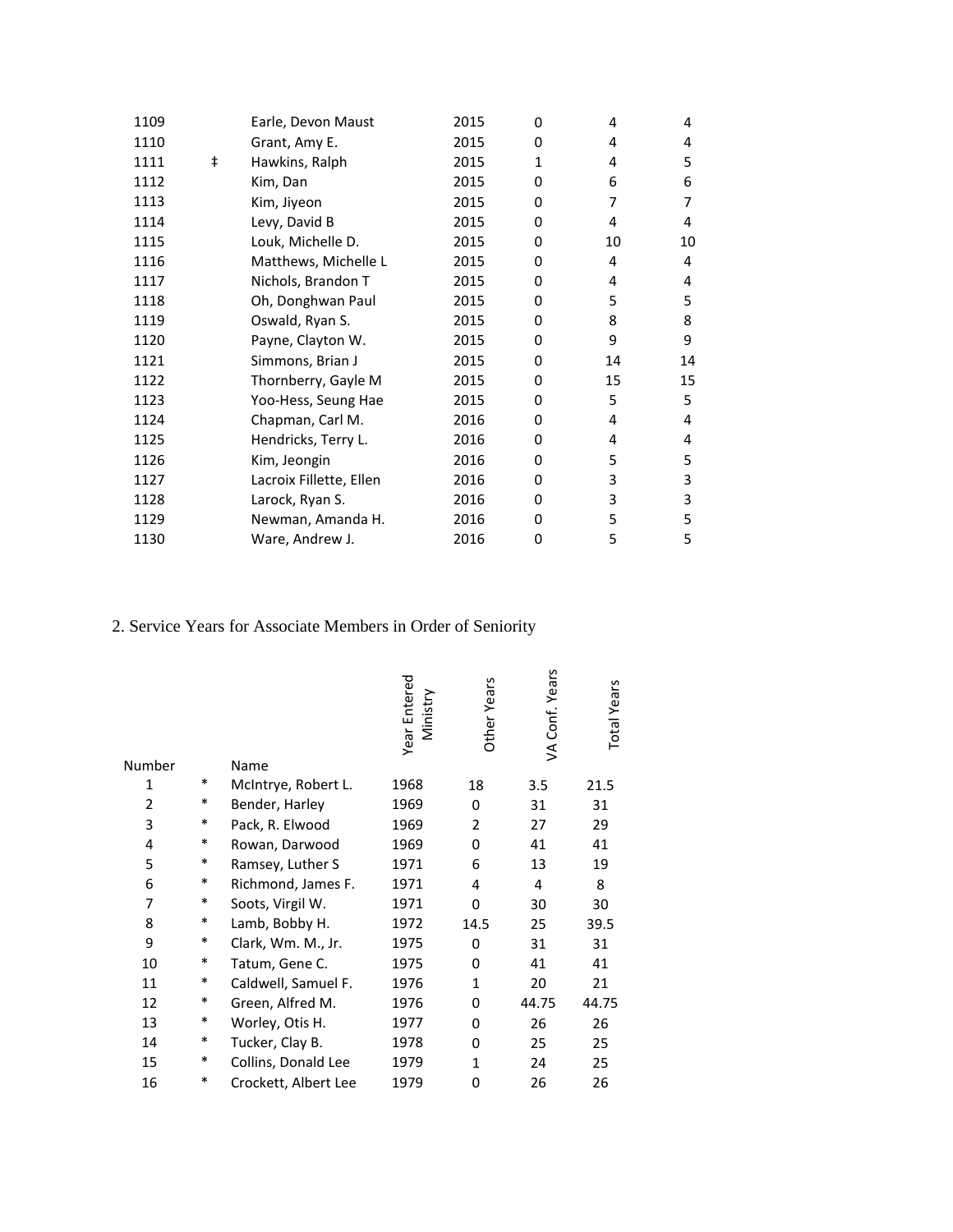| 17 | $\ast$ | Vanhook, Bettie<br>Jean | 1979 | 0            | 18    | 18    |
|----|--------|-------------------------|------|--------------|-------|-------|
| 18 | *      | Sowder, Robert J.       | 1980 | 0            | 24    | 24    |
|    |        | Blankenship, James      |      |              |       |       |
| 19 | $\ast$ | H                       | 1981 | $\mathbf{1}$ | 24    | 25    |
| 20 | *      | Tarpley, Emory N.       | 1982 | 3            | 22    | 25    |
| 21 | $\ast$ | Parker, Steven D.       | 1983 | 0            | 30    | 30    |
| 22 | *      | Mann, Larry F.          | 1984 | 0            | 43    | 43    |
| 23 | *      | Wright, Wm C., Jr.      | 1984 | 0            | 24    | 24    |
| 24 | ∗      | Lewis, Steve J.         | 1986 | 0            | 31    | 31    |
| 25 | $\ast$ | Pruitt, Jack D.         | 1987 | 0            | 15    | 15    |
| 26 | ş      | Rumburg, Reginald       | 1987 | 0            | 36    | 36    |
| 27 | $\ast$ | James, Kenneth S.       | 1988 | 0            | 11    | 11    |
| 28 | *      | Thorne, Robert J.       | 1991 | 0            | 28    | 28    |
| 29 | *      | Fisher, Wm. R.          | 1992 | 3            | 36    | 39    |
| 30 | *      | Stovall, Lowell P.      | 1992 | 0            | 22.75 | 22.75 |
| 31 | *      | Wyatt, Doyle            | 1992 | 0            | 20    | 20    |
| 32 | *      | Branton, Grover, III    | 1996 | 0            | 23    | 23    |
| 33 | *      | Brothers, Emily H.      | 1996 | 0            | 13    | 13    |
| 34 | $\ast$ | Galbreath, Richard      | 1996 | 0            | 10    | 10    |
|    |        | Hammond, Joseph,        |      |              |       |       |
| 35 | $\ast$ | Jr.                     | 1996 | 0            | 30    | 30    |
| 36 | *      | Schooler, Jack L.       | 1996 | 0            | 21    | 21    |
| 37 | *      | Huffman, Denise R.      | 1997 | 0            | 16    | 16    |
| 38 | $\ast$ | Maas, Robert E.         | 1997 | 0            | 12    | 12    |
| 39 | *      | Craig, David E.         | 1998 | $\mathbf 1$  | 22    | 23    |
| 40 | ∗      | Clemens, Frederick      | 1999 | 0            | 14.25 | 14.25 |
| 41 | *      | Parks, III, Charles     | 1999 | 0            | 27    | 27    |
| 42 | *      | Wagner, R.C.            | 1999 | 0            | 10    | 10    |
| 43 | *      | James, William A.       | 2000 | 0            | 20    | 20    |
| 44 |        | Miller, Gary C.         | 2000 | 0            | 25.25 | 25.25 |
| 45 | $\ast$ | Gross, Barbara          | 2001 | 0            | 18    | 18    |
| 46 | *      | Shull, Don L            | 2001 | 0            | 10    | 10    |
| 47 | *      | Simmons, James W.       | 2001 | 0            | 22    | 22    |
| 48 | *      | Brenneke, John S.       | 2002 | 0            | 21    | 21    |
| 49 | *      | Briggs, John G. Jr      | 2002 | 0            | 12    | 12    |
| 50 | ş      | Carlson, Susan K.       | 2002 | 0            | 25    | 25    |
| 51 | $\ast$ | Frye, Cynthia Lee       | 2002 | 6            | 5     | 11    |
| 52 | ∗      | Wiest, Charles N.       | 2002 | 0            | 19    | 19    |
| 53 | ∗      | Lanasa, Ruth Kay        | 2003 | 0            | 10    | 10    |
| 54 | $\ast$ | Knott, Janet C.         | 2004 | 0            | 13    | 13    |
| 55 |        | Reynolds, Thomas        | 2005 |              |       |       |
|    | *      | W.                      |      | 0            | 11    | 11    |
| 56 |        | Early, William Glen     | 2006 | 0            | 13    | 13    |
| 57 |        | Hall, John Robert       | 2006 | 0            | 17    | 17    |
| 58 |        | Gorman. George          | 2007 | 0            | 17    | 17    |
| 59 | ∗      | Sandoval, Karen         | 2007 | 1.5          | 12.5  | 14    |
| 60 | $\ast$ | Armstrong, Kenneth      | 2008 | 0            | 11    | 11    |
| 61 | $\ast$ | Davis, Michael T.       | 2011 | 0            | 12    | 12    |
| 62 |        | Melester, C. Steven     | 2015 | 0            | 14    | 14    |
| 63 | ŧ      | Smith, Donna Brown      | 2009 | 1            | 9     | 10    |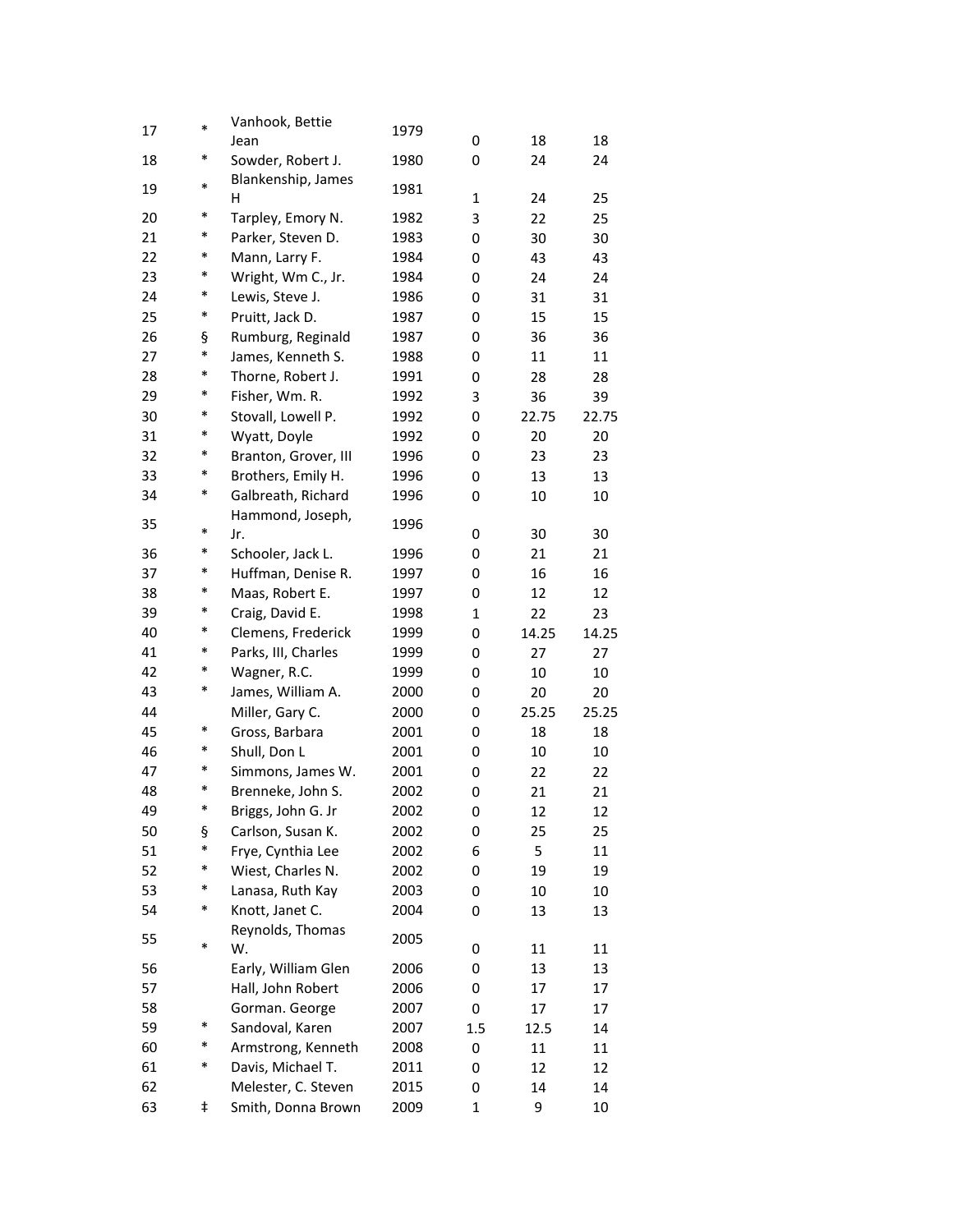## 3. Service Years for Provisional Members Elected Under 1992 Discipline

| Number |        | Name             | Enterec<br>đ.<br>Σ<br>Year | Years<br>ē<br>芳 | ပ္ပ<br>yea<br>$\circ$<br>⋚ | S<br>Year<br>otal |
|--------|--------|------------------|----------------------------|-----------------|----------------------------|-------------------|
|        | ş      | Eden, Sharon     | 1997                       |                 | 22                         | 22                |
|        | $\ast$ | Heacock, John G. | 1995                       |                 |                            |                   |

4. Service Years for Provisional Members Elected and Commissioned in Preparation for Order of Deacon in Alphabetical Order

|                        | Year Elected |                 |
|------------------------|--------------|-----------------|
| <b>Name</b>            | PM/PE        | <b>VA Years</b> |
| Anderson, Nathan P.    | 2017         | 2               |
| Conway, John H.        | 2016         | 3               |
| ‡ Copeland, Rebecca L. | 2019         | 0               |
| ‡ Fuller, Jonathan D.  | 2019         | Ω               |
| # Malloy, Katherine A. | 2017         | $\mathcal{P}$   |

In Preparation for Order of Elder in Alphabetical Order

| Name                    | Approved Year | VA Years     |
|-------------------------|---------------|--------------|
| Ahn, Mi Sook            | 2018          | 4            |
| Arnold, Anthony J.      | 2019          | 2            |
| Barth, Tinothy J.       | 2019          | 5            |
| Beach, Lorena E.        | 2019          | 10           |
| BeMiller, Robin G.      | 2019          | 8            |
| Bowers, James           | 2018          | 4            |
| Bowles, Genevieve       | 2016          | 3            |
| Campbell, Jay L.        | 2018          | $\mathbf{1}$ |
| Cho, Heewon             | 2017          | 17           |
| Chung, In Yong (Danny)  | 2017          | 2            |
| * Cook, Marvin T.       | 2004          | 18           |
| Cousar, Barbara Ann     | 2017          | 7            |
| Devolites, Sean Charles | 2017          | 4            |
| Edwards, Darwin G       | 2012          | 12           |
| Elmore, Kevin F.        | 2019          | 4            |
| Geoffrion, Erin A.      | 2016          | 9            |
| Ginther, James A.       | 2018          | $\mathbf{1}$ |
| § Hackman, Ian J.       | 2012          | 10           |
| Hardy, Dal Teer, IV     | 2019          | 2            |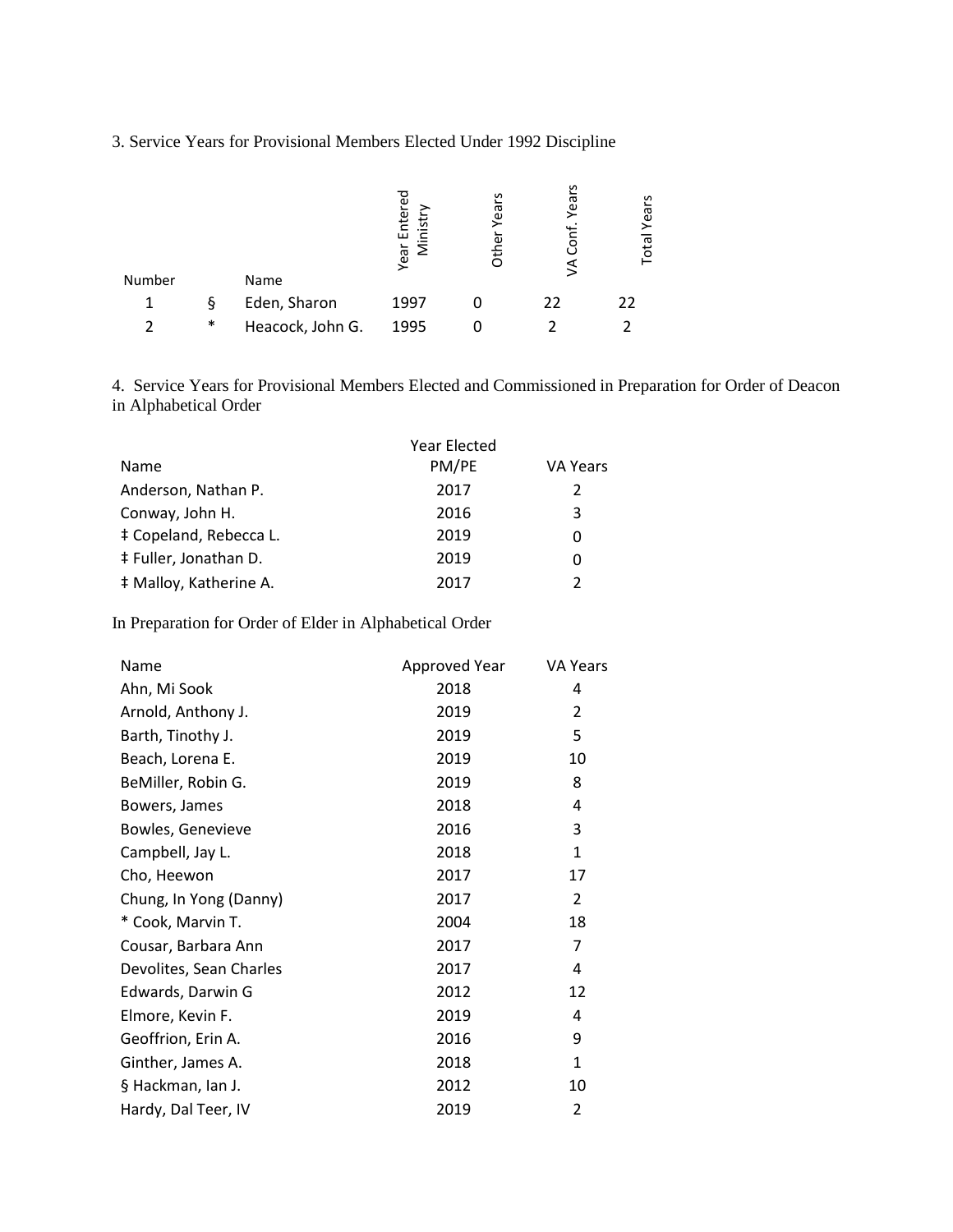| ‡ Hicks, Justin A.            | 2018 | 4              |
|-------------------------------|------|----------------|
| Isernhagen, Brett D.          | 2016 | 3              |
| Kim, Arum                     | 2018 | 4              |
| Kim, Minoo William            | 2017 | 4              |
| Lamb, Jonathan Jennings       | 2017 | 2              |
| Lee, Gill                     | 2018 | 3              |
| Lyons, Tracey B.              | 2019 | 2              |
| Mcwilliams, David             | 2016 | 3              |
| Moffitt, Jesse M.             | 2019 | 1              |
| Mulford, Stanley H. III       | 2010 | 18             |
| Namgung, Yosub                | 2018 | 2              |
| ‡ Neil, Elizabeth H.          | 2019 | 2              |
| Nordan, Elizabeth Anne "Lisa" | 2019 | 9              |
| Obeng, John                   | 2017 | $\overline{2}$ |
| Payne, Sarah E.               | 2018 | $\overline{2}$ |
| Plemmons, Rachel G.           | 2018 | 5              |
| Poarch, Jonathan F.           | 2019 | 1              |
| Potter, Matthew G.            | 2018 | 2              |
| Reibel, Erin                  | 2016 | 10             |
| Reynolds, Monica T.           | 2017 | 2              |
| Ringenbach, Martha C.         | 2017 | 6              |
| Roth, Ashley B.               | 2017 | 3              |
| Ryu, Young Sung               | 2017 | 4              |
| Simons, Joellen Mary          | 2017 | 11             |
| Sloan, William Henry          | 2017 | $\overline{2}$ |
| Sullivan-Trent, Mary Alice    | 2017 | 3              |
| Swingle, Thomas               | 2016 | 3              |
| ‡ Timmerman, Randall T.       | 2017 | 3              |
| Watson, Christopher C.        | 2018 | 4              |
| Webster, Katherine C.         | 2018 | 2              |
| * Wicker, Gerald L.           | 2014 | 8              |
| Wilds, Kameron M              | 2015 | 4              |
| Wilkins, Frances D.           | 2016 | 4              |
| Wooten, Dirk A.               | 2016 | 3              |
| Wright, Lauren E.             | 2019 | 1              |

5. Service Years of Deacons In Full Connection of The Virginia Annual Conference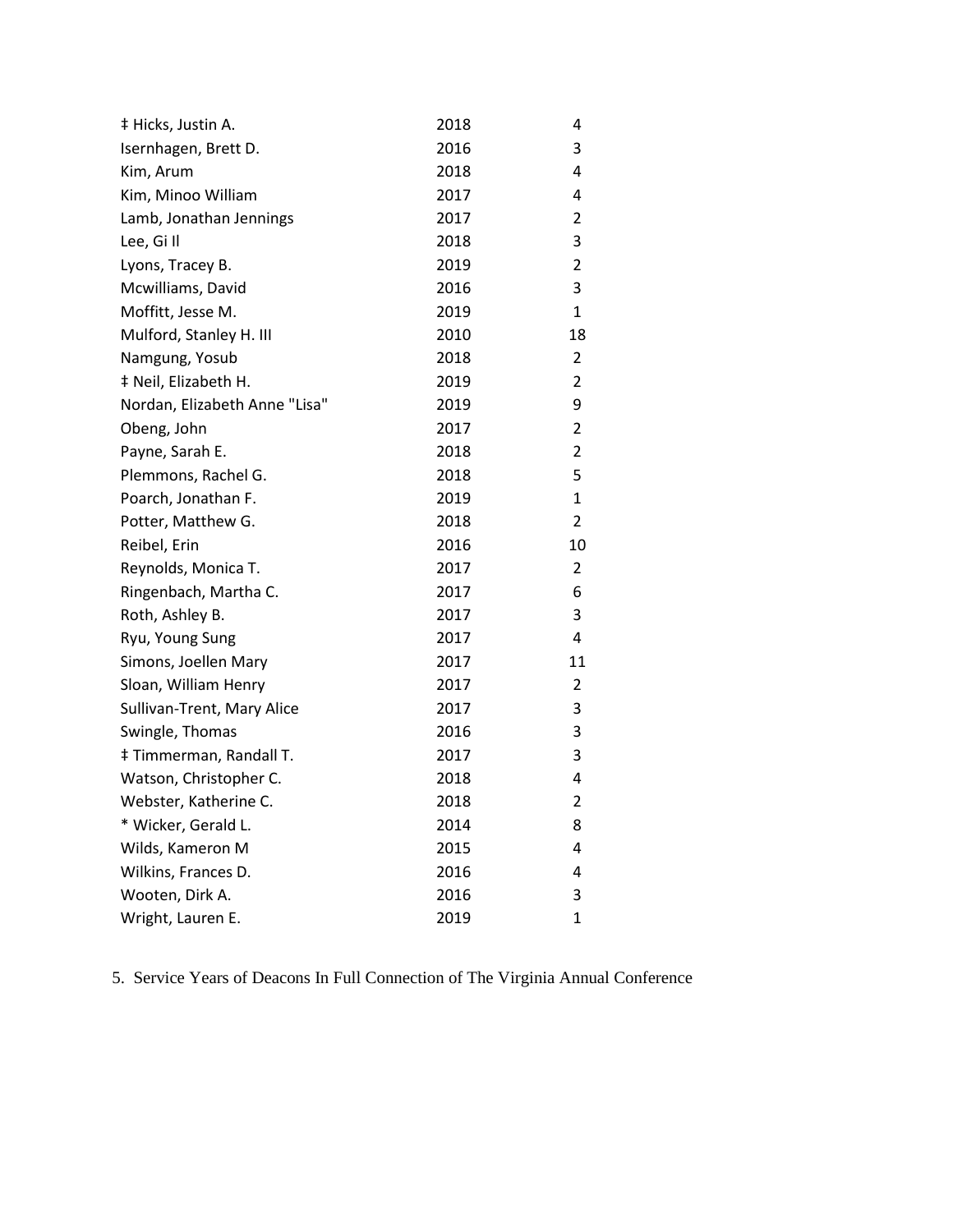|    |            | Name                 | Year Became Diacononal<br>Minister | VA Years And/Or Other<br>Yrs. | Yr. Became Deacon In<br>Full Conn | VA Years PD And/Or FD |  |
|----|------------|----------------------|------------------------------------|-------------------------------|-----------------------------------|-----------------------|--|
| 1  | $\ast$     | Benedict, Jeanetta   | 1977                               | 33                            | 1997                              | 6                     |  |
| 2  | $\ast$     | Chadsey, Elizabeth   | 1977                               | 20                            | 1997                              | 15                    |  |
| 3  | $\ast$     | Cho, Kiok Chang      | 1996                               | 7                             | 2003                              | 5.5                   |  |
| 4  | $\ast$     | Cutshaw, Susan D     | 1977                               | 30                            | 1998                              | 12                    |  |
| 5  | $\ast$     | Douglass, Laura      | 1990                               | 10                            | 2000                              | 16.5                  |  |
| 6  | $\ast$     | Dowdy, Roger         | 1981                               | 17                            | 1998                              | 17                    |  |
| 7  | $\ast$     | Downs, Beth C        | 1977                               | 18.5                          | 1998                              | 16                    |  |
| 8  | $\ast$     | Hall, Judith T.      |                                    | 0                             | 1998                              | 7                     |  |
| 9  | $\ast$     | Hawkins, Janet       | 1986                               | 11                            | 2000                              | 18                    |  |
| 10 | ŧ          | Joyner, Courtney C.  |                                    | 0                             | 2014                              | 9.5                   |  |
| 11 | ŧ          | Laws, Brenda Lee     | 1988                               | 15                            | 2003                              | 16                    |  |
| 12 |            | Lee, Cynthia A.      | 1989                               | 11                            | 2000                              | 18                    |  |
| 13 | ŧ          | Lee, Virginia A      | 1992                               | 5                             | 1997                              | 20                    |  |
| 14 | f          | Lenow, Amy           | 1987                               | 9                             | 2000                              | 16                    |  |
| 15 | $\ast$     | Maughlin, Joanne     | 1989                               | 8                             | 1997                              | 5                     |  |
| 16 | $\ast$     | Mills, C. Ralph      | 2000                               | 4                             | 2004                              | 4.5                   |  |
| 17 |            | Oguich, Judith       | 1990                               | 10                            | 2000                              | 19                    |  |
| 18 | $\ast$     | Real, Martha M       | 1992                               | 5                             | 1997                              | 19                    |  |
| 19 |            | Rodgers, III C. Milt | 1998                               | 3                             | 2001                              | 15.5                  |  |
| 20 | $\ast$     | Stockberger, Carole  | 1996                               | 3                             | 1999                              | 6                     |  |
| 21 | $\ast$     | Swann, Mary Sue      | 1983                               | 15                            | 1997                              | 8                     |  |
| 22 | $\ast$     | Swift, Robert G      | 1978                               | 26                            | 1998                              | 7                     |  |
| 23 | ŧ          | Taylor, Leigh Ann    | 2000                               | $\mathbf{1}$                  | 2001                              | 12.5                  |  |
| 24 | *          | Tippett, G. Hardy    | 1977                               | 32                            | 1997                              | 4.25                  |  |
| 25 | $\ast$     | Uzzle, Carol T.      | 1977                               | 30                            | 1999                              | 13.25                 |  |
| 26 | $\ast$     | Wang, Shirley        | 1995                               | 4                             | 2000                              | 6.5                   |  |
| 27 | ŧ          | White, John D        | 1994                               | 4                             | 1998                              | 16.75                 |  |
| 28 | ŧ          | Willhauck, Susan     |                                    | 0                             | 1997                              | 22                    |  |
| 29 | $\ddagger$ | Zirlott, Cynthia I   | 1987                               | 14                            | 2002                              | 14.75                 |  |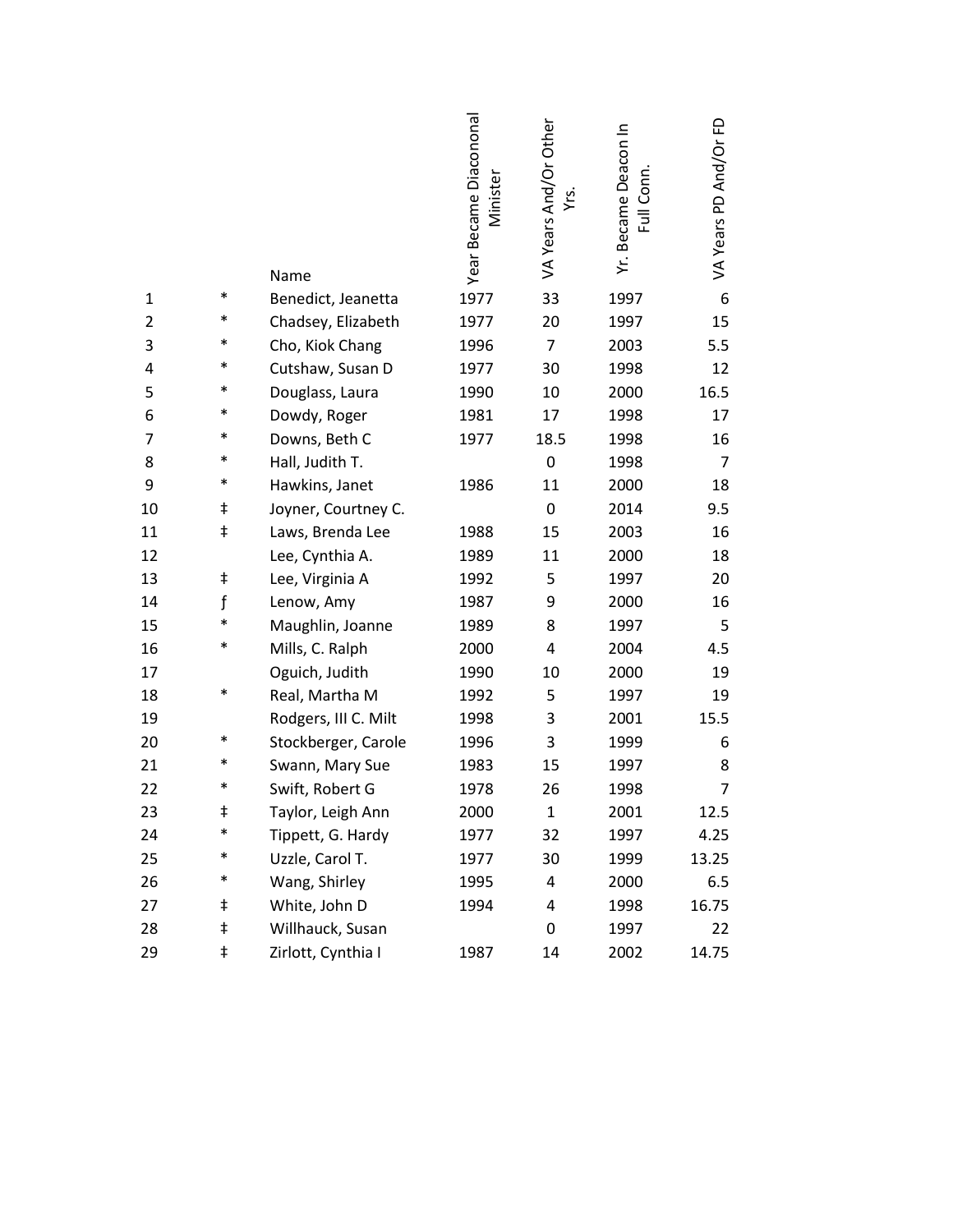|                |            | Name                     | Year Became Prob.<br>Deacon | Other Years | Year Became Deacon<br>in Full Conn. | £<br>VA Years PD and |
|----------------|------------|--------------------------|-----------------------------|-------------|-------------------------------------|----------------------|
| $\mathbf{1}$   | $\ddagger$ | Baber, Charles           | 2010                        | 0           | 2013                                | 9                    |
| $\overline{2}$ |            | Blakely, Lyndsie Nicole  | 2012                        | 0           | 2015                                | $\overline{7}$       |
| 3              |            | Brynildsen, Herbert      | 1981                        | 3           | 1997                                | 22                   |
| 4              | t          | Compton, Dawn            | 2007                        | 0           | 2007                                | 9.25                 |
| 5              |            | Craft, Timothy S.        | 2013                        | 0           | 2018                                | 6                    |
| 6              | $\ddagger$ | Delamar, Caitlin         | 2015                        | 0           | 2018                                | 3                    |
| 7              | $\ddagger$ | Dietz, Joanna S.         | 2007                        | 0           | 2010                                | 11.5                 |
| 8              | *          | Fender, Judith R         | 2000                        | 0           | 2003                                | 14.75                |
| 9              | $\ast$     | Hankins, Jean M.         | 2007                        | 0           | 2010                                | 9                    |
| 10             | ŧ          | Harding, Lynda W.        | 2004                        | 0           | 2013                                | 16                   |
| 11             | ŧ          | Hargrove, Jessica L.     | 2007                        | 0           | 2010                                | 12                   |
| 12             | $\ddagger$ | Hughes, Susan            | 2013                        | 0           | 2019                                | 6                    |
| 13             |            | Hwang, Eoi Kyung         | 2003                        | 0           | 2007                                | 5.75                 |
| 14             | ŧ          | Kesner, Anne W.          | 2014                        | 0           | 2019                                | 5                    |
| 15             |            | Lane, Kelly              | 2012                        | 0           | 2016                                | $\overline{7}$       |
| 16             | $\ast$     | <b>Manning Michele</b>   | 2004                        | 0           | 2007                                | 8                    |
| 17             |            | Mcgehee, Lisa M.         | 2010                        | 0           | 2013                                | 9                    |
| 18             | $\ddagger$ | Oh, Jinwook              | 2013                        | 0           | 2016                                | 3.25                 |
| 19             |            | Robinson, Nancy E.       | 2003                        | 0           | 2007                                | 15.5                 |
| 20             | $\ast$     | Rudisill, Joan Morgan    | 2004                        | 0           | 2007                                | 6                    |
| 21             | ŧ          | Stanley, Jason C.        | 2010                        | 0           | 2013                                | 8.75                 |
| 22             | ŧ          | Torrence, Joseph S.      | 2003                        | 0           | 2009                                | 16                   |
| 23             |            | White, Christian S., Jr. | 2004                        | 0           | 2009                                | 8                    |
| 24             | $\ast$     | White, Valerie L.        | 2010                        | 0           | 2013                                | 4.75                 |
| 25             |            | Wray, Heather            | 2015                        | 0           | 2019                                | 4                    |

# 6. Service Years for Full-Time Local Pastors in Alphabetical Order

|                       | VA Conf.      |
|-----------------------|---------------|
| Name                  | Years         |
| Aikens, Lorrie J      | 7             |
| Ailstock, Jennifer L. | 14            |
| Albrant, Daniel H.    | $\mathcal{P}$ |
| Allen, Nona R. F.     | 13            |
| Archie, Donovan H.    | O             |
| *Armstrong, Daniel J. | 10            |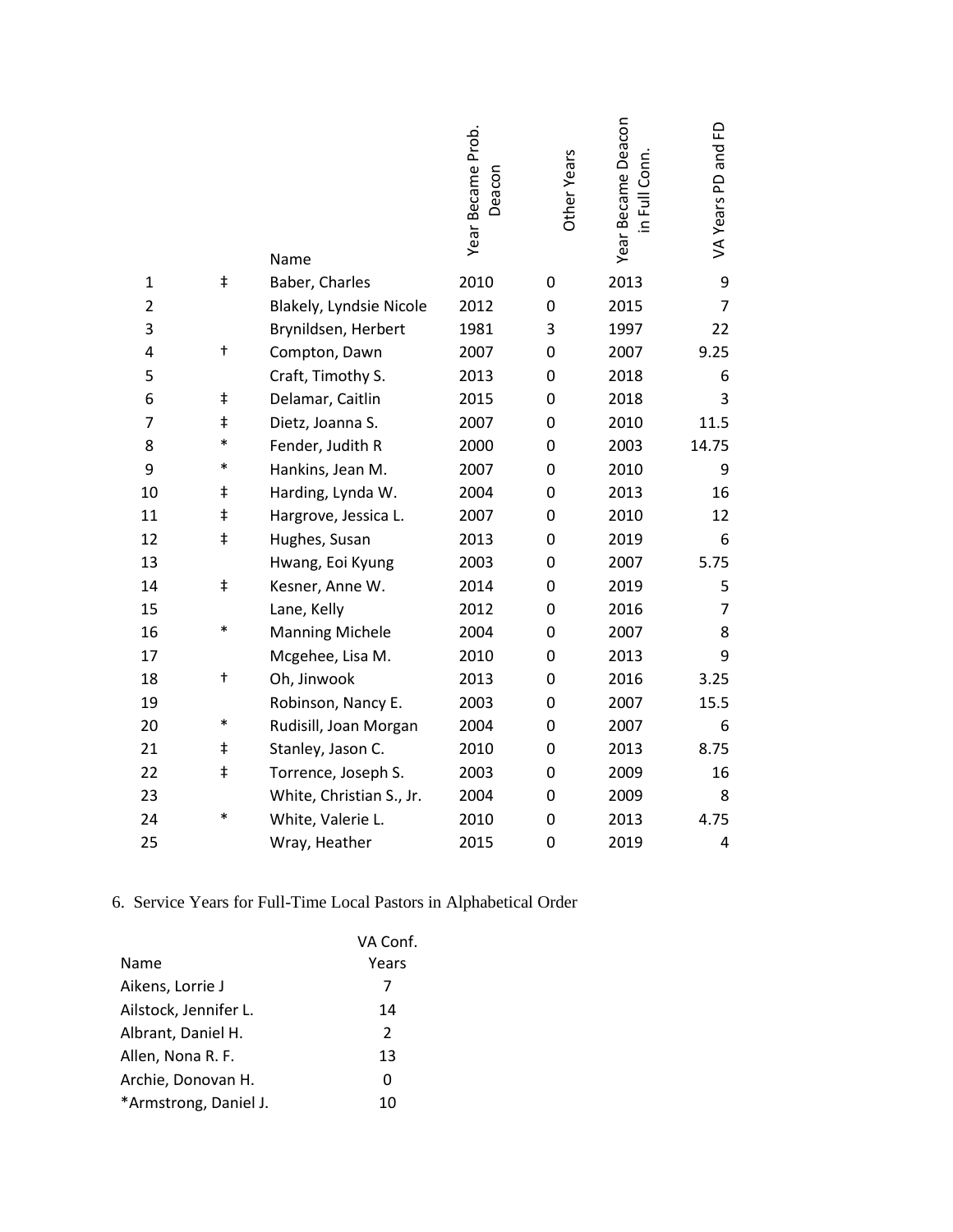| Baek, MiRhang             | 0              |
|---------------------------|----------------|
| Bailey, Sarah C.          | 1.25           |
| Baisey, Randall L.        | 7.5            |
| Baldwin, Donald W.        | 20.5           |
| Baldwin, Pamela           | 9              |
| Barb, Victoria            | 9              |
| Baugham, Michael E.       | 4              |
| Bearden, William D.       | 11             |
| Beck, Chad                | $\overline{2}$ |
| Bennett, Donald Chris     | 16             |
| Black, Spencer            | 0              |
| * Blagg, Donald L.        | 6              |
| Blair, Devon M.K.         | $\mathbf{1}$   |
| Boettcher, Brian T.       | 4              |
| Bollinger, James A.       | 10             |
| * Branson, Allen Lee      | 6.5            |
| * Brayton, Lawrence S.    | 6              |
| Brockhausen, Frederick    | 14.5           |
| Brown, Booker D.          | 1.25           |
| Brown, David C            | 17             |
| * Brown, James F.         | 24             |
| Bryant, Jason Lee         | 15.5           |
| * Buddenhagen, Ralph      | 13             |
| Budzik, Anthony           | 4              |
| Budzik, Kathryn F.        | 5              |
| Burch, Daniel             | $\overline{2}$ |
| Burleigh, William T.      | 9              |
| <b>Buse, Darin Marc</b>   | 3              |
| Buxton, Elizabeth         | 18             |
| Carrillo, Eduardo A.      | 9              |
| Catlett, Susan G.         | 2              |
| * Chandler, Marlene A.    | 5              |
| Chandler, Reason          | 18             |
| Childress, Edwin M.       | 22             |
| Clark, Deborah S.         | 11             |
| * Clayton, William Mark   | 17             |
| * Clemens, Jeffery P.     | 14.25          |
| Cleveland, Kenneth E.     | 11             |
| Coleman, Stephen A.       | 9              |
| * Collins-Dinger, Ruth A. | $\overline{2}$ |
| Colwell, Nathan           | 4              |
| Compton, Dawn             | 12.25          |
| Cox, Tina                 | 11             |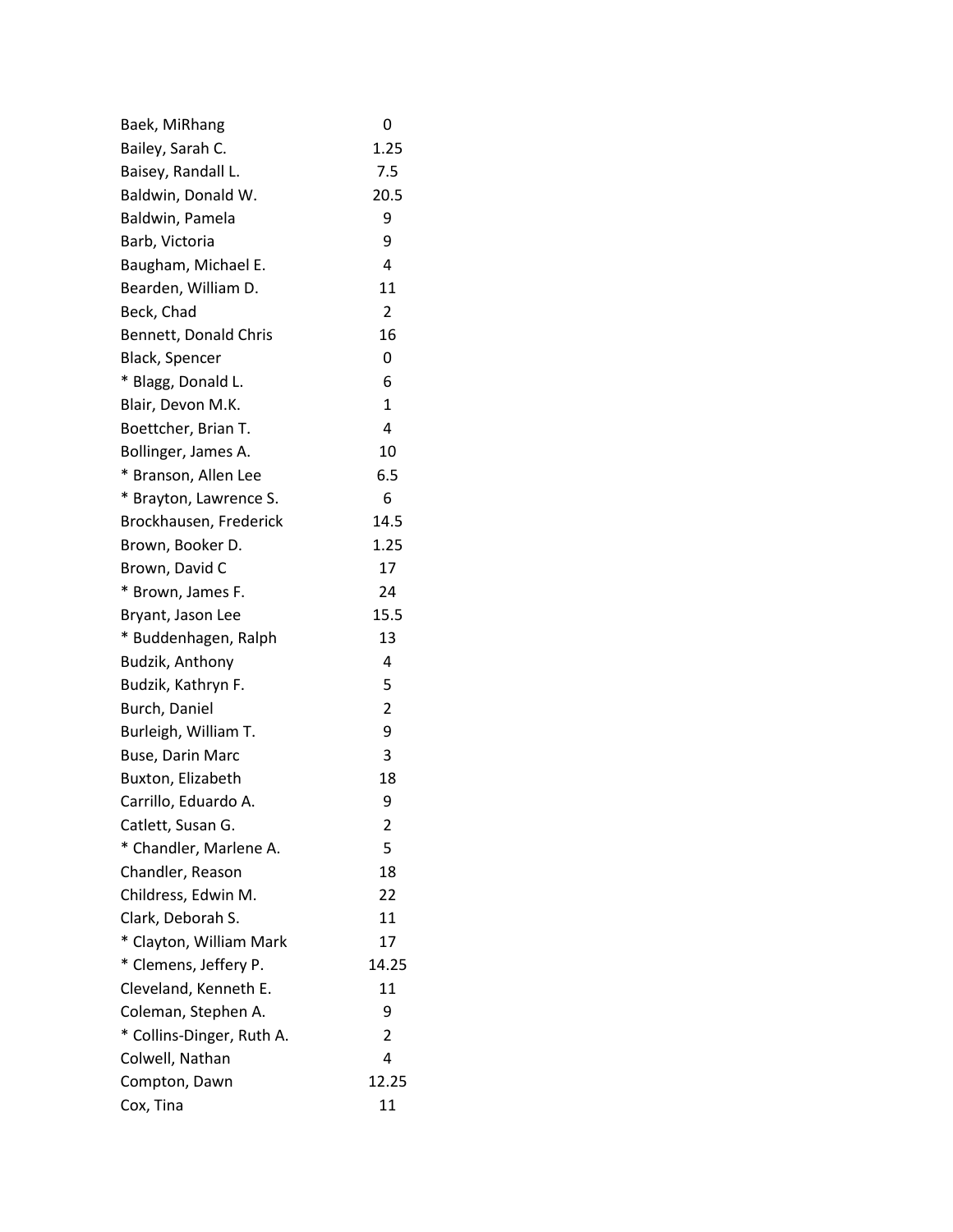| Crosby, Lee J         | 19             |
|-----------------------|----------------|
| Crummett, William A   | 16             |
| Culpepper, Robert K.  | 7              |
| Dalton, Joshua E.     | 1.25           |
| * Davidson, Ruth Ann  | 5              |
| Davis, Jr. George J.  | $\overline{7}$ |
| Davis, Marsha         | 7              |
| * Dawson, Richard B.  | 3              |
| * Day, Michael G.     | 26             |
| Decker, Kenneth T.    | 8              |
| Douglas, Delano P.    | 5              |
| * Duncan, Alexander   | 9              |
| Duncan, Melody Ann    | 1.25           |
| * Early, Reginald A.  | 22             |
| Earnhardt, Timothy R. | 28             |
| Edinger, David P.     | 8              |
| * Edwards, James A.   | 8.5            |
| Edwards, Kelvin A. Sr | 7              |
| Elder, Gilbert M.     | 10             |
| Eum, Terry Kwanghyun  | $\overline{c}$ |
| Evans, William M.     | 2              |
| * Fisher, David P.    | 6              |
| Fleischer, Morris     | 22             |
| Flood, John E. Sr.    | 6              |
| Follett, Allan        | 17             |
| Franklin, John B.     | 13             |
| Franklin, Tammy P.    | 17             |
| * Fuss, Christopher   | $\overline{2}$ |
| Gearheart, Timothy W. | 11             |
| § Gillespie, Paul F.  | 15             |
| Gilmer, Eileen A.     | 6              |
| * Glisson, Hannah     | 9              |
| * Goode, Leslie G.    | 19             |
| ‡ Graham, Jasmyn C.   | 0              |
| * Green, Robert E.    | 12             |
| Greer, Jonathan S.    | $\mathbf{1}$   |
| Greer, Virginia L.    | 0              |
| Greer, William A.     | 13             |
| * Greer, William P.   | 13             |
| Grendahl, Richard P.  | 16             |
| Guenther, Daniel W.   | 0              |
| Gundry, Sean          | 4              |
| Hagstrom, Joshua M.   | 1              |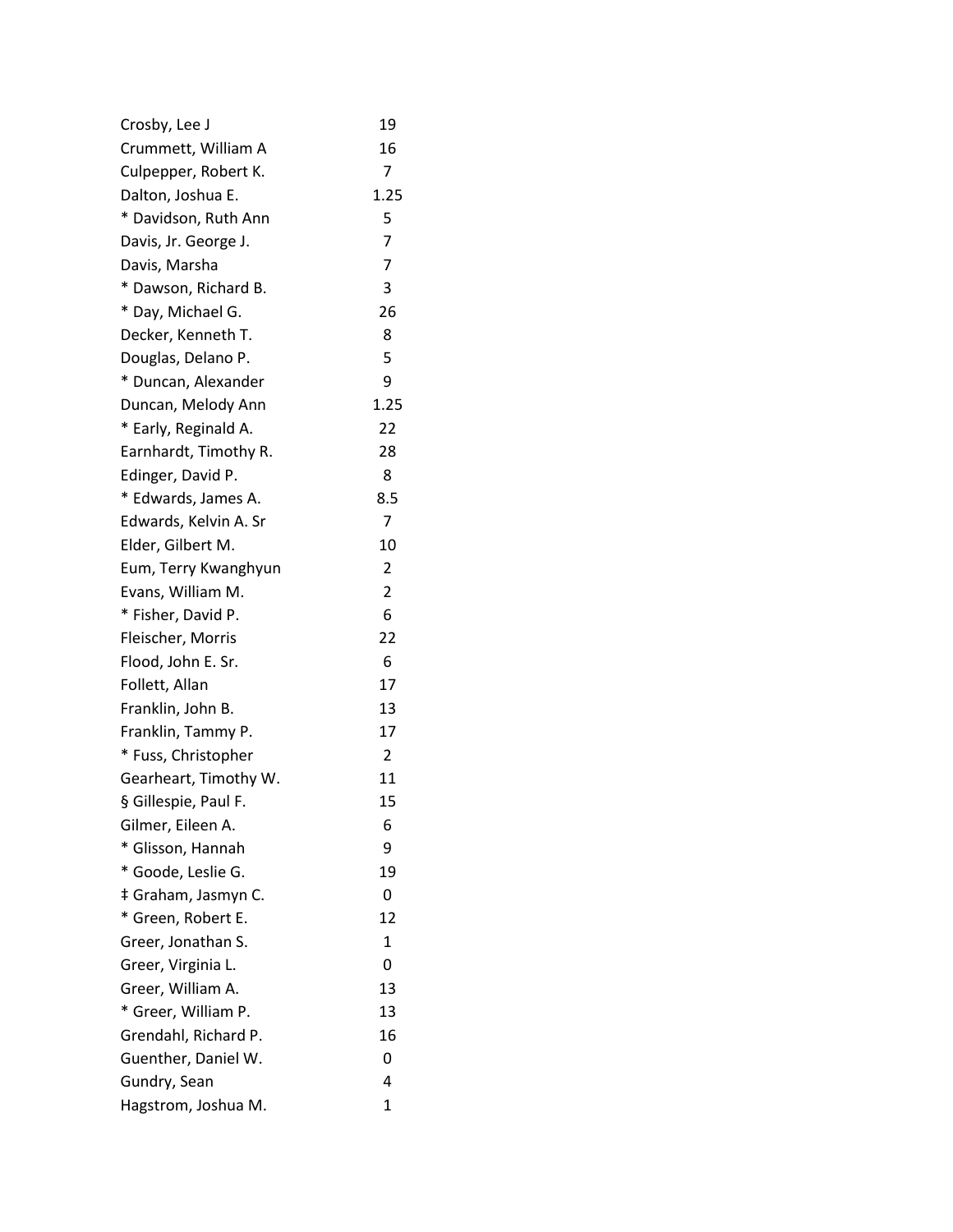| * Hall, Stephen M.         | 6              |
|----------------------------|----------------|
| * Hanson, Kenneth          | 4              |
| * Hardy, IV, Robert F.     | 10.75          |
| Harrington, Michael        | 20             |
| Harris, Amanda B.          | 2.25           |
| Hasselbach, Maggie L.      | $\overline{2}$ |
| * Hatmaker, George         | 11             |
| * Haynes, John W.          | 12             |
| Hiner, Shawna N.           | 1              |
| Hollenbeck, Douglas        | 17             |
| Holly, Christine L.        | 1              |
| Holmes, Randy              | 10.25          |
| Hong, SeongUk              | 0              |
| Hudgins, Linda D.          | $\mathbf{1}$   |
| § Huffman, Garland M.      | 16             |
| * Hundley, John Michael    | 7              |
| Irving, Alphonso Leon      | 12             |
| * Jeter, Kent L.           | 13             |
| Jimenez-Cardenas, David J. | 0              |
| Jo, Seong Jae              | 0              |
| Johnson, Michael A.        | 6              |
| Johnson Nancy J. C.        | 6              |
| Jones-Wilks, Larice F.     | 5              |
| * Kanten, Rita             | 17             |
| Keen, Susan W.             | 1.25           |
| Kelley, John M.            | 2              |
| Kelley, Patricia C.        | 0              |
| Kelly, Anne                | 4              |
| Kelly, Robert Irvin        | 7.25           |
| Kennedy, Lester III        | 9              |
| * Kesler, Danny L.         | 6.25           |
| Khokhar, Nadeem A.         | 5              |
| Kiel, John Randall         | 4              |
| Kim, Hodae T.              | 1              |
| Kim, Ohhwan                | 2              |
| Kim, YoungMin M.           | $\mathbf{1}$   |
| Kipps, Pamela B.           | 0              |
| Kirven, Timothy Joe        | 8              |
| Kwon, Peter Banseok        | 2              |
| Laine, Sheena Ann          | 0              |
| Lamb, Brian C.             | 1              |
| Landon, E. Darren          | 11             |
| * Langley, Charles L.      | 13             |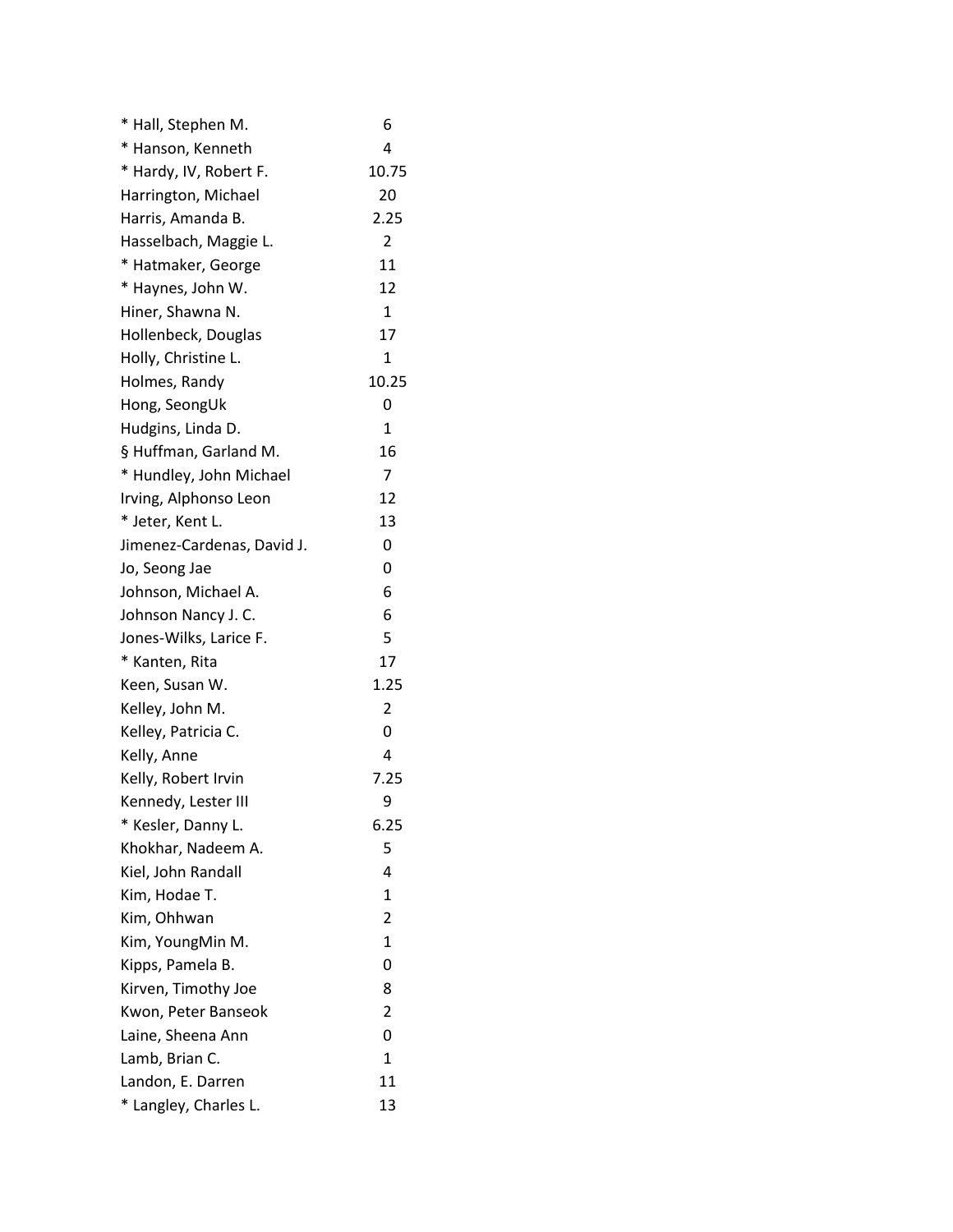| Langille, Penny           | 3              |
|---------------------------|----------------|
| * Lanman, Ronald T.       | 5              |
| Laskey, Matthew B.        | 0.75           |
| * Lazenby, Elizabeth H.   | 7              |
| Lee, Un Ju T.             | 1              |
| Lewis, Barbara D.         | 18             |
| Little, Joe Stephen, Jr.  | 8              |
| * Loyd, Harry             | 12.5           |
| Lucy, Curtis D.           | 6              |
| Lutz, Tobias              | 4              |
| Mallary, Brian R.         | $\overline{2}$ |
| * Marshall, Betty         | 11             |
| * Marshall, Mary Long     | 4              |
| * McCaslin, Henry H., Jr. | 3.5            |
| McCauley, Joshua A.       | $\overline{2}$ |
| McGlothin, John J.        | 1              |
| McKenney, William R.      | 1.25           |
| * McKinley, Neal D.       | 6.5            |
| McLaughlin, Neil W.       | 5              |
| McMullen, Kevin D.        | 3              |
| * Mears, Charlene Landes  | 12.75          |
| Mercer, Jennifer          | 10             |
| * Meriwether, Gordon K.   | $\overline{2}$ |
| Meyers, Lisa Snoddy       | 8              |
| Michalides, Robert        | $\overline{2}$ |
| Miner, Barbara F.         | 13             |
| Mitchell, William D.      | 9.5            |
| # Moore, Jennifer V.      | 11             |
| ‡ Moore, Robin C.         | 15.5           |
| Moreno Howard, Leisa N.   | $\mathbf 1$    |
| * Morris, Judy G.         | 10             |
| Morris, Michael S.        | 2.75           |
| Munnikhuysen, Joshua D.   | 13             |
| * Murphy, Allan T.        | 17             |
| Nam, Yosep                | $\mathbf{1}$   |
| * Neilsen, Patricia       | 6.75           |
| * Nelan, Beverly J        | 7              |
| * Oberdick, Jan           | 8              |
| O'Quinn, Blair C.         | 1              |
| Packard, Margaret         |                |
| McMullen                  | 9              |
| Page, James Edward Jr.    | 5              |
| Palmer, Nancy A.          | 6              |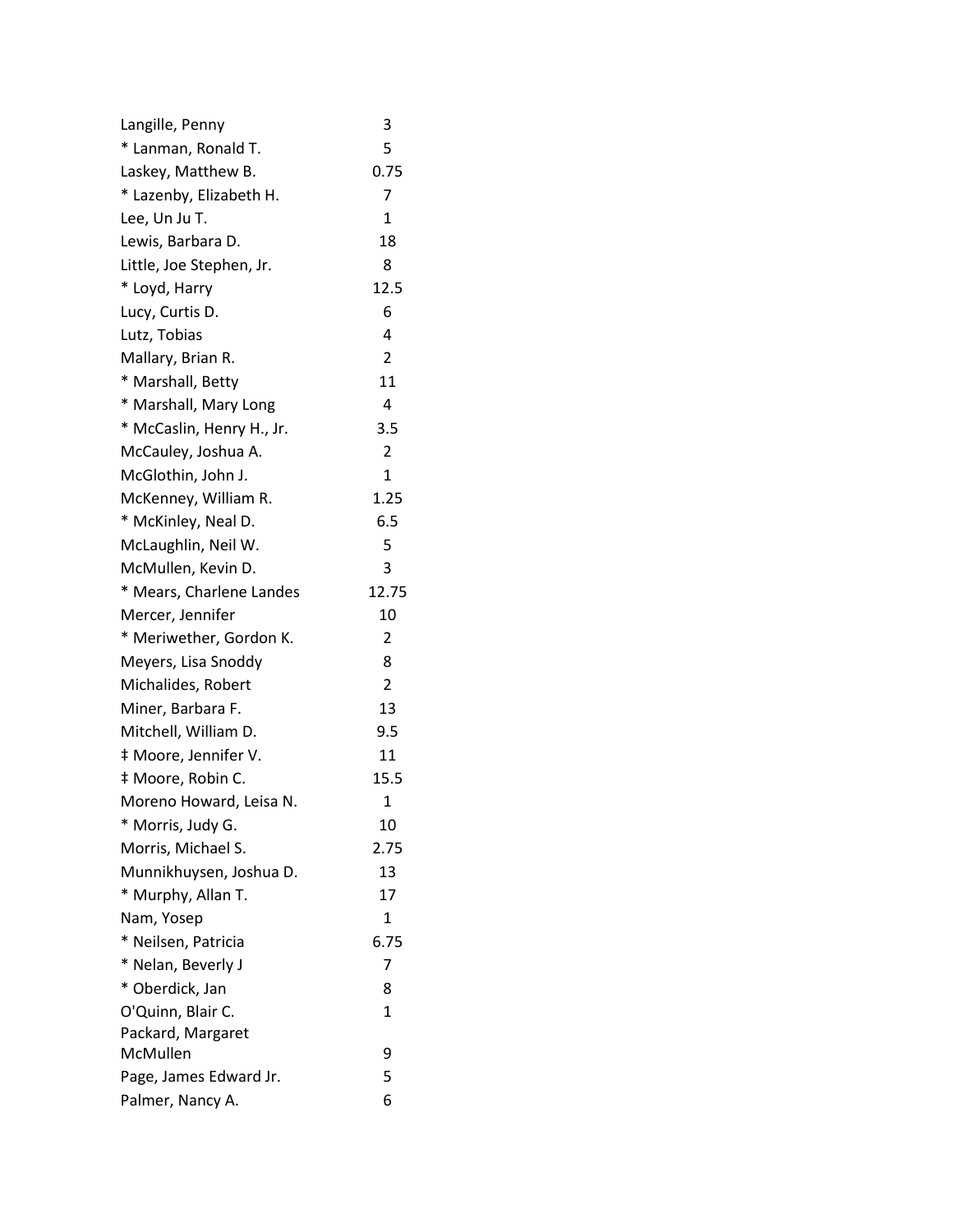| Pelter, Penny            | 6              |
|--------------------------|----------------|
| Penn, Evelyn L.          | $\overline{2}$ |
| Petry, Lowell David      | 26             |
| Pettry, Michael W.       | 10.5           |
| Pihlcrantz, Robert M.    | 17             |
| Pillow, Patrick S.       | 5              |
| * Pittman, Gregory D.    | 15             |
| Plymale, Samuel          | $\overline{2}$ |
| Poeckert, Kevin C.       | 7              |
| Porter, Timothy M.       | 7              |
| * Puckett, Evelyn A.     | 16             |
| Purdom, Daniel K., Jr.   | 6.25           |
| Rasnake, Penny G.        | 1.25           |
| * Reynolds, Martha T.    | 2.25           |
| Riggles, Robert N.       | 7              |
| Riggs, Glen              | 4              |
| ‡ Ritter, Paul           | 12             |
| Robertson, Richard R.    | 6              |
| * Russell, Robert L.     | 34             |
| Ryu, David               | 13             |
| * Sallinger, Murray L.   | 7              |
| * Salmon, James          | 11             |
| ‡ Sawyer, Carlson Mary   | 0              |
| Schoeman, Laetitia       | 4              |
| Schooler, Charles        | 26             |
| Schwartz, Andrew H.      | 1              |
| Sheehan, Edward F.       | 6              |
| * Shelton, Emerson       | 6              |
| Shin, Kwangmin           | 0              |
| Showers, Phillip C.      | 14.5           |
| Shushok Kelly A.         | 6              |
| Sisson Anne M.           | 11             |
| ‡ Smith, Rodney          | 4              |
| * Smith, Waverly C., III | 16             |
| Snodgrass, Steven C.     | 4              |
| Suh, Hyun Bum            | $\mathbf{1}$   |
| Swan, Billy              | 12             |
| Swindell, Theresa M.     | 0              |
| Talbott, Carrie Lynn     | 13             |
| Talbott, Robert E.       | 11             |
| Taylor, Owen M.          | 1              |
| Teague, Forrest Benjamin | 1              |
| Teixeira, Michael W.     | 20.25          |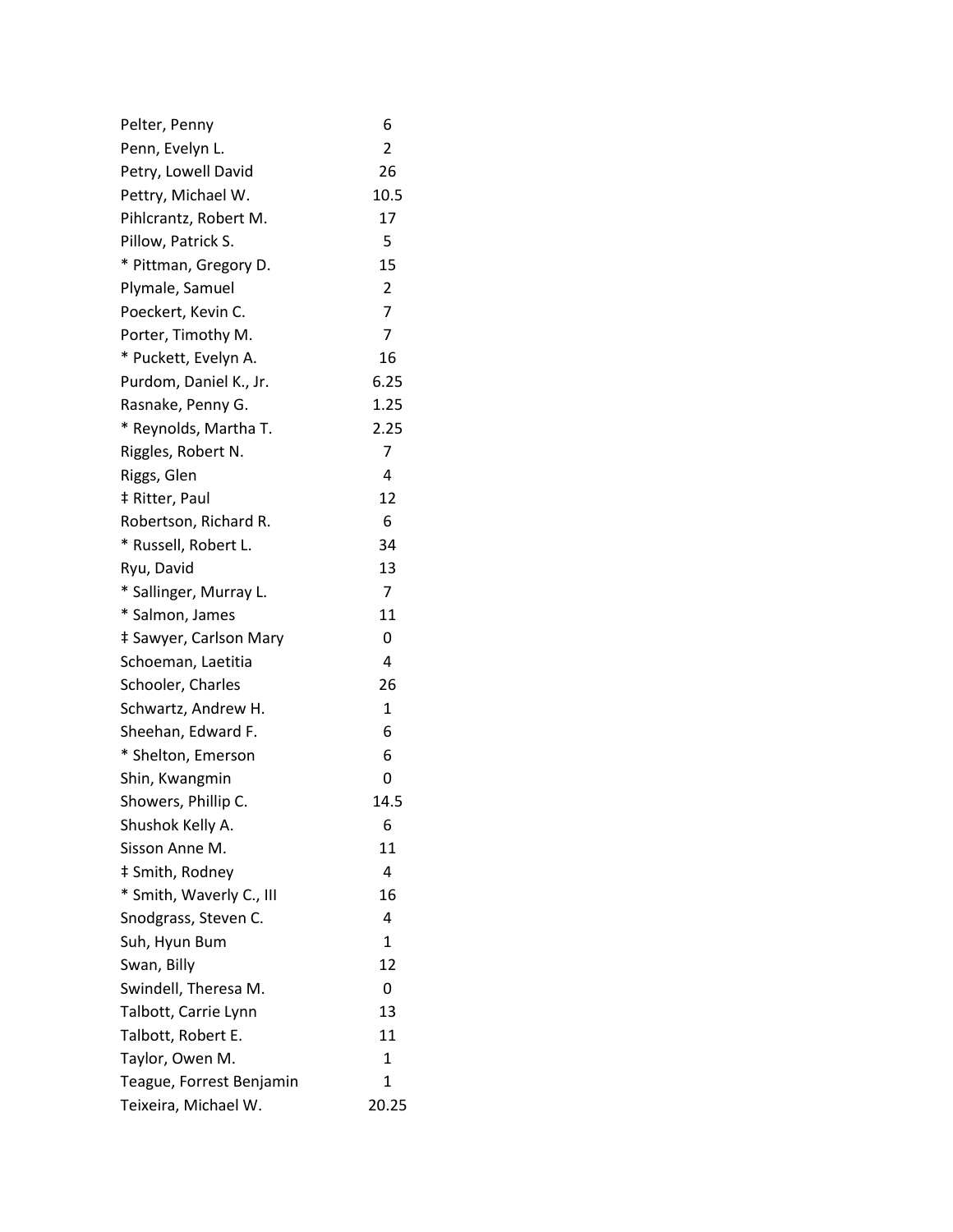| * Theis, Linda Jean       | 10             |
|---------------------------|----------------|
| * Thornberry, Wesley      | 9.5            |
| Thrasher, Kenneth L.      | 20             |
| Tolbert, Michael          | 8              |
| Tomek, Derek              | 12             |
| Trovalli-Cook, Rebecca L. | 5              |
| § Turner, Jack Steven     | 7              |
| Utz, Vivian               | 9              |
| Vaughan, Nancy M.         | 5              |
| Vernon, Keith Lee         | 5              |
| Waddell, Sherry L.        | 6              |
| Washer, Deborah L.        | 6              |
| Watkins, Denise Beth D.   | 6              |
| Westley, Bertina          | 3              |
| Westmoreland, David A.    | 17             |
| White, Harold E., Sr.     | 14             |
| Williams, Justin L        | 18.25          |
| Williams, Randall S.      | 20             |
| Woodburn, Jon M.          | 12             |
| Woodson, John P.          | 3              |
| Workman, S. Karen         | 12             |
| Worley, Timothy L.        | 4              |
| Wright, James L.          | 12             |
| Wright, John C.           | $\overline{2}$ |
| § Wright, Sandra L.       | 9              |
| Yi, Han                   | 1              |

Part-Time Local Pastor Percentages Effective July 1, 2019 in Alphabetical Order

| Name                        | Percentage | Date/Year |
|-----------------------------|------------|-----------|
| * Adams, Karen Diane Merica | n/a        | 7/1/2019  |
| Aguilar, Norma              | 75%        | 7/1/2019  |
| Alden, Russel               | 50%        | 7/1/2019  |
| * Allen, Marie              | n/a        | 7/1/2019  |
| Askew, Kristie A.           | 50%        | 7/1/2019  |
| Bailey, Jack T.             | 50%        | 7/1/2019  |
| Bailey, Jarvis              | 25%        | 7/1/2019  |
| Baker, Jonathan             | 50%        | 7/1/2019  |
| Basham, Clyde Leon, Jr.     | 50%        | 7/1/2019  |
| Baugham, Deborah F.         | 75%        | 7/1/2019  |
| Bertrand, Francis Paul      | 25%        | 7/1/2019  |
| Blakley, Barry R.           | 75%        | 7/1/2019  |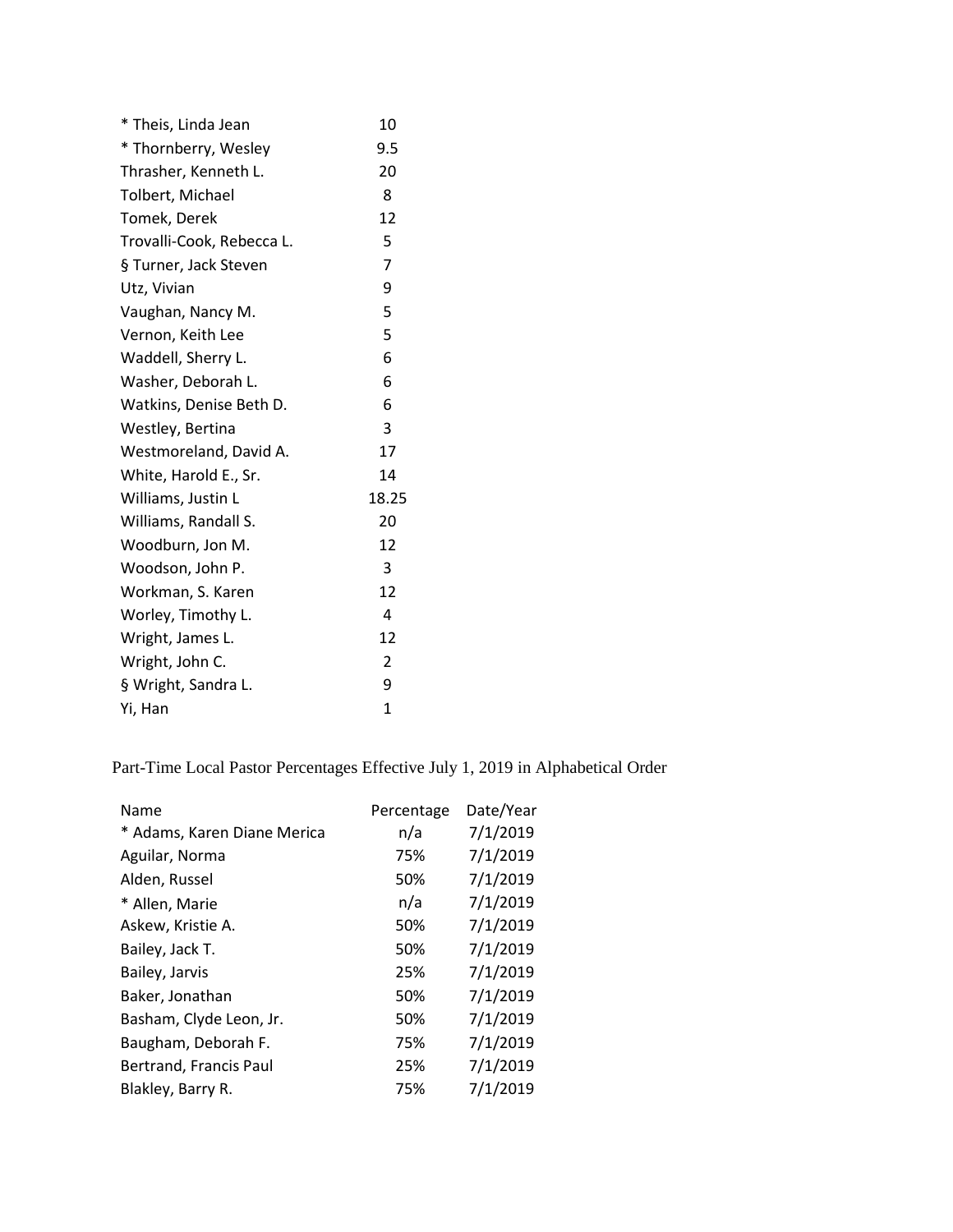| Blythe, Donna Marie      | 75% | 7/1/2019 |
|--------------------------|-----|----------|
| Blythe, Jesse C.         | 50% | 7/1/2019 |
| * Brumback, Philip H.    | n/a | 7/1/2019 |
| * Bucher, Richard Lee    | n/a | 7/1/2019 |
| *Burkholder, Geraldine   | n/a | 7/1/2019 |
| Butts, Saundra L.        | 75% | 7/1/2019 |
| Buxton, Craig A.         | 25% | 7/1/2019 |
| Carper, Bryan L.         | 50% | 7/1/2019 |
| Carte, Ira Cameron       | 50% | 7/1/2019 |
| * Carwile, Elwood E.     | n/a | 7/1/2019 |
| Clark, William R.        | 50% | 7/1/2019 |
| Clayton, Roderick L.     | 50% | 7/1/2019 |
| Coffey, Richard          | 50% | 7/1/2019 |
| * Colwell, Mary A.       | n/a | 7/1/2019 |
| * Corber, Wesley Sean    | n/a | 7/1/2019 |
| *Craig, Frances Curtis   | n/a | 7/1/2019 |
| Culler, Pamela H.        | 50% | 7/1/2019 |
| * Davis, Janet L.        | n/a | 7/1/2019 |
| Davis, Jon B.            | 25% | 7/1/2019 |
| *De La Rosa, Martha      | n/a | 7/1/2019 |
| *Dean, Norma J.          | n/a | 7/1/2019 |
| Dibble, Daniel Ray       | 50% | 7/1/2019 |
| *Dietze, Gail Lynn       | n/a | 7/1/2019 |
| Drinkard, Jerry E. Jr    | 50% | 7/1/2019 |
| Duncan, Gregory Lee      | 75% | 7/1/2019 |
| Elmore, R. Jason         | 50% | 7/1/2019 |
| *Enright, W. Maurice     | n/a | 7/1/2019 |
| Evans, Hillary A.        | 50% | 7/1/2019 |
| Farrar, Kenneth D        | 50% | 7/1/2019 |
| Felton, Raleigh M., III  | 50% | 7/1/2019 |
| * Foley, William L.      | n/a | 7/1/2019 |
| Forney, Costella L.      | 50% | 7/1/2019 |
| Fowler, Faith E.         | 50% | 7/1/2019 |
| Foy, Penny M.            | 75% | 7/1/2019 |
| Franklin, Melanie Duncan | 75% | 7/1/2019 |
| Franklin, Richard        | 75% | 7/1/2019 |
| Fritzinger, Clifton      | 50% | 7/1/2019 |
| Fry, James H.            | 50% | 7/1/2019 |
| *Galford, James E.       | n/a | 7/1/2019 |
| Gayle, Ellis H.          | 75% | 7/1/2019 |
| Gaylor, David R.         | 75% | 7/1/2019 |
| Geraghty, Lauren L.      | 25% | 7/1/2019 |
| Gess, William T.         | 25% | 7/1/2019 |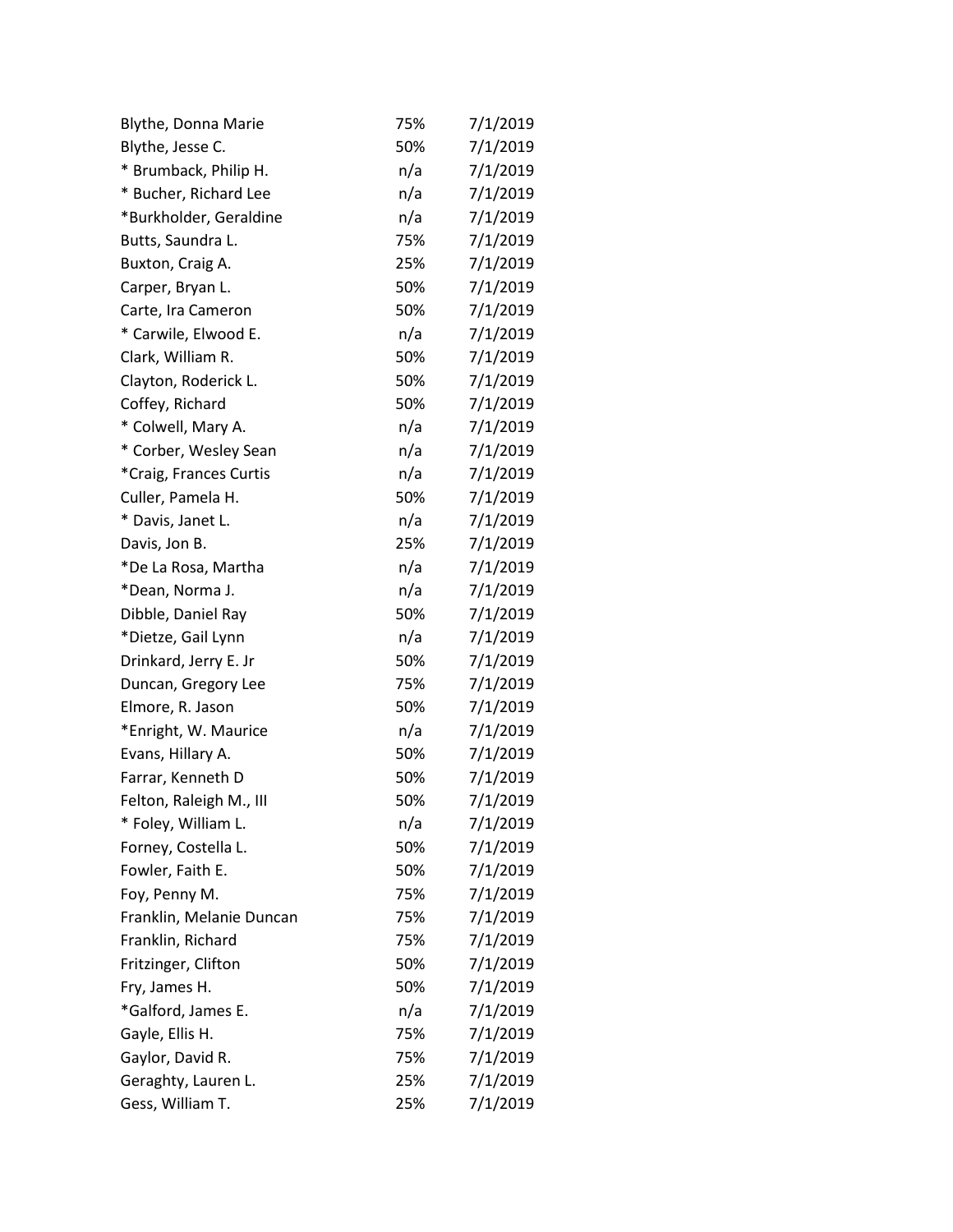| Goodman, Jeffery H.          | 25% | 7/1/2019 |
|------------------------------|-----|----------|
| Graves, Carolyn              | 25% | 7/1/2019 |
| Guminsky, Michael D.         | 50% | 7/1/2019 |
| Gwaltney, Rebecca W.         | 50% | 7/1/2019 |
| *Haley, Charles S., Jr.      | n/a | 7/1/2019 |
| Harper, Isaac E.             | 50% | 7/1/2019 |
| Harrington, James E.         | 25% | 7/1/2019 |
| * Hedrick, Doris T.          | n/a | 7/1/2019 |
| *Henson, David G.            | n/a | 7/1/2019 |
| Houchens, Benjamin F.        | 25% | 7/1/2019 |
| *Huffman, Robert C.          | n/a | 7/1/2019 |
| *Hughes, Lucy A. Jackson     | n/a | 7/1/2019 |
| Jagoe, Marcellus H.          | 75% | 7/1/2019 |
| * Jamieson, Barbara H.       | n/a | 7/1/2019 |
| Jarman, Marcela M.           | 50% | 7/1/2019 |
| Jefferson, William C.        | 50% | 7/1/2019 |
| * Jennings, Robert L.        | n/a | 7/1/2019 |
| Johnson, Charles E., Jr.     | 75% | 7/1/2019 |
| Johnson, Diana L.            | 75% | 7/1/2019 |
| * Johnson, Edward W.         | n/a | 7/1/2019 |
| Kang, Ho                     | 25% | 7/1/2019 |
| Kelley, John M.              | 25% | 7/1/2019 |
| Kleppinger, Eric D.          | 50% | 7/1/2019 |
| Kropff, J. Gregory           | 50% | 7/1/2019 |
| * Lacy, James F., Jr.        | n/a | 7/1/2019 |
| Lawrence, Mark A.            | 50% | 7/1/2019 |
| Leamon, James A.             | 50% | 7/1/2019 |
| * Lehman, Larry A.           | n/a | 7/1/2019 |
| Lester, Thomas F.            | 50% | 7/1/2019 |
| Lochart, Benjamin F. Jr.     | 75% | 7/1/2019 |
| Ludwig, Kurt Dennis          | 75% | 7/1/2019 |
| * Mactavish, Susanne H.      | n/a | 7/1/2019 |
| Major, Roland D.             | 75% | 7/1/2019 |
| Malone, Jerry B.             | 25% | 7/1/2019 |
| *Markle, James R.            | n/a | 7/1/2019 |
| Martin, Ellen H.             | 50% | 7/1/2019 |
| * Martin, Janet L.           | n/a | 7/1/2019 |
| Martin, Terry Franklin       | 25% | 7/1/2019 |
| Martinez-Ortiz, Angel Manuel | 25% | 7/1/2019 |
| * Meeuwissen, Pamela G.      | n/a | 7/1/2019 |
| * Merry, Edward              | n/a | 7/1/2019 |
| * Meservey, John Edward      | n/a | 7/1/2019 |
| Miaszek, Marie E.            | 50% | 7/1/2019 |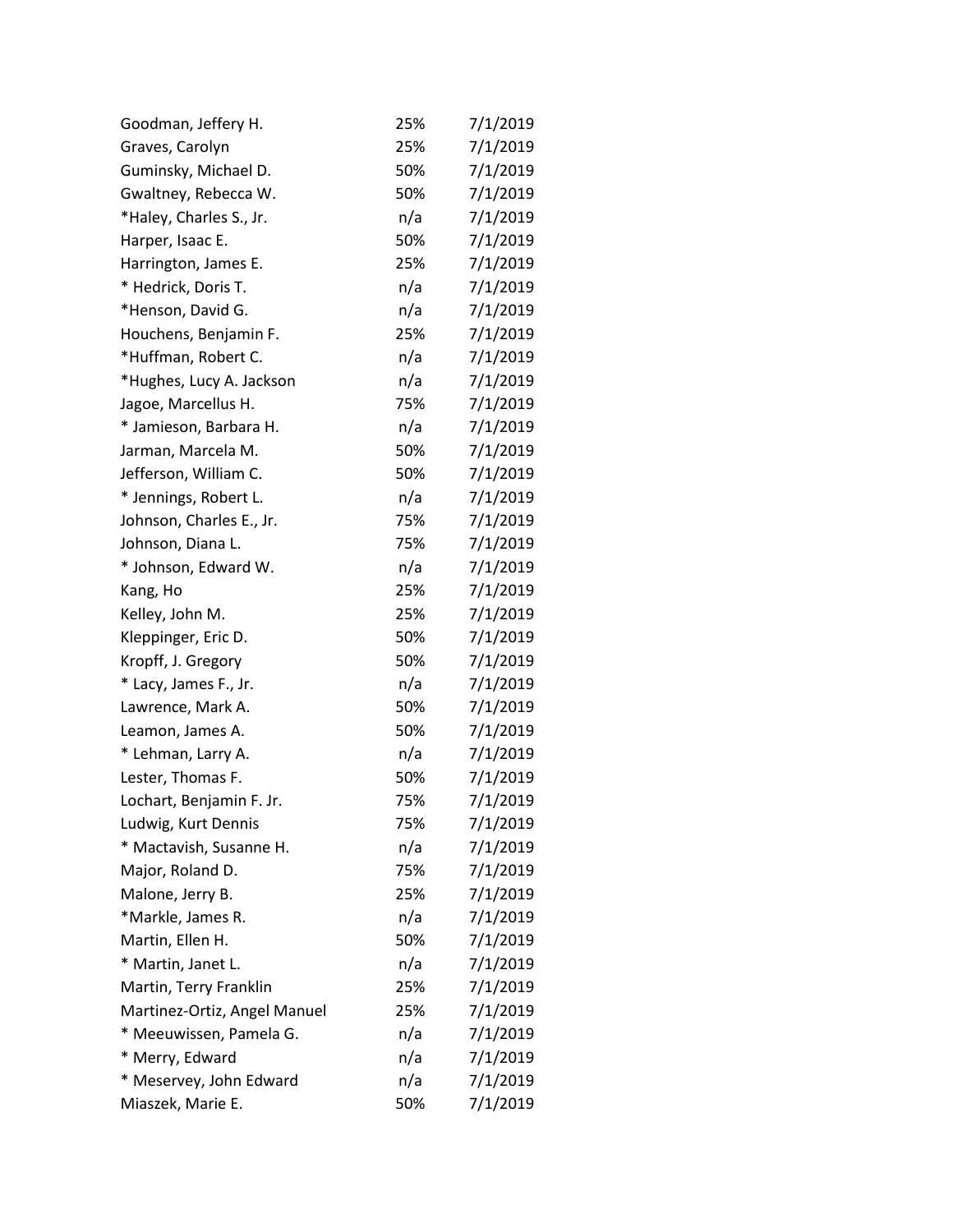| Mickelson, Geitra J.           | 50% | 7/1/2019 |  |
|--------------------------------|-----|----------|--|
| Miller, Claire B.              | 75% | 7/1/2019 |  |
| Miller, Gregory E.             | 50% | 7/1/2019 |  |
| Miller, Michael W.             | 50% | 7/1/2019 |  |
| Moberly, William E.            | 25% | 7/1/2019 |  |
| Moffitt, Carrie D.             | 50% | 7/1/2019 |  |
| Monroe, Gary M.                | 50% | 7/1/2019 |  |
| Neidig, Harry G.               | 50% | 7/1/2019 |  |
| Neil, Nelson J.                | 75% | 7/1/2019 |  |
| Nitzsche, Julie Anne           | 50% | 7/1/2019 |  |
| Nock, James S.                 | 50% | 7/1/2019 |  |
| Norris-Hoydilla, Flor De Maria | 50% | 7/1/2019 |  |
| * Osborne, E. Joanne           | n/a | 7/1/2019 |  |
| Parket, Barbara L.             | 75% | 7/1/2019 |  |
| Payne, William R.              | 50% | 7/1/2019 |  |
| Pickard, Pamela G.             | 25% | 7/1/2019 |  |
| Pierce, Walter L.              | 50% | 7/1/2019 |  |
| * Pizzeck, Bonnie G.           | n/a | 7/1/2019 |  |
| Powell, Roger T.               | 50% | 7/1/2019 |  |
| Rainger, Cynthia A.            | 50% | 7/1/2019 |  |
| * Rawlings, William E. III     | n/a | 7/1/2019 |  |
| Roach, Margaret C.             | 50% | 7/1/2019 |  |
| ‡ Roscoe, Mark A.              | 50% | 7/1/2019 |  |
| * Ross, Terry A.               | n/a | 7/1/2019 |  |
| * Rough, Robert E.             | n/a | 7/1/2019 |  |
| Rowe, John F. Jr.              | 50% | 7/1/2019 |  |
| Saldana, Jose W.               | 50% | 7/1/2019 |  |
| *Sanborn, J. Michael           | n/a | 7/1/2019 |  |
| * Sandifer, Walter Raysor      | n/a | 7/1/2019 |  |
| Schaefer, George K.            | 50% | 7/1/2019 |  |
| Senters, John W.               | 75% | 7/1/2019 |  |
| Serrano-Perez, Julio C.        | 25% | 7/1/2019 |  |
| Shepherd, Russell E.           | 50% | 7/1/2019 |  |
| *Shively, Bobby                | n/a | 7/1/2019 |  |
| * Sims, Betty Jo               | n/a | 7/1/2019 |  |
| St. Jean, Barbara J.           | 50% | 7/1/2019 |  |
| Staul, Brenton A.              | 50% | 7/1/2019 |  |
| Stelzl, John Thomas            | 50% | 7/1/2019 |  |
| Sternfeld, Brenda B.           | 50% | 7/1/2019 |  |
| * Straughter, Debra A.         | n/a | 7/1/2019 |  |
| Stribula, Charles M.           | 25% | 7/1/2019 |  |
| *Strohecker, Thomas L.         | n/a | 7/1/2019 |  |
| Suh, Seokchane                 | 75% | 7/1/2019 |  |